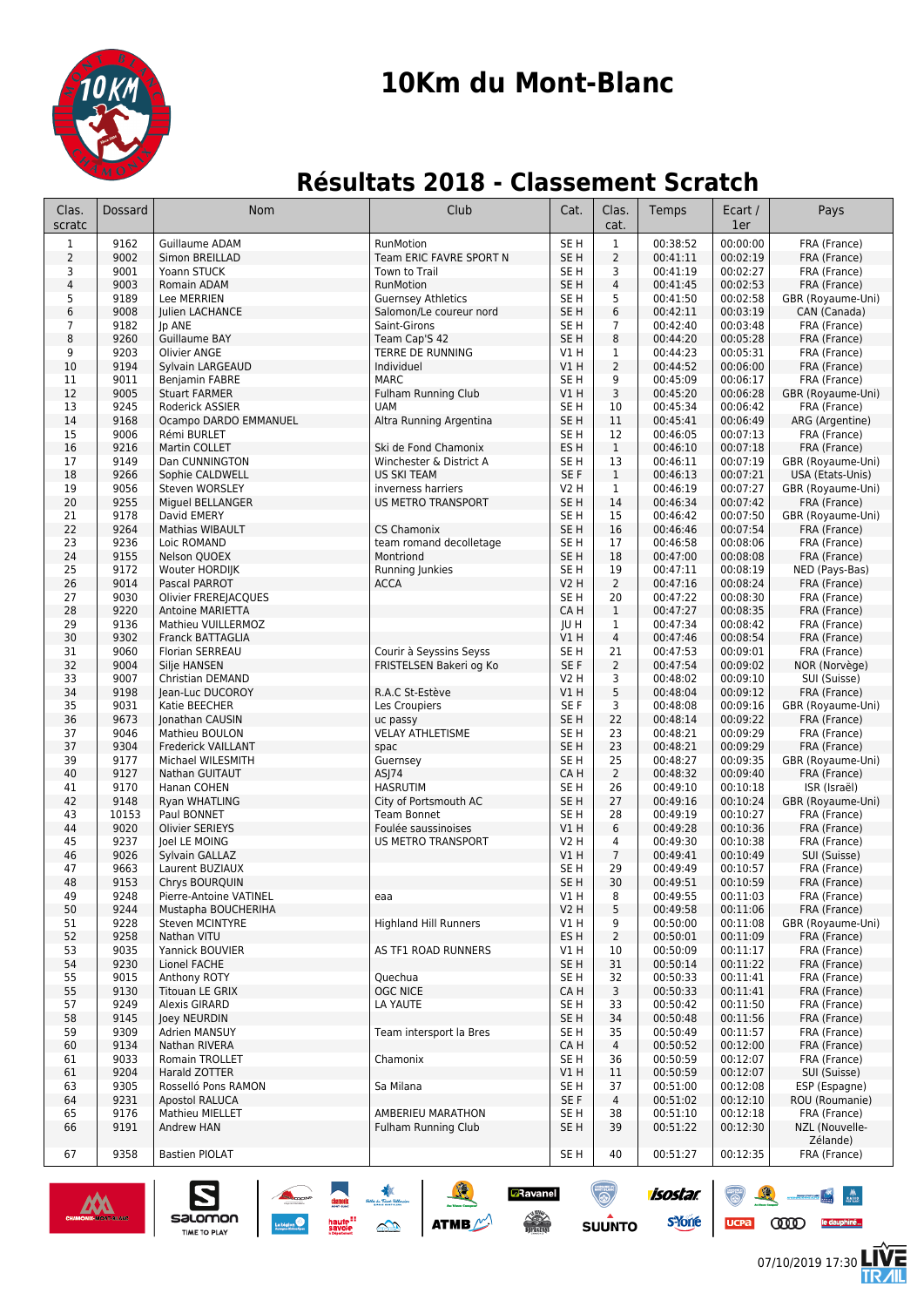

|--|

| 9146<br>Sebastien GRARD<br>SE <sub>H</sub><br>41<br>00:51:40<br>00:12:48<br>FRA (France)<br>68<br>68<br>9307<br>V1H<br>12<br>00:51:40<br>00:12:48<br>FRA (France)<br><b>Stephane VANDEWALLE</b><br>Montbéliard Marathon<br>9086<br>00:51:45<br>00:12:53<br><b>BEL</b> (Belgique)<br>70<br>Michaël MONSIEUR<br>Born To Run<br>V1 H<br>13<br>71<br>9051<br><b>SPAC</b><br>VIH<br>14<br>00:51:48<br>00:12:56<br>FRA (France)<br>Richard BUAT ALBIANA<br>72<br>10149<br>ES H<br>3<br>00:51:59<br>00:13:07<br>FRA (France)<br><b>Clovis CHAVEROT</b><br>73<br>9019<br><b>RDB 974</b><br>SE <sub>H</sub><br>42<br>00:52:06<br>00:13:14<br>FRA (France)<br>Frédéric SORRES<br>74<br>9012<br>F <sub>2</sub> V<br>SE <sub>F</sub><br>5<br>00:52:07<br>00:13:15<br>FRA (France)<br>Maité LECOUTY<br>75<br>9192<br><b>Guernsey Athletics</b><br>15<br>00:52:11<br>00:13:19<br>GBR (Royaume-Uni)<br><b>Tristan ROBILLIARD</b><br>VIH<br>9202<br>16<br>00:52:12<br>00:13:20<br>POR (Portugal)<br>76<br>Joaquim Manuel CAPELA<br>Kaninos<br>V1H<br>77<br>9239<br>17<br>FRA (France)<br>Stephan MICHALLET<br>SANGLIERS DE BACHELARD<br>V1 H<br>00:52:17<br>00:13:25<br>78<br>9038<br>43<br>00:52:21<br>00:13:29<br>Arnaud BAGARRY<br>SOBHI SPORT GRANVILLE<br>SE H<br>FRA (France)<br>79<br>9029<br>Jean-Philippe LEPORCQ<br>18<br>00:52:22<br>00:13:30<br>VIH<br>FRA (France)<br>79<br>9910<br><b>CSRP</b><br>CA H<br>5<br>00:52:22<br>00:13:30<br>FRA (France)<br>Clément JEANNIN<br>81<br>9221<br>CA H<br>6<br>00:52:24<br>00:13:32<br>FRA (France)<br>Quentin ZIJP<br>Team Isère Montagne<br>9010<br>Matthieu LAMEY<br>00:52:30<br>00:13:38<br>FRA (France)<br>82<br>SE H<br>44<br>9699<br>45<br>83<br><b>Brice NEMOZ</b><br>SE <sub>H</sub><br>00:52:32<br>00:13:40<br>FRA (France)<br>9017<br>SE <sub>H</sub><br>00:52:41<br>00:13:49<br>FRA (France)<br>84<br>Sébastien DUBOL<br>46<br>85<br>9695<br>Anières Bouge<br>V1H<br>19<br>00:52:45<br>00:13:53<br>SUI (Suisse)<br>Charles-Albert GIACOBINO<br>9242<br><b>St Albans Striders</b><br>V1H<br>20<br>00:52:50<br>00:13:58<br>GBR (Royaume-Uni)<br>86<br>lan HIRTH<br>9040<br>SE <sub>H</sub><br>47<br>00:52:51<br>00:13:59<br>FRA (France)<br>87<br>Alexandre BIENAIME<br>9137<br>2<br>88<br>Hugo MARQUE<br>JU H<br>00:53:03<br>00:14:11<br>FRA (France)<br>21<br>9032<br>89<br>Alexandre RIVERA<br>V1 H<br>00:53:06<br>00:14:14<br>FRA (France)<br>9037<br>21<br>89<br>Stephane CLOPON<br>V1 H<br>00:53:06<br>00:14:14<br>FRA (France)<br>91<br>9262<br>SE <sub>H</sub><br>48<br>00:53:15<br>00:14:23<br>FRA (France)<br>Philippe GIGNOUX<br>92<br>9676<br>SE <sub>F</sub><br>6<br>00:53:26<br>00:14:34<br>FRA (France)<br>Marjorie ROGUET PERILLAT<br>93<br>9257<br>SE <sub>H</sub><br>49<br>00:53:32<br>00:14:40<br>FRA (France)<br>Alexandre LAIGNEL<br>Gab&Sports<br>9144<br>Winchester & District A<br>SE <sub>H</sub><br>50<br>00:53:36<br>00:14:44<br>GBR (Royaume-Uni)<br>94<br>Alexander HURRELL<br>00:14:50<br>95<br>9183<br>SE <sub>H</sub><br>51<br>00:53:42<br>FRA (France)<br>Kamel AMROUNE<br>9077<br>52<br>00:53:48<br>00:14:56<br>FRA (France)<br>96<br>Antoine TACHEAU<br>SE H<br>$\mathbf{1}$<br>97<br>9308<br>$VI$ F<br>00:54:01<br>00:15:09<br>Rebecca FERRY<br>Oxford City<br>GBR (Royaume-Uni)<br>98<br>9555<br>SE <sub>F</sub><br>$\overline{7}$<br>00:54:04<br>00:15:12<br>USA (Etats-Unis)<br><b>Bonnie KAMINSKY</b><br>99<br>9206<br>6<br>00:15:15<br>SWE (Suède)<br>Kay LINGHOFF<br>V2 H<br>00:54:07<br>99<br>10020<br>V1H<br>23<br>00:54:07<br>00:15:15<br><b>Gwenael DUPUIS</b><br>FRA (France)<br>53<br>9261<br>101<br>Yannick OUDIN<br>Chambé Team Trail<br>SE <sub>H</sub><br>00:54:16<br>00:15:24<br>FRA (France)<br>9234<br>54<br>00:15:25<br>102<br>Bracken DAWSON<br>SE H<br>00:54:17<br>GBR (Royaume-Uni)<br>55<br>9951<br>SE <sub>H</sub><br>00:15:29<br>GBR (Royaume-Uni)<br>103<br><b>Benjamin FORBESTER</b><br>00:54:21<br>9049<br>56<br>00:54:27<br>00:15:35<br>104<br>Florian KUNCKLER<br>SE <sub>H</sub><br>FRA (France)<br>9385<br>SE <sub>H</sub><br>57<br>00:15:36<br>FRA (France)<br>105<br>Adrien BAIGUE<br>00:54:28<br>9028<br>SE <sub>H</sub><br>58<br>00:54:29<br>00:15:37<br>SUI (Suisse)<br>106<br><b>Gilles GANDER</b><br>9251<br>SE <sub>H</sub><br>59<br>00:54:47<br>00:15:55<br>FRA (France)<br>107<br>Valentin ROUSSET<br>9263<br>SAS Bompas (Club Salang<br>60<br>00:54:53<br>00:16:01<br>GBR (Royaume-Uni)<br>108<br>Philip LAMBERT<br>SE <sub>H</sub><br>9034<br>Ultrarun-Store<br>SE <sub>H</sub><br>61<br>00:54:58<br>00:16:06<br>NED (Pays-Bas)<br>109<br>Jeroen WOLTINGE<br>110<br>9265<br><b>CSRP</b><br>SE <sub>F</sub><br>8<br>00:55:02<br>00:16:10<br>FRA (France)<br><b>Anouk FAIVRE PICON</b><br>9106<br>SE F<br>9<br>111<br>Maïlys DE BELLEFON<br>00:55:04<br>00:16:12<br>FRA (France)<br>9022<br>62<br>112<br>Gauthier DURET<br><b>CLUB SANDWICH</b><br>SE H<br>00:55:07<br>00:16:15<br>FRA (France)<br>9954<br>63<br>113<br>Hugo VEZIN<br>SE <sub>H</sub><br>00:55:08<br>00:16:16<br>FRA (France)<br>9024<br>64<br>114<br>Sylvain SOUILLER<br>FRY RUNNING TEAM<br>SE H<br>00:55:09<br>FRA (France)<br>00:16:17<br>65<br>9990<br>115<br>Julien DEPEINT<br>SE H<br>00:55:14<br>00:16:22<br>FRA (France)<br>116<br>9217<br>Mathieu CONSTANS<br>Les Traines la grolle<br>SE H<br>66<br>00:55:16<br>00:16:24<br>FRA (France)<br>V2H<br>117<br>9306<br>Bernard PEUCHOT<br>$\overline{7}$<br>00:55:17<br>00:16:25<br>FRA (France)<br>9088<br>Christophe GRIPON<br>00:55:28<br>00:16:36<br>FRA (France)<br>118<br>V1H<br>24<br><b>US METRO TRANSPORT</b><br>CA H<br>00:55:29<br>00:16:37<br>FRA (France)<br>119<br>9128<br>Hugo AMOSSE<br>$\overline{7}$<br>00:55:31<br>00:16:39<br>120<br>9247<br>Aziz BELHALFAOUI<br>Trailer du mole<br>SE H<br>67<br>FRA (France)<br>$VI$ F<br>$\overline{2}$<br>00:55:32<br>00:16:40<br>FRA (France)<br>121<br>9122<br>Anne MICHEL<br>9209<br>00:55:33<br>00:16:41<br>GBR (Royaume-Uni)<br>122<br>Tim COULTRUP<br>V2 H<br>8<br>123<br>9138<br>Vincent GUILBERT<br>ES H<br>4<br>00:55:46<br>00:16:54<br>FRA (France)<br>9219<br>00:17:00<br>124<br>Arnaud LACROIX<br>SE H<br>68<br>00:55:52<br>FRA (France)<br><b>CAP 92</b><br>125<br>9154<br>Clément NAPOLI<br>SE H<br>69<br>00:56:00<br>00:17:08<br>FRA (France)<br>126<br>9517<br>Karen TUMINI<br>SE F<br>10<br>00:56:13<br>00:17:21<br>ITA (Italie)<br>9<br>127<br>9085<br>Bernard COLOMBO<br>SANS<br>V2 H<br>00:56:15<br>00:17:23<br>FRA (France)<br>70<br>128<br>9696<br>Lionel GADONNET<br>SE H<br>00:56:19<br>00:17:27<br>FRA (France)<br>9907<br><b>CSRP</b><br>CA H<br>8<br>00:17:27<br>128<br>Siméon BATLOGG<br>00:56:19<br>FRA (France)<br>ES F<br>00:56:23<br>00:17:31<br>130<br>9215<br><b>Isabel BROOKS</b><br>$\mathbf{1}$<br>GBR (Royaume-Uni)<br>10205<br>25<br>131<br>Arnaud WAUQUIER<br>sam paris 12<br>V1H<br>00:56:36<br>00:17:44<br>FRA (France)<br>10648<br>00:56:47<br>00:17:55<br>FRA (France)<br>132<br>Jeremy CHAPON-DIERNAZ<br>ES H<br>5<br>9173<br>00:56:55<br>00:18:03<br>GBR (Royaume-Uni)<br>133<br><b>Russ MULLEN</b><br>Haywards Heath Harriers<br>SE H<br>71<br>00:18:07<br>134<br>9057<br><b>Guy GESCHWINDENHAMMER</b><br>V1 H<br>26<br>00:56:59<br>FRA (France)<br>9169<br>SE <sub>H</sub><br>72<br>00:57:00<br>00:18:08<br>135<br>Anthony THOREZ<br>FRA (France)<br>136<br>9233<br>Alexis SEBAH<br>SE H<br>73<br>00:57:05<br>00:18:13<br>FRA (France)<br>137<br>10546<br>Paul ROZE<br>CA H<br>9<br>00:57:15<br>00:18:23<br>FRA (France)<br>138<br>10540<br>Clement TYCHY<br>CA H<br>10<br>00:57:16<br>00:18:24<br>FRA (France)<br>10070<br>Thorleif NOEKLEBY<br>10<br>00:57:18<br>00:18:26<br>NOR (Norvège)<br>139<br>V2 H<br>GBR (Royaume-Uni)<br>9225<br>SE F<br>11<br>140<br>Heidi FARR<br>00:57:19<br>00:18:27<br>9311<br>SE F<br>12<br>00:57:23<br>00:18:31<br>SUI (Suisse)<br>141<br>Marina MOULIN<br>142<br>9132<br>Louis PAGURA<br>CA H<br>11<br>00:57:35<br>00:18:43<br>FRA (France) | Clas.<br>scratc | <b>Dossard</b> | Nom | Club | Cat. | Clas.<br>cat. | Temps | Ecart /<br>1er | Pays |
|-------------------------------------------------------------------------------------------------------------------------------------------------------------------------------------------------------------------------------------------------------------------------------------------------------------------------------------------------------------------------------------------------------------------------------------------------------------------------------------------------------------------------------------------------------------------------------------------------------------------------------------------------------------------------------------------------------------------------------------------------------------------------------------------------------------------------------------------------------------------------------------------------------------------------------------------------------------------------------------------------------------------------------------------------------------------------------------------------------------------------------------------------------------------------------------------------------------------------------------------------------------------------------------------------------------------------------------------------------------------------------------------------------------------------------------------------------------------------------------------------------------------------------------------------------------------------------------------------------------------------------------------------------------------------------------------------------------------------------------------------------------------------------------------------------------------------------------------------------------------------------------------------------------------------------------------------------------------------------------------------------------------------------------------------------------------------------------------------------------------------------------------------------------------------------------------------------------------------------------------------------------------------------------------------------------------------------------------------------------------------------------------------------------------------------------------------------------------------------------------------------------------------------------------------------------------------------------------------------------------------------------------------------------------------------------------------------------------------------------------------------------------------------------------------------------------------------------------------------------------------------------------------------------------------------------------------------------------------------------------------------------------------------------------------------------------------------------------------------------------------------------------------------------------------------------------------------------------------------------------------------------------------------------------------------------------------------------------------------------------------------------------------------------------------------------------------------------------------------------------------------------------------------------------------------------------------------------------------------------------------------------------------------------------------------------------------------------------------------------------------------------------------------------------------------------------------------------------------------------------------------------------------------------------------------------------------------------------------------------------------------------------------------------------------------------------------------------------------------------------------------------------------------------------------------------------------------------------------------------------------------------------------------------------------------------------------------------------------------------------------------------------------------------------------------------------------------------------------------------------------------------------------------------------------------------------------------------------------------------------------------------------------------------------------------------------------------------------------------------------------------------------------------------------------------------------------------------------------------------------------------------------------------------------------------------------------------------------------------------------------------------------------------------------------------------------------------------------------------------------------------------------------------------------------------------------------------------------------------------------------------------------------------------------------------------------------------------------------------------------------------------------------------------------------------------------------------------------------------------------------------------------------------------------------------------------------------------------------------------------------------------------------------------------------------------------------------------------------------------------------------------------------------------------------------------------------------------------------------------------------------------------------------------------------------------------------------------------------------------------------------------------------------------------------------------------------------------------------------------------------------------------------------------------------------------------------------------------------------------------------------------------------------------------------------------------------------------------------------------------------------------------------------------------------------------------------------------------------------------------------------------------------------------------------------------------------------------------------------------------------------------------------------------------------------------------------------------------------------------------------------------------------------------------------------------------------------------------------------------------------------------------------------------------------------------------------------------------------------------------------------------------------------------------------------------------------------------------------------------------------------------------------------------------------------------------------------------------------------------------------------------------------------------------------------------------------------------------------------------------------------------------------------------------------------------------------------------------------------------------------------------------------------------------------------------------------------------------------------------------------------------------------------------------------------------------------------------------------------------------------------------------------------------------------------------------------------------------------------------------------------------------------------------------------------------------|-----------------|----------------|-----|------|------|---------------|-------|----------------|------|
|                                                                                                                                                                                                                                                                                                                                                                                                                                                                                                                                                                                                                                                                                                                                                                                                                                                                                                                                                                                                                                                                                                                                                                                                                                                                                                                                                                                                                                                                                                                                                                                                                                                                                                                                                                                                                                                                                                                                                                                                                                                                                                                                                                                                                                                                                                                                                                                                                                                                                                                                                                                                                                                                                                                                                                                                                                                                                                                                                                                                                                                                                                                                                                                                                                                                                                                                                                                                                                                                                                                                                                                                                                                                                                                                                                                                                                                                                                                                                                                                                                                                                                                                                                                                                                                                                                                                                                                                                                                                                                                                                                                                                                                                                                                                                                                                                                                                                                                                                                                                                                                                                                                                                                                                                                                                                                                                                                                                                                                                                                                                                                                                                                                                                                                                                                                                                                                                                                                                                                                                                                                                                                                                                                                                                                                                                                                                                                                                                                                                                                                                                                                                                                                                                                                                                                                                                                                                                                                                                                                                                                                                                                                                                                                                                                                                                                                                                                                                                                                                                                                                                                                                                                                                                                                                                                                                                                                                                                                                           |                 |                |     |      |      |               |       |                |      |
|                                                                                                                                                                                                                                                                                                                                                                                                                                                                                                                                                                                                                                                                                                                                                                                                                                                                                                                                                                                                                                                                                                                                                                                                                                                                                                                                                                                                                                                                                                                                                                                                                                                                                                                                                                                                                                                                                                                                                                                                                                                                                                                                                                                                                                                                                                                                                                                                                                                                                                                                                                                                                                                                                                                                                                                                                                                                                                                                                                                                                                                                                                                                                                                                                                                                                                                                                                                                                                                                                                                                                                                                                                                                                                                                                                                                                                                                                                                                                                                                                                                                                                                                                                                                                                                                                                                                                                                                                                                                                                                                                                                                                                                                                                                                                                                                                                                                                                                                                                                                                                                                                                                                                                                                                                                                                                                                                                                                                                                                                                                                                                                                                                                                                                                                                                                                                                                                                                                                                                                                                                                                                                                                                                                                                                                                                                                                                                                                                                                                                                                                                                                                                                                                                                                                                                                                                                                                                                                                                                                                                                                                                                                                                                                                                                                                                                                                                                                                                                                                                                                                                                                                                                                                                                                                                                                                                                                                                                                                           |                 |                |     |      |      |               |       |                |      |
|                                                                                                                                                                                                                                                                                                                                                                                                                                                                                                                                                                                                                                                                                                                                                                                                                                                                                                                                                                                                                                                                                                                                                                                                                                                                                                                                                                                                                                                                                                                                                                                                                                                                                                                                                                                                                                                                                                                                                                                                                                                                                                                                                                                                                                                                                                                                                                                                                                                                                                                                                                                                                                                                                                                                                                                                                                                                                                                                                                                                                                                                                                                                                                                                                                                                                                                                                                                                                                                                                                                                                                                                                                                                                                                                                                                                                                                                                                                                                                                                                                                                                                                                                                                                                                                                                                                                                                                                                                                                                                                                                                                                                                                                                                                                                                                                                                                                                                                                                                                                                                                                                                                                                                                                                                                                                                                                                                                                                                                                                                                                                                                                                                                                                                                                                                                                                                                                                                                                                                                                                                                                                                                                                                                                                                                                                                                                                                                                                                                                                                                                                                                                                                                                                                                                                                                                                                                                                                                                                                                                                                                                                                                                                                                                                                                                                                                                                                                                                                                                                                                                                                                                                                                                                                                                                                                                                                                                                                                                           |                 |                |     |      |      |               |       |                |      |
|                                                                                                                                                                                                                                                                                                                                                                                                                                                                                                                                                                                                                                                                                                                                                                                                                                                                                                                                                                                                                                                                                                                                                                                                                                                                                                                                                                                                                                                                                                                                                                                                                                                                                                                                                                                                                                                                                                                                                                                                                                                                                                                                                                                                                                                                                                                                                                                                                                                                                                                                                                                                                                                                                                                                                                                                                                                                                                                                                                                                                                                                                                                                                                                                                                                                                                                                                                                                                                                                                                                                                                                                                                                                                                                                                                                                                                                                                                                                                                                                                                                                                                                                                                                                                                                                                                                                                                                                                                                                                                                                                                                                                                                                                                                                                                                                                                                                                                                                                                                                                                                                                                                                                                                                                                                                                                                                                                                                                                                                                                                                                                                                                                                                                                                                                                                                                                                                                                                                                                                                                                                                                                                                                                                                                                                                                                                                                                                                                                                                                                                                                                                                                                                                                                                                                                                                                                                                                                                                                                                                                                                                                                                                                                                                                                                                                                                                                                                                                                                                                                                                                                                                                                                                                                                                                                                                                                                                                                                                           |                 |                |     |      |      |               |       |                |      |
|                                                                                                                                                                                                                                                                                                                                                                                                                                                                                                                                                                                                                                                                                                                                                                                                                                                                                                                                                                                                                                                                                                                                                                                                                                                                                                                                                                                                                                                                                                                                                                                                                                                                                                                                                                                                                                                                                                                                                                                                                                                                                                                                                                                                                                                                                                                                                                                                                                                                                                                                                                                                                                                                                                                                                                                                                                                                                                                                                                                                                                                                                                                                                                                                                                                                                                                                                                                                                                                                                                                                                                                                                                                                                                                                                                                                                                                                                                                                                                                                                                                                                                                                                                                                                                                                                                                                                                                                                                                                                                                                                                                                                                                                                                                                                                                                                                                                                                                                                                                                                                                                                                                                                                                                                                                                                                                                                                                                                                                                                                                                                                                                                                                                                                                                                                                                                                                                                                                                                                                                                                                                                                                                                                                                                                                                                                                                                                                                                                                                                                                                                                                                                                                                                                                                                                                                                                                                                                                                                                                                                                                                                                                                                                                                                                                                                                                                                                                                                                                                                                                                                                                                                                                                                                                                                                                                                                                                                                                                           |                 |                |     |      |      |               |       |                |      |
|                                                                                                                                                                                                                                                                                                                                                                                                                                                                                                                                                                                                                                                                                                                                                                                                                                                                                                                                                                                                                                                                                                                                                                                                                                                                                                                                                                                                                                                                                                                                                                                                                                                                                                                                                                                                                                                                                                                                                                                                                                                                                                                                                                                                                                                                                                                                                                                                                                                                                                                                                                                                                                                                                                                                                                                                                                                                                                                                                                                                                                                                                                                                                                                                                                                                                                                                                                                                                                                                                                                                                                                                                                                                                                                                                                                                                                                                                                                                                                                                                                                                                                                                                                                                                                                                                                                                                                                                                                                                                                                                                                                                                                                                                                                                                                                                                                                                                                                                                                                                                                                                                                                                                                                                                                                                                                                                                                                                                                                                                                                                                                                                                                                                                                                                                                                                                                                                                                                                                                                                                                                                                                                                                                                                                                                                                                                                                                                                                                                                                                                                                                                                                                                                                                                                                                                                                                                                                                                                                                                                                                                                                                                                                                                                                                                                                                                                                                                                                                                                                                                                                                                                                                                                                                                                                                                                                                                                                                                                           |                 |                |     |      |      |               |       |                |      |
|                                                                                                                                                                                                                                                                                                                                                                                                                                                                                                                                                                                                                                                                                                                                                                                                                                                                                                                                                                                                                                                                                                                                                                                                                                                                                                                                                                                                                                                                                                                                                                                                                                                                                                                                                                                                                                                                                                                                                                                                                                                                                                                                                                                                                                                                                                                                                                                                                                                                                                                                                                                                                                                                                                                                                                                                                                                                                                                                                                                                                                                                                                                                                                                                                                                                                                                                                                                                                                                                                                                                                                                                                                                                                                                                                                                                                                                                                                                                                                                                                                                                                                                                                                                                                                                                                                                                                                                                                                                                                                                                                                                                                                                                                                                                                                                                                                                                                                                                                                                                                                                                                                                                                                                                                                                                                                                                                                                                                                                                                                                                                                                                                                                                                                                                                                                                                                                                                                                                                                                                                                                                                                                                                                                                                                                                                                                                                                                                                                                                                                                                                                                                                                                                                                                                                                                                                                                                                                                                                                                                                                                                                                                                                                                                                                                                                                                                                                                                                                                                                                                                                                                                                                                                                                                                                                                                                                                                                                                                           |                 |                |     |      |      |               |       |                |      |
|                                                                                                                                                                                                                                                                                                                                                                                                                                                                                                                                                                                                                                                                                                                                                                                                                                                                                                                                                                                                                                                                                                                                                                                                                                                                                                                                                                                                                                                                                                                                                                                                                                                                                                                                                                                                                                                                                                                                                                                                                                                                                                                                                                                                                                                                                                                                                                                                                                                                                                                                                                                                                                                                                                                                                                                                                                                                                                                                                                                                                                                                                                                                                                                                                                                                                                                                                                                                                                                                                                                                                                                                                                                                                                                                                                                                                                                                                                                                                                                                                                                                                                                                                                                                                                                                                                                                                                                                                                                                                                                                                                                                                                                                                                                                                                                                                                                                                                                                                                                                                                                                                                                                                                                                                                                                                                                                                                                                                                                                                                                                                                                                                                                                                                                                                                                                                                                                                                                                                                                                                                                                                                                                                                                                                                                                                                                                                                                                                                                                                                                                                                                                                                                                                                                                                                                                                                                                                                                                                                                                                                                                                                                                                                                                                                                                                                                                                                                                                                                                                                                                                                                                                                                                                                                                                                                                                                                                                                                                           |                 |                |     |      |      |               |       |                |      |
|                                                                                                                                                                                                                                                                                                                                                                                                                                                                                                                                                                                                                                                                                                                                                                                                                                                                                                                                                                                                                                                                                                                                                                                                                                                                                                                                                                                                                                                                                                                                                                                                                                                                                                                                                                                                                                                                                                                                                                                                                                                                                                                                                                                                                                                                                                                                                                                                                                                                                                                                                                                                                                                                                                                                                                                                                                                                                                                                                                                                                                                                                                                                                                                                                                                                                                                                                                                                                                                                                                                                                                                                                                                                                                                                                                                                                                                                                                                                                                                                                                                                                                                                                                                                                                                                                                                                                                                                                                                                                                                                                                                                                                                                                                                                                                                                                                                                                                                                                                                                                                                                                                                                                                                                                                                                                                                                                                                                                                                                                                                                                                                                                                                                                                                                                                                                                                                                                                                                                                                                                                                                                                                                                                                                                                                                                                                                                                                                                                                                                                                                                                                                                                                                                                                                                                                                                                                                                                                                                                                                                                                                                                                                                                                                                                                                                                                                                                                                                                                                                                                                                                                                                                                                                                                                                                                                                                                                                                                                           |                 |                |     |      |      |               |       |                |      |
|                                                                                                                                                                                                                                                                                                                                                                                                                                                                                                                                                                                                                                                                                                                                                                                                                                                                                                                                                                                                                                                                                                                                                                                                                                                                                                                                                                                                                                                                                                                                                                                                                                                                                                                                                                                                                                                                                                                                                                                                                                                                                                                                                                                                                                                                                                                                                                                                                                                                                                                                                                                                                                                                                                                                                                                                                                                                                                                                                                                                                                                                                                                                                                                                                                                                                                                                                                                                                                                                                                                                                                                                                                                                                                                                                                                                                                                                                                                                                                                                                                                                                                                                                                                                                                                                                                                                                                                                                                                                                                                                                                                                                                                                                                                                                                                                                                                                                                                                                                                                                                                                                                                                                                                                                                                                                                                                                                                                                                                                                                                                                                                                                                                                                                                                                                                                                                                                                                                                                                                                                                                                                                                                                                                                                                                                                                                                                                                                                                                                                                                                                                                                                                                                                                                                                                                                                                                                                                                                                                                                                                                                                                                                                                                                                                                                                                                                                                                                                                                                                                                                                                                                                                                                                                                                                                                                                                                                                                                                           |                 |                |     |      |      |               |       |                |      |
|                                                                                                                                                                                                                                                                                                                                                                                                                                                                                                                                                                                                                                                                                                                                                                                                                                                                                                                                                                                                                                                                                                                                                                                                                                                                                                                                                                                                                                                                                                                                                                                                                                                                                                                                                                                                                                                                                                                                                                                                                                                                                                                                                                                                                                                                                                                                                                                                                                                                                                                                                                                                                                                                                                                                                                                                                                                                                                                                                                                                                                                                                                                                                                                                                                                                                                                                                                                                                                                                                                                                                                                                                                                                                                                                                                                                                                                                                                                                                                                                                                                                                                                                                                                                                                                                                                                                                                                                                                                                                                                                                                                                                                                                                                                                                                                                                                                                                                                                                                                                                                                                                                                                                                                                                                                                                                                                                                                                                                                                                                                                                                                                                                                                                                                                                                                                                                                                                                                                                                                                                                                                                                                                                                                                                                                                                                                                                                                                                                                                                                                                                                                                                                                                                                                                                                                                                                                                                                                                                                                                                                                                                                                                                                                                                                                                                                                                                                                                                                                                                                                                                                                                                                                                                                                                                                                                                                                                                                                                           |                 |                |     |      |      |               |       |                |      |
|                                                                                                                                                                                                                                                                                                                                                                                                                                                                                                                                                                                                                                                                                                                                                                                                                                                                                                                                                                                                                                                                                                                                                                                                                                                                                                                                                                                                                                                                                                                                                                                                                                                                                                                                                                                                                                                                                                                                                                                                                                                                                                                                                                                                                                                                                                                                                                                                                                                                                                                                                                                                                                                                                                                                                                                                                                                                                                                                                                                                                                                                                                                                                                                                                                                                                                                                                                                                                                                                                                                                                                                                                                                                                                                                                                                                                                                                                                                                                                                                                                                                                                                                                                                                                                                                                                                                                                                                                                                                                                                                                                                                                                                                                                                                                                                                                                                                                                                                                                                                                                                                                                                                                                                                                                                                                                                                                                                                                                                                                                                                                                                                                                                                                                                                                                                                                                                                                                                                                                                                                                                                                                                                                                                                                                                                                                                                                                                                                                                                                                                                                                                                                                                                                                                                                                                                                                                                                                                                                                                                                                                                                                                                                                                                                                                                                                                                                                                                                                                                                                                                                                                                                                                                                                                                                                                                                                                                                                                                           |                 |                |     |      |      |               |       |                |      |
|                                                                                                                                                                                                                                                                                                                                                                                                                                                                                                                                                                                                                                                                                                                                                                                                                                                                                                                                                                                                                                                                                                                                                                                                                                                                                                                                                                                                                                                                                                                                                                                                                                                                                                                                                                                                                                                                                                                                                                                                                                                                                                                                                                                                                                                                                                                                                                                                                                                                                                                                                                                                                                                                                                                                                                                                                                                                                                                                                                                                                                                                                                                                                                                                                                                                                                                                                                                                                                                                                                                                                                                                                                                                                                                                                                                                                                                                                                                                                                                                                                                                                                                                                                                                                                                                                                                                                                                                                                                                                                                                                                                                                                                                                                                                                                                                                                                                                                                                                                                                                                                                                                                                                                                                                                                                                                                                                                                                                                                                                                                                                                                                                                                                                                                                                                                                                                                                                                                                                                                                                                                                                                                                                                                                                                                                                                                                                                                                                                                                                                                                                                                                                                                                                                                                                                                                                                                                                                                                                                                                                                                                                                                                                                                                                                                                                                                                                                                                                                                                                                                                                                                                                                                                                                                                                                                                                                                                                                                                           |                 |                |     |      |      |               |       |                |      |
|                                                                                                                                                                                                                                                                                                                                                                                                                                                                                                                                                                                                                                                                                                                                                                                                                                                                                                                                                                                                                                                                                                                                                                                                                                                                                                                                                                                                                                                                                                                                                                                                                                                                                                                                                                                                                                                                                                                                                                                                                                                                                                                                                                                                                                                                                                                                                                                                                                                                                                                                                                                                                                                                                                                                                                                                                                                                                                                                                                                                                                                                                                                                                                                                                                                                                                                                                                                                                                                                                                                                                                                                                                                                                                                                                                                                                                                                                                                                                                                                                                                                                                                                                                                                                                                                                                                                                                                                                                                                                                                                                                                                                                                                                                                                                                                                                                                                                                                                                                                                                                                                                                                                                                                                                                                                                                                                                                                                                                                                                                                                                                                                                                                                                                                                                                                                                                                                                                                                                                                                                                                                                                                                                                                                                                                                                                                                                                                                                                                                                                                                                                                                                                                                                                                                                                                                                                                                                                                                                                                                                                                                                                                                                                                                                                                                                                                                                                                                                                                                                                                                                                                                                                                                                                                                                                                                                                                                                                                                           |                 |                |     |      |      |               |       |                |      |
|                                                                                                                                                                                                                                                                                                                                                                                                                                                                                                                                                                                                                                                                                                                                                                                                                                                                                                                                                                                                                                                                                                                                                                                                                                                                                                                                                                                                                                                                                                                                                                                                                                                                                                                                                                                                                                                                                                                                                                                                                                                                                                                                                                                                                                                                                                                                                                                                                                                                                                                                                                                                                                                                                                                                                                                                                                                                                                                                                                                                                                                                                                                                                                                                                                                                                                                                                                                                                                                                                                                                                                                                                                                                                                                                                                                                                                                                                                                                                                                                                                                                                                                                                                                                                                                                                                                                                                                                                                                                                                                                                                                                                                                                                                                                                                                                                                                                                                                                                                                                                                                                                                                                                                                                                                                                                                                                                                                                                                                                                                                                                                                                                                                                                                                                                                                                                                                                                                                                                                                                                                                                                                                                                                                                                                                                                                                                                                                                                                                                                                                                                                                                                                                                                                                                                                                                                                                                                                                                                                                                                                                                                                                                                                                                                                                                                                                                                                                                                                                                                                                                                                                                                                                                                                                                                                                                                                                                                                                                           |                 |                |     |      |      |               |       |                |      |
|                                                                                                                                                                                                                                                                                                                                                                                                                                                                                                                                                                                                                                                                                                                                                                                                                                                                                                                                                                                                                                                                                                                                                                                                                                                                                                                                                                                                                                                                                                                                                                                                                                                                                                                                                                                                                                                                                                                                                                                                                                                                                                                                                                                                                                                                                                                                                                                                                                                                                                                                                                                                                                                                                                                                                                                                                                                                                                                                                                                                                                                                                                                                                                                                                                                                                                                                                                                                                                                                                                                                                                                                                                                                                                                                                                                                                                                                                                                                                                                                                                                                                                                                                                                                                                                                                                                                                                                                                                                                                                                                                                                                                                                                                                                                                                                                                                                                                                                                                                                                                                                                                                                                                                                                                                                                                                                                                                                                                                                                                                                                                                                                                                                                                                                                                                                                                                                                                                                                                                                                                                                                                                                                                                                                                                                                                                                                                                                                                                                                                                                                                                                                                                                                                                                                                                                                                                                                                                                                                                                                                                                                                                                                                                                                                                                                                                                                                                                                                                                                                                                                                                                                                                                                                                                                                                                                                                                                                                                                           |                 |                |     |      |      |               |       |                |      |
|                                                                                                                                                                                                                                                                                                                                                                                                                                                                                                                                                                                                                                                                                                                                                                                                                                                                                                                                                                                                                                                                                                                                                                                                                                                                                                                                                                                                                                                                                                                                                                                                                                                                                                                                                                                                                                                                                                                                                                                                                                                                                                                                                                                                                                                                                                                                                                                                                                                                                                                                                                                                                                                                                                                                                                                                                                                                                                                                                                                                                                                                                                                                                                                                                                                                                                                                                                                                                                                                                                                                                                                                                                                                                                                                                                                                                                                                                                                                                                                                                                                                                                                                                                                                                                                                                                                                                                                                                                                                                                                                                                                                                                                                                                                                                                                                                                                                                                                                                                                                                                                                                                                                                                                                                                                                                                                                                                                                                                                                                                                                                                                                                                                                                                                                                                                                                                                                                                                                                                                                                                                                                                                                                                                                                                                                                                                                                                                                                                                                                                                                                                                                                                                                                                                                                                                                                                                                                                                                                                                                                                                                                                                                                                                                                                                                                                                                                                                                                                                                                                                                                                                                                                                                                                                                                                                                                                                                                                                                           |                 |                |     |      |      |               |       |                |      |
|                                                                                                                                                                                                                                                                                                                                                                                                                                                                                                                                                                                                                                                                                                                                                                                                                                                                                                                                                                                                                                                                                                                                                                                                                                                                                                                                                                                                                                                                                                                                                                                                                                                                                                                                                                                                                                                                                                                                                                                                                                                                                                                                                                                                                                                                                                                                                                                                                                                                                                                                                                                                                                                                                                                                                                                                                                                                                                                                                                                                                                                                                                                                                                                                                                                                                                                                                                                                                                                                                                                                                                                                                                                                                                                                                                                                                                                                                                                                                                                                                                                                                                                                                                                                                                                                                                                                                                                                                                                                                                                                                                                                                                                                                                                                                                                                                                                                                                                                                                                                                                                                                                                                                                                                                                                                                                                                                                                                                                                                                                                                                                                                                                                                                                                                                                                                                                                                                                                                                                                                                                                                                                                                                                                                                                                                                                                                                                                                                                                                                                                                                                                                                                                                                                                                                                                                                                                                                                                                                                                                                                                                                                                                                                                                                                                                                                                                                                                                                                                                                                                                                                                                                                                                                                                                                                                                                                                                                                                                           |                 |                |     |      |      |               |       |                |      |
|                                                                                                                                                                                                                                                                                                                                                                                                                                                                                                                                                                                                                                                                                                                                                                                                                                                                                                                                                                                                                                                                                                                                                                                                                                                                                                                                                                                                                                                                                                                                                                                                                                                                                                                                                                                                                                                                                                                                                                                                                                                                                                                                                                                                                                                                                                                                                                                                                                                                                                                                                                                                                                                                                                                                                                                                                                                                                                                                                                                                                                                                                                                                                                                                                                                                                                                                                                                                                                                                                                                                                                                                                                                                                                                                                                                                                                                                                                                                                                                                                                                                                                                                                                                                                                                                                                                                                                                                                                                                                                                                                                                                                                                                                                                                                                                                                                                                                                                                                                                                                                                                                                                                                                                                                                                                                                                                                                                                                                                                                                                                                                                                                                                                                                                                                                                                                                                                                                                                                                                                                                                                                                                                                                                                                                                                                                                                                                                                                                                                                                                                                                                                                                                                                                                                                                                                                                                                                                                                                                                                                                                                                                                                                                                                                                                                                                                                                                                                                                                                                                                                                                                                                                                                                                                                                                                                                                                                                                                                           |                 |                |     |      |      |               |       |                |      |
|                                                                                                                                                                                                                                                                                                                                                                                                                                                                                                                                                                                                                                                                                                                                                                                                                                                                                                                                                                                                                                                                                                                                                                                                                                                                                                                                                                                                                                                                                                                                                                                                                                                                                                                                                                                                                                                                                                                                                                                                                                                                                                                                                                                                                                                                                                                                                                                                                                                                                                                                                                                                                                                                                                                                                                                                                                                                                                                                                                                                                                                                                                                                                                                                                                                                                                                                                                                                                                                                                                                                                                                                                                                                                                                                                                                                                                                                                                                                                                                                                                                                                                                                                                                                                                                                                                                                                                                                                                                                                                                                                                                                                                                                                                                                                                                                                                                                                                                                                                                                                                                                                                                                                                                                                                                                                                                                                                                                                                                                                                                                                                                                                                                                                                                                                                                                                                                                                                                                                                                                                                                                                                                                                                                                                                                                                                                                                                                                                                                                                                                                                                                                                                                                                                                                                                                                                                                                                                                                                                                                                                                                                                                                                                                                                                                                                                                                                                                                                                                                                                                                                                                                                                                                                                                                                                                                                                                                                                                                           |                 |                |     |      |      |               |       |                |      |
|                                                                                                                                                                                                                                                                                                                                                                                                                                                                                                                                                                                                                                                                                                                                                                                                                                                                                                                                                                                                                                                                                                                                                                                                                                                                                                                                                                                                                                                                                                                                                                                                                                                                                                                                                                                                                                                                                                                                                                                                                                                                                                                                                                                                                                                                                                                                                                                                                                                                                                                                                                                                                                                                                                                                                                                                                                                                                                                                                                                                                                                                                                                                                                                                                                                                                                                                                                                                                                                                                                                                                                                                                                                                                                                                                                                                                                                                                                                                                                                                                                                                                                                                                                                                                                                                                                                                                                                                                                                                                                                                                                                                                                                                                                                                                                                                                                                                                                                                                                                                                                                                                                                                                                                                                                                                                                                                                                                                                                                                                                                                                                                                                                                                                                                                                                                                                                                                                                                                                                                                                                                                                                                                                                                                                                                                                                                                                                                                                                                                                                                                                                                                                                                                                                                                                                                                                                                                                                                                                                                                                                                                                                                                                                                                                                                                                                                                                                                                                                                                                                                                                                                                                                                                                                                                                                                                                                                                                                                                           |                 |                |     |      |      |               |       |                |      |
|                                                                                                                                                                                                                                                                                                                                                                                                                                                                                                                                                                                                                                                                                                                                                                                                                                                                                                                                                                                                                                                                                                                                                                                                                                                                                                                                                                                                                                                                                                                                                                                                                                                                                                                                                                                                                                                                                                                                                                                                                                                                                                                                                                                                                                                                                                                                                                                                                                                                                                                                                                                                                                                                                                                                                                                                                                                                                                                                                                                                                                                                                                                                                                                                                                                                                                                                                                                                                                                                                                                                                                                                                                                                                                                                                                                                                                                                                                                                                                                                                                                                                                                                                                                                                                                                                                                                                                                                                                                                                                                                                                                                                                                                                                                                                                                                                                                                                                                                                                                                                                                                                                                                                                                                                                                                                                                                                                                                                                                                                                                                                                                                                                                                                                                                                                                                                                                                                                                                                                                                                                                                                                                                                                                                                                                                                                                                                                                                                                                                                                                                                                                                                                                                                                                                                                                                                                                                                                                                                                                                                                                                                                                                                                                                                                                                                                                                                                                                                                                                                                                                                                                                                                                                                                                                                                                                                                                                                                                                           |                 |                |     |      |      |               |       |                |      |
|                                                                                                                                                                                                                                                                                                                                                                                                                                                                                                                                                                                                                                                                                                                                                                                                                                                                                                                                                                                                                                                                                                                                                                                                                                                                                                                                                                                                                                                                                                                                                                                                                                                                                                                                                                                                                                                                                                                                                                                                                                                                                                                                                                                                                                                                                                                                                                                                                                                                                                                                                                                                                                                                                                                                                                                                                                                                                                                                                                                                                                                                                                                                                                                                                                                                                                                                                                                                                                                                                                                                                                                                                                                                                                                                                                                                                                                                                                                                                                                                                                                                                                                                                                                                                                                                                                                                                                                                                                                                                                                                                                                                                                                                                                                                                                                                                                                                                                                                                                                                                                                                                                                                                                                                                                                                                                                                                                                                                                                                                                                                                                                                                                                                                                                                                                                                                                                                                                                                                                                                                                                                                                                                                                                                                                                                                                                                                                                                                                                                                                                                                                                                                                                                                                                                                                                                                                                                                                                                                                                                                                                                                                                                                                                                                                                                                                                                                                                                                                                                                                                                                                                                                                                                                                                                                                                                                                                                                                                                           |                 |                |     |      |      |               |       |                |      |
|                                                                                                                                                                                                                                                                                                                                                                                                                                                                                                                                                                                                                                                                                                                                                                                                                                                                                                                                                                                                                                                                                                                                                                                                                                                                                                                                                                                                                                                                                                                                                                                                                                                                                                                                                                                                                                                                                                                                                                                                                                                                                                                                                                                                                                                                                                                                                                                                                                                                                                                                                                                                                                                                                                                                                                                                                                                                                                                                                                                                                                                                                                                                                                                                                                                                                                                                                                                                                                                                                                                                                                                                                                                                                                                                                                                                                                                                                                                                                                                                                                                                                                                                                                                                                                                                                                                                                                                                                                                                                                                                                                                                                                                                                                                                                                                                                                                                                                                                                                                                                                                                                                                                                                                                                                                                                                                                                                                                                                                                                                                                                                                                                                                                                                                                                                                                                                                                                                                                                                                                                                                                                                                                                                                                                                                                                                                                                                                                                                                                                                                                                                                                                                                                                                                                                                                                                                                                                                                                                                                                                                                                                                                                                                                                                                                                                                                                                                                                                                                                                                                                                                                                                                                                                                                                                                                                                                                                                                                                           |                 |                |     |      |      |               |       |                |      |
|                                                                                                                                                                                                                                                                                                                                                                                                                                                                                                                                                                                                                                                                                                                                                                                                                                                                                                                                                                                                                                                                                                                                                                                                                                                                                                                                                                                                                                                                                                                                                                                                                                                                                                                                                                                                                                                                                                                                                                                                                                                                                                                                                                                                                                                                                                                                                                                                                                                                                                                                                                                                                                                                                                                                                                                                                                                                                                                                                                                                                                                                                                                                                                                                                                                                                                                                                                                                                                                                                                                                                                                                                                                                                                                                                                                                                                                                                                                                                                                                                                                                                                                                                                                                                                                                                                                                                                                                                                                                                                                                                                                                                                                                                                                                                                                                                                                                                                                                                                                                                                                                                                                                                                                                                                                                                                                                                                                                                                                                                                                                                                                                                                                                                                                                                                                                                                                                                                                                                                                                                                                                                                                                                                                                                                                                                                                                                                                                                                                                                                                                                                                                                                                                                                                                                                                                                                                                                                                                                                                                                                                                                                                                                                                                                                                                                                                                                                                                                                                                                                                                                                                                                                                                                                                                                                                                                                                                                                                                           |                 |                |     |      |      |               |       |                |      |
|                                                                                                                                                                                                                                                                                                                                                                                                                                                                                                                                                                                                                                                                                                                                                                                                                                                                                                                                                                                                                                                                                                                                                                                                                                                                                                                                                                                                                                                                                                                                                                                                                                                                                                                                                                                                                                                                                                                                                                                                                                                                                                                                                                                                                                                                                                                                                                                                                                                                                                                                                                                                                                                                                                                                                                                                                                                                                                                                                                                                                                                                                                                                                                                                                                                                                                                                                                                                                                                                                                                                                                                                                                                                                                                                                                                                                                                                                                                                                                                                                                                                                                                                                                                                                                                                                                                                                                                                                                                                                                                                                                                                                                                                                                                                                                                                                                                                                                                                                                                                                                                                                                                                                                                                                                                                                                                                                                                                                                                                                                                                                                                                                                                                                                                                                                                                                                                                                                                                                                                                                                                                                                                                                                                                                                                                                                                                                                                                                                                                                                                                                                                                                                                                                                                                                                                                                                                                                                                                                                                                                                                                                                                                                                                                                                                                                                                                                                                                                                                                                                                                                                                                                                                                                                                                                                                                                                                                                                                                           |                 |                |     |      |      |               |       |                |      |
|                                                                                                                                                                                                                                                                                                                                                                                                                                                                                                                                                                                                                                                                                                                                                                                                                                                                                                                                                                                                                                                                                                                                                                                                                                                                                                                                                                                                                                                                                                                                                                                                                                                                                                                                                                                                                                                                                                                                                                                                                                                                                                                                                                                                                                                                                                                                                                                                                                                                                                                                                                                                                                                                                                                                                                                                                                                                                                                                                                                                                                                                                                                                                                                                                                                                                                                                                                                                                                                                                                                                                                                                                                                                                                                                                                                                                                                                                                                                                                                                                                                                                                                                                                                                                                                                                                                                                                                                                                                                                                                                                                                                                                                                                                                                                                                                                                                                                                                                                                                                                                                                                                                                                                                                                                                                                                                                                                                                                                                                                                                                                                                                                                                                                                                                                                                                                                                                                                                                                                                                                                                                                                                                                                                                                                                                                                                                                                                                                                                                                                                                                                                                                                                                                                                                                                                                                                                                                                                                                                                                                                                                                                                                                                                                                                                                                                                                                                                                                                                                                                                                                                                                                                                                                                                                                                                                                                                                                                                                           |                 |                |     |      |      |               |       |                |      |
|                                                                                                                                                                                                                                                                                                                                                                                                                                                                                                                                                                                                                                                                                                                                                                                                                                                                                                                                                                                                                                                                                                                                                                                                                                                                                                                                                                                                                                                                                                                                                                                                                                                                                                                                                                                                                                                                                                                                                                                                                                                                                                                                                                                                                                                                                                                                                                                                                                                                                                                                                                                                                                                                                                                                                                                                                                                                                                                                                                                                                                                                                                                                                                                                                                                                                                                                                                                                                                                                                                                                                                                                                                                                                                                                                                                                                                                                                                                                                                                                                                                                                                                                                                                                                                                                                                                                                                                                                                                                                                                                                                                                                                                                                                                                                                                                                                                                                                                                                                                                                                                                                                                                                                                                                                                                                                                                                                                                                                                                                                                                                                                                                                                                                                                                                                                                                                                                                                                                                                                                                                                                                                                                                                                                                                                                                                                                                                                                                                                                                                                                                                                                                                                                                                                                                                                                                                                                                                                                                                                                                                                                                                                                                                                                                                                                                                                                                                                                                                                                                                                                                                                                                                                                                                                                                                                                                                                                                                                                           |                 |                |     |      |      |               |       |                |      |
|                                                                                                                                                                                                                                                                                                                                                                                                                                                                                                                                                                                                                                                                                                                                                                                                                                                                                                                                                                                                                                                                                                                                                                                                                                                                                                                                                                                                                                                                                                                                                                                                                                                                                                                                                                                                                                                                                                                                                                                                                                                                                                                                                                                                                                                                                                                                                                                                                                                                                                                                                                                                                                                                                                                                                                                                                                                                                                                                                                                                                                                                                                                                                                                                                                                                                                                                                                                                                                                                                                                                                                                                                                                                                                                                                                                                                                                                                                                                                                                                                                                                                                                                                                                                                                                                                                                                                                                                                                                                                                                                                                                                                                                                                                                                                                                                                                                                                                                                                                                                                                                                                                                                                                                                                                                                                                                                                                                                                                                                                                                                                                                                                                                                                                                                                                                                                                                                                                                                                                                                                                                                                                                                                                                                                                                                                                                                                                                                                                                                                                                                                                                                                                                                                                                                                                                                                                                                                                                                                                                                                                                                                                                                                                                                                                                                                                                                                                                                                                                                                                                                                                                                                                                                                                                                                                                                                                                                                                                                           |                 |                |     |      |      |               |       |                |      |
|                                                                                                                                                                                                                                                                                                                                                                                                                                                                                                                                                                                                                                                                                                                                                                                                                                                                                                                                                                                                                                                                                                                                                                                                                                                                                                                                                                                                                                                                                                                                                                                                                                                                                                                                                                                                                                                                                                                                                                                                                                                                                                                                                                                                                                                                                                                                                                                                                                                                                                                                                                                                                                                                                                                                                                                                                                                                                                                                                                                                                                                                                                                                                                                                                                                                                                                                                                                                                                                                                                                                                                                                                                                                                                                                                                                                                                                                                                                                                                                                                                                                                                                                                                                                                                                                                                                                                                                                                                                                                                                                                                                                                                                                                                                                                                                                                                                                                                                                                                                                                                                                                                                                                                                                                                                                                                                                                                                                                                                                                                                                                                                                                                                                                                                                                                                                                                                                                                                                                                                                                                                                                                                                                                                                                                                                                                                                                                                                                                                                                                                                                                                                                                                                                                                                                                                                                                                                                                                                                                                                                                                                                                                                                                                                                                                                                                                                                                                                                                                                                                                                                                                                                                                                                                                                                                                                                                                                                                                                           |                 |                |     |      |      |               |       |                |      |
|                                                                                                                                                                                                                                                                                                                                                                                                                                                                                                                                                                                                                                                                                                                                                                                                                                                                                                                                                                                                                                                                                                                                                                                                                                                                                                                                                                                                                                                                                                                                                                                                                                                                                                                                                                                                                                                                                                                                                                                                                                                                                                                                                                                                                                                                                                                                                                                                                                                                                                                                                                                                                                                                                                                                                                                                                                                                                                                                                                                                                                                                                                                                                                                                                                                                                                                                                                                                                                                                                                                                                                                                                                                                                                                                                                                                                                                                                                                                                                                                                                                                                                                                                                                                                                                                                                                                                                                                                                                                                                                                                                                                                                                                                                                                                                                                                                                                                                                                                                                                                                                                                                                                                                                                                                                                                                                                                                                                                                                                                                                                                                                                                                                                                                                                                                                                                                                                                                                                                                                                                                                                                                                                                                                                                                                                                                                                                                                                                                                                                                                                                                                                                                                                                                                                                                                                                                                                                                                                                                                                                                                                                                                                                                                                                                                                                                                                                                                                                                                                                                                                                                                                                                                                                                                                                                                                                                                                                                                                           |                 |                |     |      |      |               |       |                |      |
|                                                                                                                                                                                                                                                                                                                                                                                                                                                                                                                                                                                                                                                                                                                                                                                                                                                                                                                                                                                                                                                                                                                                                                                                                                                                                                                                                                                                                                                                                                                                                                                                                                                                                                                                                                                                                                                                                                                                                                                                                                                                                                                                                                                                                                                                                                                                                                                                                                                                                                                                                                                                                                                                                                                                                                                                                                                                                                                                                                                                                                                                                                                                                                                                                                                                                                                                                                                                                                                                                                                                                                                                                                                                                                                                                                                                                                                                                                                                                                                                                                                                                                                                                                                                                                                                                                                                                                                                                                                                                                                                                                                                                                                                                                                                                                                                                                                                                                                                                                                                                                                                                                                                                                                                                                                                                                                                                                                                                                                                                                                                                                                                                                                                                                                                                                                                                                                                                                                                                                                                                                                                                                                                                                                                                                                                                                                                                                                                                                                                                                                                                                                                                                                                                                                                                                                                                                                                                                                                                                                                                                                                                                                                                                                                                                                                                                                                                                                                                                                                                                                                                                                                                                                                                                                                                                                                                                                                                                                                           |                 |                |     |      |      |               |       |                |      |
|                                                                                                                                                                                                                                                                                                                                                                                                                                                                                                                                                                                                                                                                                                                                                                                                                                                                                                                                                                                                                                                                                                                                                                                                                                                                                                                                                                                                                                                                                                                                                                                                                                                                                                                                                                                                                                                                                                                                                                                                                                                                                                                                                                                                                                                                                                                                                                                                                                                                                                                                                                                                                                                                                                                                                                                                                                                                                                                                                                                                                                                                                                                                                                                                                                                                                                                                                                                                                                                                                                                                                                                                                                                                                                                                                                                                                                                                                                                                                                                                                                                                                                                                                                                                                                                                                                                                                                                                                                                                                                                                                                                                                                                                                                                                                                                                                                                                                                                                                                                                                                                                                                                                                                                                                                                                                                                                                                                                                                                                                                                                                                                                                                                                                                                                                                                                                                                                                                                                                                                                                                                                                                                                                                                                                                                                                                                                                                                                                                                                                                                                                                                                                                                                                                                                                                                                                                                                                                                                                                                                                                                                                                                                                                                                                                                                                                                                                                                                                                                                                                                                                                                                                                                                                                                                                                                                                                                                                                                                           |                 |                |     |      |      |               |       |                |      |
|                                                                                                                                                                                                                                                                                                                                                                                                                                                                                                                                                                                                                                                                                                                                                                                                                                                                                                                                                                                                                                                                                                                                                                                                                                                                                                                                                                                                                                                                                                                                                                                                                                                                                                                                                                                                                                                                                                                                                                                                                                                                                                                                                                                                                                                                                                                                                                                                                                                                                                                                                                                                                                                                                                                                                                                                                                                                                                                                                                                                                                                                                                                                                                                                                                                                                                                                                                                                                                                                                                                                                                                                                                                                                                                                                                                                                                                                                                                                                                                                                                                                                                                                                                                                                                                                                                                                                                                                                                                                                                                                                                                                                                                                                                                                                                                                                                                                                                                                                                                                                                                                                                                                                                                                                                                                                                                                                                                                                                                                                                                                                                                                                                                                                                                                                                                                                                                                                                                                                                                                                                                                                                                                                                                                                                                                                                                                                                                                                                                                                                                                                                                                                                                                                                                                                                                                                                                                                                                                                                                                                                                                                                                                                                                                                                                                                                                                                                                                                                                                                                                                                                                                                                                                                                                                                                                                                                                                                                                                           |                 |                |     |      |      |               |       |                |      |
|                                                                                                                                                                                                                                                                                                                                                                                                                                                                                                                                                                                                                                                                                                                                                                                                                                                                                                                                                                                                                                                                                                                                                                                                                                                                                                                                                                                                                                                                                                                                                                                                                                                                                                                                                                                                                                                                                                                                                                                                                                                                                                                                                                                                                                                                                                                                                                                                                                                                                                                                                                                                                                                                                                                                                                                                                                                                                                                                                                                                                                                                                                                                                                                                                                                                                                                                                                                                                                                                                                                                                                                                                                                                                                                                                                                                                                                                                                                                                                                                                                                                                                                                                                                                                                                                                                                                                                                                                                                                                                                                                                                                                                                                                                                                                                                                                                                                                                                                                                                                                                                                                                                                                                                                                                                                                                                                                                                                                                                                                                                                                                                                                                                                                                                                                                                                                                                                                                                                                                                                                                                                                                                                                                                                                                                                                                                                                                                                                                                                                                                                                                                                                                                                                                                                                                                                                                                                                                                                                                                                                                                                                                                                                                                                                                                                                                                                                                                                                                                                                                                                                                                                                                                                                                                                                                                                                                                                                                                                           |                 |                |     |      |      |               |       |                |      |
|                                                                                                                                                                                                                                                                                                                                                                                                                                                                                                                                                                                                                                                                                                                                                                                                                                                                                                                                                                                                                                                                                                                                                                                                                                                                                                                                                                                                                                                                                                                                                                                                                                                                                                                                                                                                                                                                                                                                                                                                                                                                                                                                                                                                                                                                                                                                                                                                                                                                                                                                                                                                                                                                                                                                                                                                                                                                                                                                                                                                                                                                                                                                                                                                                                                                                                                                                                                                                                                                                                                                                                                                                                                                                                                                                                                                                                                                                                                                                                                                                                                                                                                                                                                                                                                                                                                                                                                                                                                                                                                                                                                                                                                                                                                                                                                                                                                                                                                                                                                                                                                                                                                                                                                                                                                                                                                                                                                                                                                                                                                                                                                                                                                                                                                                                                                                                                                                                                                                                                                                                                                                                                                                                                                                                                                                                                                                                                                                                                                                                                                                                                                                                                                                                                                                                                                                                                                                                                                                                                                                                                                                                                                                                                                                                                                                                                                                                                                                                                                                                                                                                                                                                                                                                                                                                                                                                                                                                                                                           |                 |                |     |      |      |               |       |                |      |
|                                                                                                                                                                                                                                                                                                                                                                                                                                                                                                                                                                                                                                                                                                                                                                                                                                                                                                                                                                                                                                                                                                                                                                                                                                                                                                                                                                                                                                                                                                                                                                                                                                                                                                                                                                                                                                                                                                                                                                                                                                                                                                                                                                                                                                                                                                                                                                                                                                                                                                                                                                                                                                                                                                                                                                                                                                                                                                                                                                                                                                                                                                                                                                                                                                                                                                                                                                                                                                                                                                                                                                                                                                                                                                                                                                                                                                                                                                                                                                                                                                                                                                                                                                                                                                                                                                                                                                                                                                                                                                                                                                                                                                                                                                                                                                                                                                                                                                                                                                                                                                                                                                                                                                                                                                                                                                                                                                                                                                                                                                                                                                                                                                                                                                                                                                                                                                                                                                                                                                                                                                                                                                                                                                                                                                                                                                                                                                                                                                                                                                                                                                                                                                                                                                                                                                                                                                                                                                                                                                                                                                                                                                                                                                                                                                                                                                                                                                                                                                                                                                                                                                                                                                                                                                                                                                                                                                                                                                                                           |                 |                |     |      |      |               |       |                |      |
|                                                                                                                                                                                                                                                                                                                                                                                                                                                                                                                                                                                                                                                                                                                                                                                                                                                                                                                                                                                                                                                                                                                                                                                                                                                                                                                                                                                                                                                                                                                                                                                                                                                                                                                                                                                                                                                                                                                                                                                                                                                                                                                                                                                                                                                                                                                                                                                                                                                                                                                                                                                                                                                                                                                                                                                                                                                                                                                                                                                                                                                                                                                                                                                                                                                                                                                                                                                                                                                                                                                                                                                                                                                                                                                                                                                                                                                                                                                                                                                                                                                                                                                                                                                                                                                                                                                                                                                                                                                                                                                                                                                                                                                                                                                                                                                                                                                                                                                                                                                                                                                                                                                                                                                                                                                                                                                                                                                                                                                                                                                                                                                                                                                                                                                                                                                                                                                                                                                                                                                                                                                                                                                                                                                                                                                                                                                                                                                                                                                                                                                                                                                                                                                                                                                                                                                                                                                                                                                                                                                                                                                                                                                                                                                                                                                                                                                                                                                                                                                                                                                                                                                                                                                                                                                                                                                                                                                                                                                                           |                 |                |     |      |      |               |       |                |      |
|                                                                                                                                                                                                                                                                                                                                                                                                                                                                                                                                                                                                                                                                                                                                                                                                                                                                                                                                                                                                                                                                                                                                                                                                                                                                                                                                                                                                                                                                                                                                                                                                                                                                                                                                                                                                                                                                                                                                                                                                                                                                                                                                                                                                                                                                                                                                                                                                                                                                                                                                                                                                                                                                                                                                                                                                                                                                                                                                                                                                                                                                                                                                                                                                                                                                                                                                                                                                                                                                                                                                                                                                                                                                                                                                                                                                                                                                                                                                                                                                                                                                                                                                                                                                                                                                                                                                                                                                                                                                                                                                                                                                                                                                                                                                                                                                                                                                                                                                                                                                                                                                                                                                                                                                                                                                                                                                                                                                                                                                                                                                                                                                                                                                                                                                                                                                                                                                                                                                                                                                                                                                                                                                                                                                                                                                                                                                                                                                                                                                                                                                                                                                                                                                                                                                                                                                                                                                                                                                                                                                                                                                                                                                                                                                                                                                                                                                                                                                                                                                                                                                                                                                                                                                                                                                                                                                                                                                                                                                           |                 |                |     |      |      |               |       |                |      |
|                                                                                                                                                                                                                                                                                                                                                                                                                                                                                                                                                                                                                                                                                                                                                                                                                                                                                                                                                                                                                                                                                                                                                                                                                                                                                                                                                                                                                                                                                                                                                                                                                                                                                                                                                                                                                                                                                                                                                                                                                                                                                                                                                                                                                                                                                                                                                                                                                                                                                                                                                                                                                                                                                                                                                                                                                                                                                                                                                                                                                                                                                                                                                                                                                                                                                                                                                                                                                                                                                                                                                                                                                                                                                                                                                                                                                                                                                                                                                                                                                                                                                                                                                                                                                                                                                                                                                                                                                                                                                                                                                                                                                                                                                                                                                                                                                                                                                                                                                                                                                                                                                                                                                                                                                                                                                                                                                                                                                                                                                                                                                                                                                                                                                                                                                                                                                                                                                                                                                                                                                                                                                                                                                                                                                                                                                                                                                                                                                                                                                                                                                                                                                                                                                                                                                                                                                                                                                                                                                                                                                                                                                                                                                                                                                                                                                                                                                                                                                                                                                                                                                                                                                                                                                                                                                                                                                                                                                                                                           |                 |                |     |      |      |               |       |                |      |
|                                                                                                                                                                                                                                                                                                                                                                                                                                                                                                                                                                                                                                                                                                                                                                                                                                                                                                                                                                                                                                                                                                                                                                                                                                                                                                                                                                                                                                                                                                                                                                                                                                                                                                                                                                                                                                                                                                                                                                                                                                                                                                                                                                                                                                                                                                                                                                                                                                                                                                                                                                                                                                                                                                                                                                                                                                                                                                                                                                                                                                                                                                                                                                                                                                                                                                                                                                                                                                                                                                                                                                                                                                                                                                                                                                                                                                                                                                                                                                                                                                                                                                                                                                                                                                                                                                                                                                                                                                                                                                                                                                                                                                                                                                                                                                                                                                                                                                                                                                                                                                                                                                                                                                                                                                                                                                                                                                                                                                                                                                                                                                                                                                                                                                                                                                                                                                                                                                                                                                                                                                                                                                                                                                                                                                                                                                                                                                                                                                                                                                                                                                                                                                                                                                                                                                                                                                                                                                                                                                                                                                                                                                                                                                                                                                                                                                                                                                                                                                                                                                                                                                                                                                                                                                                                                                                                                                                                                                                                           |                 |                |     |      |      |               |       |                |      |
|                                                                                                                                                                                                                                                                                                                                                                                                                                                                                                                                                                                                                                                                                                                                                                                                                                                                                                                                                                                                                                                                                                                                                                                                                                                                                                                                                                                                                                                                                                                                                                                                                                                                                                                                                                                                                                                                                                                                                                                                                                                                                                                                                                                                                                                                                                                                                                                                                                                                                                                                                                                                                                                                                                                                                                                                                                                                                                                                                                                                                                                                                                                                                                                                                                                                                                                                                                                                                                                                                                                                                                                                                                                                                                                                                                                                                                                                                                                                                                                                                                                                                                                                                                                                                                                                                                                                                                                                                                                                                                                                                                                                                                                                                                                                                                                                                                                                                                                                                                                                                                                                                                                                                                                                                                                                                                                                                                                                                                                                                                                                                                                                                                                                                                                                                                                                                                                                                                                                                                                                                                                                                                                                                                                                                                                                                                                                                                                                                                                                                                                                                                                                                                                                                                                                                                                                                                                                                                                                                                                                                                                                                                                                                                                                                                                                                                                                                                                                                                                                                                                                                                                                                                                                                                                                                                                                                                                                                                                                           |                 |                |     |      |      |               |       |                |      |
|                                                                                                                                                                                                                                                                                                                                                                                                                                                                                                                                                                                                                                                                                                                                                                                                                                                                                                                                                                                                                                                                                                                                                                                                                                                                                                                                                                                                                                                                                                                                                                                                                                                                                                                                                                                                                                                                                                                                                                                                                                                                                                                                                                                                                                                                                                                                                                                                                                                                                                                                                                                                                                                                                                                                                                                                                                                                                                                                                                                                                                                                                                                                                                                                                                                                                                                                                                                                                                                                                                                                                                                                                                                                                                                                                                                                                                                                                                                                                                                                                                                                                                                                                                                                                                                                                                                                                                                                                                                                                                                                                                                                                                                                                                                                                                                                                                                                                                                                                                                                                                                                                                                                                                                                                                                                                                                                                                                                                                                                                                                                                                                                                                                                                                                                                                                                                                                                                                                                                                                                                                                                                                                                                                                                                                                                                                                                                                                                                                                                                                                                                                                                                                                                                                                                                                                                                                                                                                                                                                                                                                                                                                                                                                                                                                                                                                                                                                                                                                                                                                                                                                                                                                                                                                                                                                                                                                                                                                                                           |                 |                |     |      |      |               |       |                |      |
|                                                                                                                                                                                                                                                                                                                                                                                                                                                                                                                                                                                                                                                                                                                                                                                                                                                                                                                                                                                                                                                                                                                                                                                                                                                                                                                                                                                                                                                                                                                                                                                                                                                                                                                                                                                                                                                                                                                                                                                                                                                                                                                                                                                                                                                                                                                                                                                                                                                                                                                                                                                                                                                                                                                                                                                                                                                                                                                                                                                                                                                                                                                                                                                                                                                                                                                                                                                                                                                                                                                                                                                                                                                                                                                                                                                                                                                                                                                                                                                                                                                                                                                                                                                                                                                                                                                                                                                                                                                                                                                                                                                                                                                                                                                                                                                                                                                                                                                                                                                                                                                                                                                                                                                                                                                                                                                                                                                                                                                                                                                                                                                                                                                                                                                                                                                                                                                                                                                                                                                                                                                                                                                                                                                                                                                                                                                                                                                                                                                                                                                                                                                                                                                                                                                                                                                                                                                                                                                                                                                                                                                                                                                                                                                                                                                                                                                                                                                                                                                                                                                                                                                                                                                                                                                                                                                                                                                                                                                                           |                 |                |     |      |      |               |       |                |      |
|                                                                                                                                                                                                                                                                                                                                                                                                                                                                                                                                                                                                                                                                                                                                                                                                                                                                                                                                                                                                                                                                                                                                                                                                                                                                                                                                                                                                                                                                                                                                                                                                                                                                                                                                                                                                                                                                                                                                                                                                                                                                                                                                                                                                                                                                                                                                                                                                                                                                                                                                                                                                                                                                                                                                                                                                                                                                                                                                                                                                                                                                                                                                                                                                                                                                                                                                                                                                                                                                                                                                                                                                                                                                                                                                                                                                                                                                                                                                                                                                                                                                                                                                                                                                                                                                                                                                                                                                                                                                                                                                                                                                                                                                                                                                                                                                                                                                                                                                                                                                                                                                                                                                                                                                                                                                                                                                                                                                                                                                                                                                                                                                                                                                                                                                                                                                                                                                                                                                                                                                                                                                                                                                                                                                                                                                                                                                                                                                                                                                                                                                                                                                                                                                                                                                                                                                                                                                                                                                                                                                                                                                                                                                                                                                                                                                                                                                                                                                                                                                                                                                                                                                                                                                                                                                                                                                                                                                                                                                           |                 |                |     |      |      |               |       |                |      |
|                                                                                                                                                                                                                                                                                                                                                                                                                                                                                                                                                                                                                                                                                                                                                                                                                                                                                                                                                                                                                                                                                                                                                                                                                                                                                                                                                                                                                                                                                                                                                                                                                                                                                                                                                                                                                                                                                                                                                                                                                                                                                                                                                                                                                                                                                                                                                                                                                                                                                                                                                                                                                                                                                                                                                                                                                                                                                                                                                                                                                                                                                                                                                                                                                                                                                                                                                                                                                                                                                                                                                                                                                                                                                                                                                                                                                                                                                                                                                                                                                                                                                                                                                                                                                                                                                                                                                                                                                                                                                                                                                                                                                                                                                                                                                                                                                                                                                                                                                                                                                                                                                                                                                                                                                                                                                                                                                                                                                                                                                                                                                                                                                                                                                                                                                                                                                                                                                                                                                                                                                                                                                                                                                                                                                                                                                                                                                                                                                                                                                                                                                                                                                                                                                                                                                                                                                                                                                                                                                                                                                                                                                                                                                                                                                                                                                                                                                                                                                                                                                                                                                                                                                                                                                                                                                                                                                                                                                                                                           |                 |                |     |      |      |               |       |                |      |
|                                                                                                                                                                                                                                                                                                                                                                                                                                                                                                                                                                                                                                                                                                                                                                                                                                                                                                                                                                                                                                                                                                                                                                                                                                                                                                                                                                                                                                                                                                                                                                                                                                                                                                                                                                                                                                                                                                                                                                                                                                                                                                                                                                                                                                                                                                                                                                                                                                                                                                                                                                                                                                                                                                                                                                                                                                                                                                                                                                                                                                                                                                                                                                                                                                                                                                                                                                                                                                                                                                                                                                                                                                                                                                                                                                                                                                                                                                                                                                                                                                                                                                                                                                                                                                                                                                                                                                                                                                                                                                                                                                                                                                                                                                                                                                                                                                                                                                                                                                                                                                                                                                                                                                                                                                                                                                                                                                                                                                                                                                                                                                                                                                                                                                                                                                                                                                                                                                                                                                                                                                                                                                                                                                                                                                                                                                                                                                                                                                                                                                                                                                                                                                                                                                                                                                                                                                                                                                                                                                                                                                                                                                                                                                                                                                                                                                                                                                                                                                                                                                                                                                                                                                                                                                                                                                                                                                                                                                                                           |                 |                |     |      |      |               |       |                |      |
|                                                                                                                                                                                                                                                                                                                                                                                                                                                                                                                                                                                                                                                                                                                                                                                                                                                                                                                                                                                                                                                                                                                                                                                                                                                                                                                                                                                                                                                                                                                                                                                                                                                                                                                                                                                                                                                                                                                                                                                                                                                                                                                                                                                                                                                                                                                                                                                                                                                                                                                                                                                                                                                                                                                                                                                                                                                                                                                                                                                                                                                                                                                                                                                                                                                                                                                                                                                                                                                                                                                                                                                                                                                                                                                                                                                                                                                                                                                                                                                                                                                                                                                                                                                                                                                                                                                                                                                                                                                                                                                                                                                                                                                                                                                                                                                                                                                                                                                                                                                                                                                                                                                                                                                                                                                                                                                                                                                                                                                                                                                                                                                                                                                                                                                                                                                                                                                                                                                                                                                                                                                                                                                                                                                                                                                                                                                                                                                                                                                                                                                                                                                                                                                                                                                                                                                                                                                                                                                                                                                                                                                                                                                                                                                                                                                                                                                                                                                                                                                                                                                                                                                                                                                                                                                                                                                                                                                                                                                                           |                 |                |     |      |      |               |       |                |      |
|                                                                                                                                                                                                                                                                                                                                                                                                                                                                                                                                                                                                                                                                                                                                                                                                                                                                                                                                                                                                                                                                                                                                                                                                                                                                                                                                                                                                                                                                                                                                                                                                                                                                                                                                                                                                                                                                                                                                                                                                                                                                                                                                                                                                                                                                                                                                                                                                                                                                                                                                                                                                                                                                                                                                                                                                                                                                                                                                                                                                                                                                                                                                                                                                                                                                                                                                                                                                                                                                                                                                                                                                                                                                                                                                                                                                                                                                                                                                                                                                                                                                                                                                                                                                                                                                                                                                                                                                                                                                                                                                                                                                                                                                                                                                                                                                                                                                                                                                                                                                                                                                                                                                                                                                                                                                                                                                                                                                                                                                                                                                                                                                                                                                                                                                                                                                                                                                                                                                                                                                                                                                                                                                                                                                                                                                                                                                                                                                                                                                                                                                                                                                                                                                                                                                                                                                                                                                                                                                                                                                                                                                                                                                                                                                                                                                                                                                                                                                                                                                                                                                                                                                                                                                                                                                                                                                                                                                                                                                           |                 |                |     |      |      |               |       |                |      |
|                                                                                                                                                                                                                                                                                                                                                                                                                                                                                                                                                                                                                                                                                                                                                                                                                                                                                                                                                                                                                                                                                                                                                                                                                                                                                                                                                                                                                                                                                                                                                                                                                                                                                                                                                                                                                                                                                                                                                                                                                                                                                                                                                                                                                                                                                                                                                                                                                                                                                                                                                                                                                                                                                                                                                                                                                                                                                                                                                                                                                                                                                                                                                                                                                                                                                                                                                                                                                                                                                                                                                                                                                                                                                                                                                                                                                                                                                                                                                                                                                                                                                                                                                                                                                                                                                                                                                                                                                                                                                                                                                                                                                                                                                                                                                                                                                                                                                                                                                                                                                                                                                                                                                                                                                                                                                                                                                                                                                                                                                                                                                                                                                                                                                                                                                                                                                                                                                                                                                                                                                                                                                                                                                                                                                                                                                                                                                                                                                                                                                                                                                                                                                                                                                                                                                                                                                                                                                                                                                                                                                                                                                                                                                                                                                                                                                                                                                                                                                                                                                                                                                                                                                                                                                                                                                                                                                                                                                                                                           |                 |                |     |      |      |               |       |                |      |
|                                                                                                                                                                                                                                                                                                                                                                                                                                                                                                                                                                                                                                                                                                                                                                                                                                                                                                                                                                                                                                                                                                                                                                                                                                                                                                                                                                                                                                                                                                                                                                                                                                                                                                                                                                                                                                                                                                                                                                                                                                                                                                                                                                                                                                                                                                                                                                                                                                                                                                                                                                                                                                                                                                                                                                                                                                                                                                                                                                                                                                                                                                                                                                                                                                                                                                                                                                                                                                                                                                                                                                                                                                                                                                                                                                                                                                                                                                                                                                                                                                                                                                                                                                                                                                                                                                                                                                                                                                                                                                                                                                                                                                                                                                                                                                                                                                                                                                                                                                                                                                                                                                                                                                                                                                                                                                                                                                                                                                                                                                                                                                                                                                                                                                                                                                                                                                                                                                                                                                                                                                                                                                                                                                                                                                                                                                                                                                                                                                                                                                                                                                                                                                                                                                                                                                                                                                                                                                                                                                                                                                                                                                                                                                                                                                                                                                                                                                                                                                                                                                                                                                                                                                                                                                                                                                                                                                                                                                                                           |                 |                |     |      |      |               |       |                |      |
|                                                                                                                                                                                                                                                                                                                                                                                                                                                                                                                                                                                                                                                                                                                                                                                                                                                                                                                                                                                                                                                                                                                                                                                                                                                                                                                                                                                                                                                                                                                                                                                                                                                                                                                                                                                                                                                                                                                                                                                                                                                                                                                                                                                                                                                                                                                                                                                                                                                                                                                                                                                                                                                                                                                                                                                                                                                                                                                                                                                                                                                                                                                                                                                                                                                                                                                                                                                                                                                                                                                                                                                                                                                                                                                                                                                                                                                                                                                                                                                                                                                                                                                                                                                                                                                                                                                                                                                                                                                                                                                                                                                                                                                                                                                                                                                                                                                                                                                                                                                                                                                                                                                                                                                                                                                                                                                                                                                                                                                                                                                                                                                                                                                                                                                                                                                                                                                                                                                                                                                                                                                                                                                                                                                                                                                                                                                                                                                                                                                                                                                                                                                                                                                                                                                                                                                                                                                                                                                                                                                                                                                                                                                                                                                                                                                                                                                                                                                                                                                                                                                                                                                                                                                                                                                                                                                                                                                                                                                                           |                 |                |     |      |      |               |       |                |      |
|                                                                                                                                                                                                                                                                                                                                                                                                                                                                                                                                                                                                                                                                                                                                                                                                                                                                                                                                                                                                                                                                                                                                                                                                                                                                                                                                                                                                                                                                                                                                                                                                                                                                                                                                                                                                                                                                                                                                                                                                                                                                                                                                                                                                                                                                                                                                                                                                                                                                                                                                                                                                                                                                                                                                                                                                                                                                                                                                                                                                                                                                                                                                                                                                                                                                                                                                                                                                                                                                                                                                                                                                                                                                                                                                                                                                                                                                                                                                                                                                                                                                                                                                                                                                                                                                                                                                                                                                                                                                                                                                                                                                                                                                                                                                                                                                                                                                                                                                                                                                                                                                                                                                                                                                                                                                                                                                                                                                                                                                                                                                                                                                                                                                                                                                                                                                                                                                                                                                                                                                                                                                                                                                                                                                                                                                                                                                                                                                                                                                                                                                                                                                                                                                                                                                                                                                                                                                                                                                                                                                                                                                                                                                                                                                                                                                                                                                                                                                                                                                                                                                                                                                                                                                                                                                                                                                                                                                                                                                           |                 |                |     |      |      |               |       |                |      |
|                                                                                                                                                                                                                                                                                                                                                                                                                                                                                                                                                                                                                                                                                                                                                                                                                                                                                                                                                                                                                                                                                                                                                                                                                                                                                                                                                                                                                                                                                                                                                                                                                                                                                                                                                                                                                                                                                                                                                                                                                                                                                                                                                                                                                                                                                                                                                                                                                                                                                                                                                                                                                                                                                                                                                                                                                                                                                                                                                                                                                                                                                                                                                                                                                                                                                                                                                                                                                                                                                                                                                                                                                                                                                                                                                                                                                                                                                                                                                                                                                                                                                                                                                                                                                                                                                                                                                                                                                                                                                                                                                                                                                                                                                                                                                                                                                                                                                                                                                                                                                                                                                                                                                                                                                                                                                                                                                                                                                                                                                                                                                                                                                                                                                                                                                                                                                                                                                                                                                                                                                                                                                                                                                                                                                                                                                                                                                                                                                                                                                                                                                                                                                                                                                                                                                                                                                                                                                                                                                                                                                                                                                                                                                                                                                                                                                                                                                                                                                                                                                                                                                                                                                                                                                                                                                                                                                                                                                                                                           |                 |                |     |      |      |               |       |                |      |
|                                                                                                                                                                                                                                                                                                                                                                                                                                                                                                                                                                                                                                                                                                                                                                                                                                                                                                                                                                                                                                                                                                                                                                                                                                                                                                                                                                                                                                                                                                                                                                                                                                                                                                                                                                                                                                                                                                                                                                                                                                                                                                                                                                                                                                                                                                                                                                                                                                                                                                                                                                                                                                                                                                                                                                                                                                                                                                                                                                                                                                                                                                                                                                                                                                                                                                                                                                                                                                                                                                                                                                                                                                                                                                                                                                                                                                                                                                                                                                                                                                                                                                                                                                                                                                                                                                                                                                                                                                                                                                                                                                                                                                                                                                                                                                                                                                                                                                                                                                                                                                                                                                                                                                                                                                                                                                                                                                                                                                                                                                                                                                                                                                                                                                                                                                                                                                                                                                                                                                                                                                                                                                                                                                                                                                                                                                                                                                                                                                                                                                                                                                                                                                                                                                                                                                                                                                                                                                                                                                                                                                                                                                                                                                                                                                                                                                                                                                                                                                                                                                                                                                                                                                                                                                                                                                                                                                                                                                                                           |                 |                |     |      |      |               |       |                |      |
|                                                                                                                                                                                                                                                                                                                                                                                                                                                                                                                                                                                                                                                                                                                                                                                                                                                                                                                                                                                                                                                                                                                                                                                                                                                                                                                                                                                                                                                                                                                                                                                                                                                                                                                                                                                                                                                                                                                                                                                                                                                                                                                                                                                                                                                                                                                                                                                                                                                                                                                                                                                                                                                                                                                                                                                                                                                                                                                                                                                                                                                                                                                                                                                                                                                                                                                                                                                                                                                                                                                                                                                                                                                                                                                                                                                                                                                                                                                                                                                                                                                                                                                                                                                                                                                                                                                                                                                                                                                                                                                                                                                                                                                                                                                                                                                                                                                                                                                                                                                                                                                                                                                                                                                                                                                                                                                                                                                                                                                                                                                                                                                                                                                                                                                                                                                                                                                                                                                                                                                                                                                                                                                                                                                                                                                                                                                                                                                                                                                                                                                                                                                                                                                                                                                                                                                                                                                                                                                                                                                                                                                                                                                                                                                                                                                                                                                                                                                                                                                                                                                                                                                                                                                                                                                                                                                                                                                                                                                                           |                 |                |     |      |      |               |       |                |      |
|                                                                                                                                                                                                                                                                                                                                                                                                                                                                                                                                                                                                                                                                                                                                                                                                                                                                                                                                                                                                                                                                                                                                                                                                                                                                                                                                                                                                                                                                                                                                                                                                                                                                                                                                                                                                                                                                                                                                                                                                                                                                                                                                                                                                                                                                                                                                                                                                                                                                                                                                                                                                                                                                                                                                                                                                                                                                                                                                                                                                                                                                                                                                                                                                                                                                                                                                                                                                                                                                                                                                                                                                                                                                                                                                                                                                                                                                                                                                                                                                                                                                                                                                                                                                                                                                                                                                                                                                                                                                                                                                                                                                                                                                                                                                                                                                                                                                                                                                                                                                                                                                                                                                                                                                                                                                                                                                                                                                                                                                                                                                                                                                                                                                                                                                                                                                                                                                                                                                                                                                                                                                                                                                                                                                                                                                                                                                                                                                                                                                                                                                                                                                                                                                                                                                                                                                                                                                                                                                                                                                                                                                                                                                                                                                                                                                                                                                                                                                                                                                                                                                                                                                                                                                                                                                                                                                                                                                                                                                           |                 |                |     |      |      |               |       |                |      |
|                                                                                                                                                                                                                                                                                                                                                                                                                                                                                                                                                                                                                                                                                                                                                                                                                                                                                                                                                                                                                                                                                                                                                                                                                                                                                                                                                                                                                                                                                                                                                                                                                                                                                                                                                                                                                                                                                                                                                                                                                                                                                                                                                                                                                                                                                                                                                                                                                                                                                                                                                                                                                                                                                                                                                                                                                                                                                                                                                                                                                                                                                                                                                                                                                                                                                                                                                                                                                                                                                                                                                                                                                                                                                                                                                                                                                                                                                                                                                                                                                                                                                                                                                                                                                                                                                                                                                                                                                                                                                                                                                                                                                                                                                                                                                                                                                                                                                                                                                                                                                                                                                                                                                                                                                                                                                                                                                                                                                                                                                                                                                                                                                                                                                                                                                                                                                                                                                                                                                                                                                                                                                                                                                                                                                                                                                                                                                                                                                                                                                                                                                                                                                                                                                                                                                                                                                                                                                                                                                                                                                                                                                                                                                                                                                                                                                                                                                                                                                                                                                                                                                                                                                                                                                                                                                                                                                                                                                                                                           |                 |                |     |      |      |               |       |                |      |
|                                                                                                                                                                                                                                                                                                                                                                                                                                                                                                                                                                                                                                                                                                                                                                                                                                                                                                                                                                                                                                                                                                                                                                                                                                                                                                                                                                                                                                                                                                                                                                                                                                                                                                                                                                                                                                                                                                                                                                                                                                                                                                                                                                                                                                                                                                                                                                                                                                                                                                                                                                                                                                                                                                                                                                                                                                                                                                                                                                                                                                                                                                                                                                                                                                                                                                                                                                                                                                                                                                                                                                                                                                                                                                                                                                                                                                                                                                                                                                                                                                                                                                                                                                                                                                                                                                                                                                                                                                                                                                                                                                                                                                                                                                                                                                                                                                                                                                                                                                                                                                                                                                                                                                                                                                                                                                                                                                                                                                                                                                                                                                                                                                                                                                                                                                                                                                                                                                                                                                                                                                                                                                                                                                                                                                                                                                                                                                                                                                                                                                                                                                                                                                                                                                                                                                                                                                                                                                                                                                                                                                                                                                                                                                                                                                                                                                                                                                                                                                                                                                                                                                                                                                                                                                                                                                                                                                                                                                                                           |                 |                |     |      |      |               |       |                |      |
|                                                                                                                                                                                                                                                                                                                                                                                                                                                                                                                                                                                                                                                                                                                                                                                                                                                                                                                                                                                                                                                                                                                                                                                                                                                                                                                                                                                                                                                                                                                                                                                                                                                                                                                                                                                                                                                                                                                                                                                                                                                                                                                                                                                                                                                                                                                                                                                                                                                                                                                                                                                                                                                                                                                                                                                                                                                                                                                                                                                                                                                                                                                                                                                                                                                                                                                                                                                                                                                                                                                                                                                                                                                                                                                                                                                                                                                                                                                                                                                                                                                                                                                                                                                                                                                                                                                                                                                                                                                                                                                                                                                                                                                                                                                                                                                                                                                                                                                                                                                                                                                                                                                                                                                                                                                                                                                                                                                                                                                                                                                                                                                                                                                                                                                                                                                                                                                                                                                                                                                                                                                                                                                                                                                                                                                                                                                                                                                                                                                                                                                                                                                                                                                                                                                                                                                                                                                                                                                                                                                                                                                                                                                                                                                                                                                                                                                                                                                                                                                                                                                                                                                                                                                                                                                                                                                                                                                                                                                                           |                 |                |     |      |      |               |       |                |      |
|                                                                                                                                                                                                                                                                                                                                                                                                                                                                                                                                                                                                                                                                                                                                                                                                                                                                                                                                                                                                                                                                                                                                                                                                                                                                                                                                                                                                                                                                                                                                                                                                                                                                                                                                                                                                                                                                                                                                                                                                                                                                                                                                                                                                                                                                                                                                                                                                                                                                                                                                                                                                                                                                                                                                                                                                                                                                                                                                                                                                                                                                                                                                                                                                                                                                                                                                                                                                                                                                                                                                                                                                                                                                                                                                                                                                                                                                                                                                                                                                                                                                                                                                                                                                                                                                                                                                                                                                                                                                                                                                                                                                                                                                                                                                                                                                                                                                                                                                                                                                                                                                                                                                                                                                                                                                                                                                                                                                                                                                                                                                                                                                                                                                                                                                                                                                                                                                                                                                                                                                                                                                                                                                                                                                                                                                                                                                                                                                                                                                                                                                                                                                                                                                                                                                                                                                                                                                                                                                                                                                                                                                                                                                                                                                                                                                                                                                                                                                                                                                                                                                                                                                                                                                                                                                                                                                                                                                                                                                           |                 |                |     |      |      |               |       |                |      |
|                                                                                                                                                                                                                                                                                                                                                                                                                                                                                                                                                                                                                                                                                                                                                                                                                                                                                                                                                                                                                                                                                                                                                                                                                                                                                                                                                                                                                                                                                                                                                                                                                                                                                                                                                                                                                                                                                                                                                                                                                                                                                                                                                                                                                                                                                                                                                                                                                                                                                                                                                                                                                                                                                                                                                                                                                                                                                                                                                                                                                                                                                                                                                                                                                                                                                                                                                                                                                                                                                                                                                                                                                                                                                                                                                                                                                                                                                                                                                                                                                                                                                                                                                                                                                                                                                                                                                                                                                                                                                                                                                                                                                                                                                                                                                                                                                                                                                                                                                                                                                                                                                                                                                                                                                                                                                                                                                                                                                                                                                                                                                                                                                                                                                                                                                                                                                                                                                                                                                                                                                                                                                                                                                                                                                                                                                                                                                                                                                                                                                                                                                                                                                                                                                                                                                                                                                                                                                                                                                                                                                                                                                                                                                                                                                                                                                                                                                                                                                                                                                                                                                                                                                                                                                                                                                                                                                                                                                                                                           |                 |                |     |      |      |               |       |                |      |
|                                                                                                                                                                                                                                                                                                                                                                                                                                                                                                                                                                                                                                                                                                                                                                                                                                                                                                                                                                                                                                                                                                                                                                                                                                                                                                                                                                                                                                                                                                                                                                                                                                                                                                                                                                                                                                                                                                                                                                                                                                                                                                                                                                                                                                                                                                                                                                                                                                                                                                                                                                                                                                                                                                                                                                                                                                                                                                                                                                                                                                                                                                                                                                                                                                                                                                                                                                                                                                                                                                                                                                                                                                                                                                                                                                                                                                                                                                                                                                                                                                                                                                                                                                                                                                                                                                                                                                                                                                                                                                                                                                                                                                                                                                                                                                                                                                                                                                                                                                                                                                                                                                                                                                                                                                                                                                                                                                                                                                                                                                                                                                                                                                                                                                                                                                                                                                                                                                                                                                                                                                                                                                                                                                                                                                                                                                                                                                                                                                                                                                                                                                                                                                                                                                                                                                                                                                                                                                                                                                                                                                                                                                                                                                                                                                                                                                                                                                                                                                                                                                                                                                                                                                                                                                                                                                                                                                                                                                                                           |                 |                |     |      |      |               |       |                |      |
|                                                                                                                                                                                                                                                                                                                                                                                                                                                                                                                                                                                                                                                                                                                                                                                                                                                                                                                                                                                                                                                                                                                                                                                                                                                                                                                                                                                                                                                                                                                                                                                                                                                                                                                                                                                                                                                                                                                                                                                                                                                                                                                                                                                                                                                                                                                                                                                                                                                                                                                                                                                                                                                                                                                                                                                                                                                                                                                                                                                                                                                                                                                                                                                                                                                                                                                                                                                                                                                                                                                                                                                                                                                                                                                                                                                                                                                                                                                                                                                                                                                                                                                                                                                                                                                                                                                                                                                                                                                                                                                                                                                                                                                                                                                                                                                                                                                                                                                                                                                                                                                                                                                                                                                                                                                                                                                                                                                                                                                                                                                                                                                                                                                                                                                                                                                                                                                                                                                                                                                                                                                                                                                                                                                                                                                                                                                                                                                                                                                                                                                                                                                                                                                                                                                                                                                                                                                                                                                                                                                                                                                                                                                                                                                                                                                                                                                                                                                                                                                                                                                                                                                                                                                                                                                                                                                                                                                                                                                                           |                 |                |     |      |      |               |       |                |      |
|                                                                                                                                                                                                                                                                                                                                                                                                                                                                                                                                                                                                                                                                                                                                                                                                                                                                                                                                                                                                                                                                                                                                                                                                                                                                                                                                                                                                                                                                                                                                                                                                                                                                                                                                                                                                                                                                                                                                                                                                                                                                                                                                                                                                                                                                                                                                                                                                                                                                                                                                                                                                                                                                                                                                                                                                                                                                                                                                                                                                                                                                                                                                                                                                                                                                                                                                                                                                                                                                                                                                                                                                                                                                                                                                                                                                                                                                                                                                                                                                                                                                                                                                                                                                                                                                                                                                                                                                                                                                                                                                                                                                                                                                                                                                                                                                                                                                                                                                                                                                                                                                                                                                                                                                                                                                                                                                                                                                                                                                                                                                                                                                                                                                                                                                                                                                                                                                                                                                                                                                                                                                                                                                                                                                                                                                                                                                                                                                                                                                                                                                                                                                                                                                                                                                                                                                                                                                                                                                                                                                                                                                                                                                                                                                                                                                                                                                                                                                                                                                                                                                                                                                                                                                                                                                                                                                                                                                                                                                           |                 |                |     |      |      |               |       |                |      |
|                                                                                                                                                                                                                                                                                                                                                                                                                                                                                                                                                                                                                                                                                                                                                                                                                                                                                                                                                                                                                                                                                                                                                                                                                                                                                                                                                                                                                                                                                                                                                                                                                                                                                                                                                                                                                                                                                                                                                                                                                                                                                                                                                                                                                                                                                                                                                                                                                                                                                                                                                                                                                                                                                                                                                                                                                                                                                                                                                                                                                                                                                                                                                                                                                                                                                                                                                                                                                                                                                                                                                                                                                                                                                                                                                                                                                                                                                                                                                                                                                                                                                                                                                                                                                                                                                                                                                                                                                                                                                                                                                                                                                                                                                                                                                                                                                                                                                                                                                                                                                                                                                                                                                                                                                                                                                                                                                                                                                                                                                                                                                                                                                                                                                                                                                                                                                                                                                                                                                                                                                                                                                                                                                                                                                                                                                                                                                                                                                                                                                                                                                                                                                                                                                                                                                                                                                                                                                                                                                                                                                                                                                                                                                                                                                                                                                                                                                                                                                                                                                                                                                                                                                                                                                                                                                                                                                                                                                                                                           |                 |                |     |      |      |               |       |                |      |

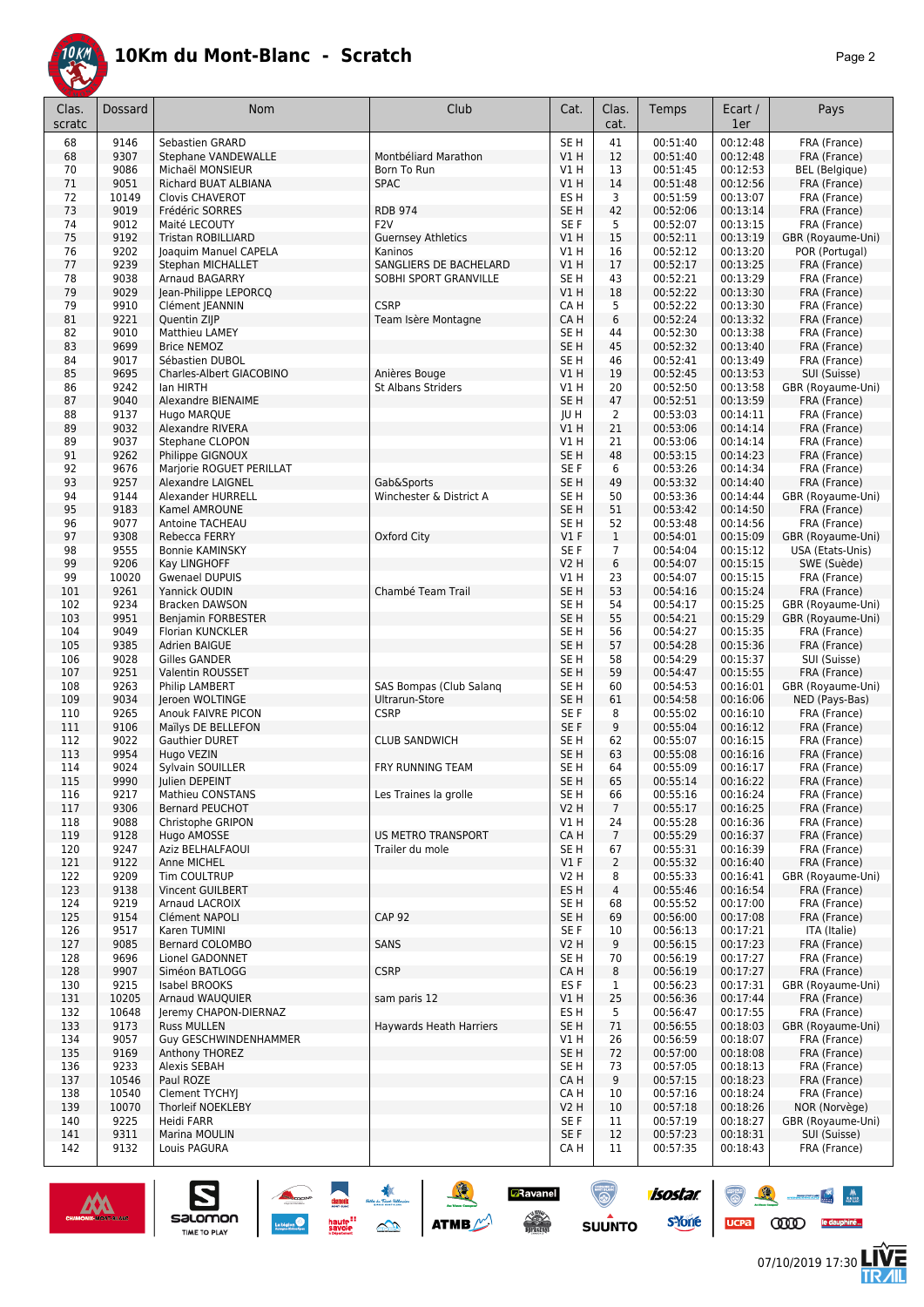

| Clas.<br>scratc | Dossard        | <b>Nom</b>                             | Club                    | Cat.                           | Clas.<br>cat.  | Temps                | Ecart /<br>1er       | Pays                                  |
|-----------------|----------------|----------------------------------------|-------------------------|--------------------------------|----------------|----------------------|----------------------|---------------------------------------|
| 143             | 9062           | Claude BEYSSEN                         | TEAM RIDER TATOO        | V1 H                           | 27             | 00:57:36             | 00:18:44             | FRA (France)                          |
| 143             | 9072           | Kazimierz HENDRIX                      |                         | V1H                            | 27             | 00:57:36             | 00:18:44             | NED (Pays-Bas)                        |
| 143             | 9904           | Maxence BOLLARD                        |                         | CA H                           | 12             | 00:57:36             | 00:18:44             | FRA (France)                          |
| 146             | 9053           | Jérémie DUMONT                         |                         | SE <sub>H</sub>                | 74             | 00:57:38             | 00:18:46             | FRA (France)                          |
| 147             | 9027           | Jean-Pierre LECLERC                    |                         | V2 H                           | 11             | 00:57:45             | 00:18:53             | FRA (France)                          |
| 147<br>149      | 10126<br>9319  | Jose Carlos CAIADO<br>Benjamin PONCET  |                         | <b>V2 H</b><br>SE <sub>H</sub> | 11<br>75       | 00:57:45<br>00:57:48 | 00:18:53<br>00:18:56 | POR (Portugal)                        |
| 150             | 9063           | loão ALVES                             | Kaninos                 | SE <sub>H</sub>                | 76             | 00:57:51             | 00:18:59             | SUI (Suisse)<br>POR (Portugal)        |
| 151             | 9180           | Matthieu LE BORGNE                     | Adidas Runners Bastille | SE <sub>H</sub>                | 77             | 00:58:02             | 00:19:10             | FRA (France)                          |
| 152             | 9685           | Jean-Francois BLANCHARD                | Les Lents Du Poitou     | <b>V2 H</b>                    | 13             | 00:58:06             | 00:19:14             | FRA (France)                          |
| 153             | 10168          | Rosamunde TAYLOR                       |                         | SE F                           | 13             | 00:58:11             | 00:19:19             | NZL (Nouvelle-<br>Zélande)            |
| 154             | 9201           | Philippe CHABOCHE                      | <b>AS Monferrand</b>    | V1 H                           | 29             | 00:58:12             | 00:19:20             | FRA (France)                          |
| 155             | 9316           | Paul CHRISTIAN                         | @run p.r.c              | SE <sub>H</sub>                | 78             | 00:58:16             | 00:19:24             | GBR (Royaume-Uni)                     |
| 155             | 10065          | James SANDISON                         |                         | <b>V2 H</b>                    | 14             | 00:58:16             | 00:19:24             | GBR (Royaume-Uni)                     |
| 157             | 9692<br>10054  | Axel TOMASSINI<br><b>Taf HERZI</b>     |                         | V1 H                           | 30<br>15       | 00:58:19<br>00:58:21 | 00:19:27<br>00:19:29 | FRA (France)                          |
| 158<br>159      | 9923           | Simon LEMAIRE                          | Anières bouge           | V2 H<br>SE H                   | 79             | 00:58:36             | 00:19:44             | SUI (Suisse)<br><b>BEL</b> (Belgique) |
| 160             | 9243           | François BOURRET                       |                         | ES <sub>H</sub>                | 6              | 00:58:38             | 00:19:46             | FRA (France)                          |
| 161             | 9185           | Roel JACOBS                            |                         | SE <sub>H</sub>                | 80             | 00:58:41             | 00:19:49             | <b>BEL</b> (Belgique)                 |
| 162             | 9036           | Philippe DEROLLAND                     | foulée d'Annemasse      | V3H                            | $\mathbf{1}$   | 00:58:44             | 00:19:52             | SUI (Suisse)                          |
| 163             | 10156          | <b>Florian VINCENT</b>                 |                         | SE <sub>H</sub>                | 81             | 00:58:46             | 00:19:54             | FRA (France)                          |
| 164             | 9210           | Eric GUILBERT                          | arlanxéo                | V2 H                           | 16             | 00:58:52             | 00:20:00             | FRA (France)                          |
| 165             | 9899           | Romain MARCOUX                         | Chantelle Sports nature | CA H                           | 13             | 00:58:53             | 00:20:01             | FRA (France)                          |
| 166             | 9323           | Jean-Claude MOULLEC                    |                         | V1 H                           | 31             | 00:58:54             | 00:20:02             | FRA (France)                          |
| 167             | 9096           | Laëtitia SEBAH                         | <b>CLUB SANDWICH</b>    | SE <sub>F</sub>                | 14             | 00:58:58             | 00:20:06             | FRA (France)                          |
| 168             | 9345           | Eliza EARLE                            |                         | SE F                           | 15             | 00:58:59             | 00:20:07             | USA (Etats-Unis)                      |
| 169             | 9043           | Gaelle DAVID                           |                         | SE F                           | 16             | 00:59:02             | 00:20:10             | FRA (France)                          |
| 170             | 10009          | Antonin MATHIEU<br>Nadene FREYSEN      |                         | V1H                            | 32<br>17       | 00:59:12             | 00:20:20<br>00:20:26 | FRA (France)                          |
| 171             | 10127          |                                        |                         | SE F                           |                | 00:59:18             |                      | HKG (Hong Kong,<br>Chine)             |
| 172             | 9250           | Maelys PUSSET                          | maurienne ski alpinisme | CA F                           | $\mathbf{1}$   | 00:59:20             | 00:20:28             | FRA (France)                          |
| 173             | 9919           | Anthony GARCIA                         |                         | ES H                           | 7              | 00:59:22             | 00:20:30             | FRA (France)                          |
| 174             | 9922           | Joshua MEHTA                           |                         | SE <sub>H</sub>                | 82             | 00:59:23             | 00:20:31             | GBR (Royaume-Uni)                     |
| 175             | 9928           | Mikael PAPILLON                        |                         | SE H                           | 83             | 00:59:29             | 00:20:37             | FRA (France)                          |
| 176             | 10136          | Stéphanie CARLIER                      |                         | $VI$ F                         | 3              | 00:59:30             | 00:20:38             | FRA (France)                          |
| 177             | 9416           | <b>Estelle LABOULLE</b>                |                         | SE <sub>F</sub>                | 18             | 00:59:31             | 00:20:39             | FRA (France)                          |
| 178             | 9047           | Frédéric MICHEL                        |                         | SE <sub>H</sub>                | 84             | 00:59:34             | 00:20:42             | FRA (France)                          |
| 178             | 9112           | Francesca GRAZIANO                     |                         | SE <sub>F</sub>                | 19             | 00:59:34             | 00:20:42             | ITA (Italie)                          |
| 180             | 9039           | Amandine HAUET                         |                         | $VI$ F                         | $\overline{4}$ | 00:59:37             | 00:20:45             | FRA (France)                          |
| 181             | 9707<br>9226   | Laurent FRANCOIS                       | courir à Seyssins-Seyss | V1 H                           | 33             | 00:59:46             | 00:20:54             | FRA (France)                          |
| 182<br>183      | 9058           | Vincent GAY<br>Sébastien MICHEL        |                         | <b>V2 H</b><br>SE <sub>H</sub> | 17<br>85       | 00:59:49<br>00:59:55 | 00:20:57<br>00:21:03 | FRA (France)<br>FRA (France)          |
| 184             | 9213           | Christian PRESTEGARD                   | Loen Active             | V3H                            | $\overline{2}$ | 00:59:57             | 00:21:05             | NOR (Norvège)                         |
| 185             | 9987           | Jasper DE BIE                          |                         | SE <sub>H</sub>                | 86             | 00:59:59             | 00:21:07             | GBR (Royaume-Uni)                     |
| 186             | 9312           | Elisa FERNANDEZ                        | <b>CMBM</b>             | SE F                           | 20             | 01:00:04             | 00:21:12             | FRA (France)                          |
| 187             | 9253           | <b>Thomas FELBER</b>                   |                         | SE H                           | 87             | 01:00:08             | 00:21:16             | FRA (France)                          |
| 188             | 9224           | <b>Cyrille ARPIN</b>                   |                         | V1 H                           | 34             | 01:00:11             | 00:21:19             | FRA (France)                          |
| 189             | 9069           | <b>Valentin MUNIER</b>                 |                         | SE H                           | 88             | 01:00:13             | 00:21:21             | FRA (France)                          |
| 190             | 9042           | Gregory DUTOUR                         | Kms de l esperance      | SE <sub>H</sub>                | 89             | 01:00:15             | 00:21:23             | FRA (France)                          |
| 190             | 9108           | Elodie BARRE                           | VAUX LE PENIL ATHLETISM | SE F                           | 21             | 01:00:15             | 00:21:23             | FRA (France)                          |
| 192             | 9331           | Marie-Aude PIERRE                      | DNH Hill Runners Lausan | SE F                           | 22             | 01:00:20             | 00:21:28             | FRA (France)                          |
| 193             | 9089           | Sylvain CREIS                          | Usa Liévin              | SE H                           | 90             | 01:00:30<br>01:00:35 | 00:21:38             | FRA (France)                          |
| 194<br>195      | 9943<br>9580   | <b>Olivier LAUPER</b><br>Dunham LAUREN |                         | SE <sub>H</sub><br>SE F        | 91<br>23       | 01:00:43             | 00:21:43<br>00:21:51 | SUI (Suisse)<br>USA (Etats-Unis)      |
| 196             | 10117          | Lucie DE GRANRUT                       |                         | SE F                           | 24             | 01:00:44             | 00:21:52             | FRA (France)                          |
| 197             | 9094           | Emmie DEJEAN                           | LYON ATHLETISME         | JUF                            | $\mathbf{1}$   | 01:00:46             | 00:21:54             | FRA (France)                          |
| 198             | 10011          | Milo CANNATA                           | ikkos atleti taranto as | V1 H                           | 35             | 01:00:47             | 00:21:55             | ITA (Italie)                          |
| 199             | 9337           | Benjamin THILION                       |                         | SE H                           | 92             | 01:00:50             | 00:21:58             | <b>BEL</b> (Belgique)                 |
| 200             | 9324           | Cindy LAMIRALLE                        |                         | SE F                           | 25             | 01:01:04             | 00:22:12             | FRA (France)                          |
| 200             | 9347           | Cedric COUSIN                          |                         | SE H                           | 93             | 01:01:04             | 00:22:12             | FRA (France)                          |
| 202             | 9066           | Anthony ZUBLENA                        |                         | SE H                           | 94             | 01:01:08             | 00:22:16             | FRA (France)                          |
| 202             | 9677           | <b>Estelle GEVREY</b>                  | Faucigny Athlétic Club  | SE F                           | 26             | 01:01:08             | 00:22:16             | FRA (France)                          |
| 202             | 10582          | Arnaud BARBAGLIA                       |                         | V1H                            | 36             | 01:01:08             | 00:22:16             | FRA (France)                          |
| 205             | 9361           | Jean-Charles DELAGNEAU                 |                         | SE H                           | 95             | 01:01:11             | 00:22:19             | FRA (France)                          |
| 206             | 9159           | Christophe KELLER                      |                         | SE <sub>H</sub>                | 96             | 01:01:19             | 00:22:27             | FRA (France)                          |
| 207             | 10120          | Nicolas MOENNE- LOCCOZ                 |                         | V1H                            | 37             | 01:01:21             | 00:22:29             | FRA (France)                          |
| 208<br>208      | 10150<br>10547 | Sebastien RANC<br>Thibault RAKOCZY     | manhac                  | V1 H<br>JU H                   | 38<br>3        | 01:01:25<br>01:01:25 | 00:22:33<br>00:22:33 | FRA (France)<br>FRA (France)          |
| 210             | 9357           | <b>Boris BRULEY</b>                    |                         | V1 H                           | 39             | 01:01:26             | 00:22:34             | FRA (France)                          |
| 211             | 10010          | Stéphane FLUELI                        | Flüx Team               | V1H                            | 40             | 01:01:27             | 00:22:35             | SUI (Suisse)                          |
| 212             | 9501           | Léa MERCIER-BOSSENY                    |                         | SE F                           | 27             | 01:01:30             | 00:22:38             | FRA (France)                          |
| 212             | 9908           | Lucas FAIVRE                           | <b>CSRP</b>             | CA H                           | 14             | 01:01:30             | 00:22:38             | FRA (France)                          |
| 214             | 10114          | Laure VALAT                            |                         | SE F                           | 28             | 01:01:32             | 00:22:40             | FRA (France)                          |
| 215             | 9978           | Josh THOMPSON                          |                         | SE H                           | 97             | 01:01:34             | 00:22:42             | GBR (Royaume-Uni)                     |



UCPa (VVII) le dauphiné.

 $\begin{array}{c|c} \mathbf{w} & \mathbf{w} \\ \hline \mathbf{w} & \mathbf{w} \end{array}$ 

怎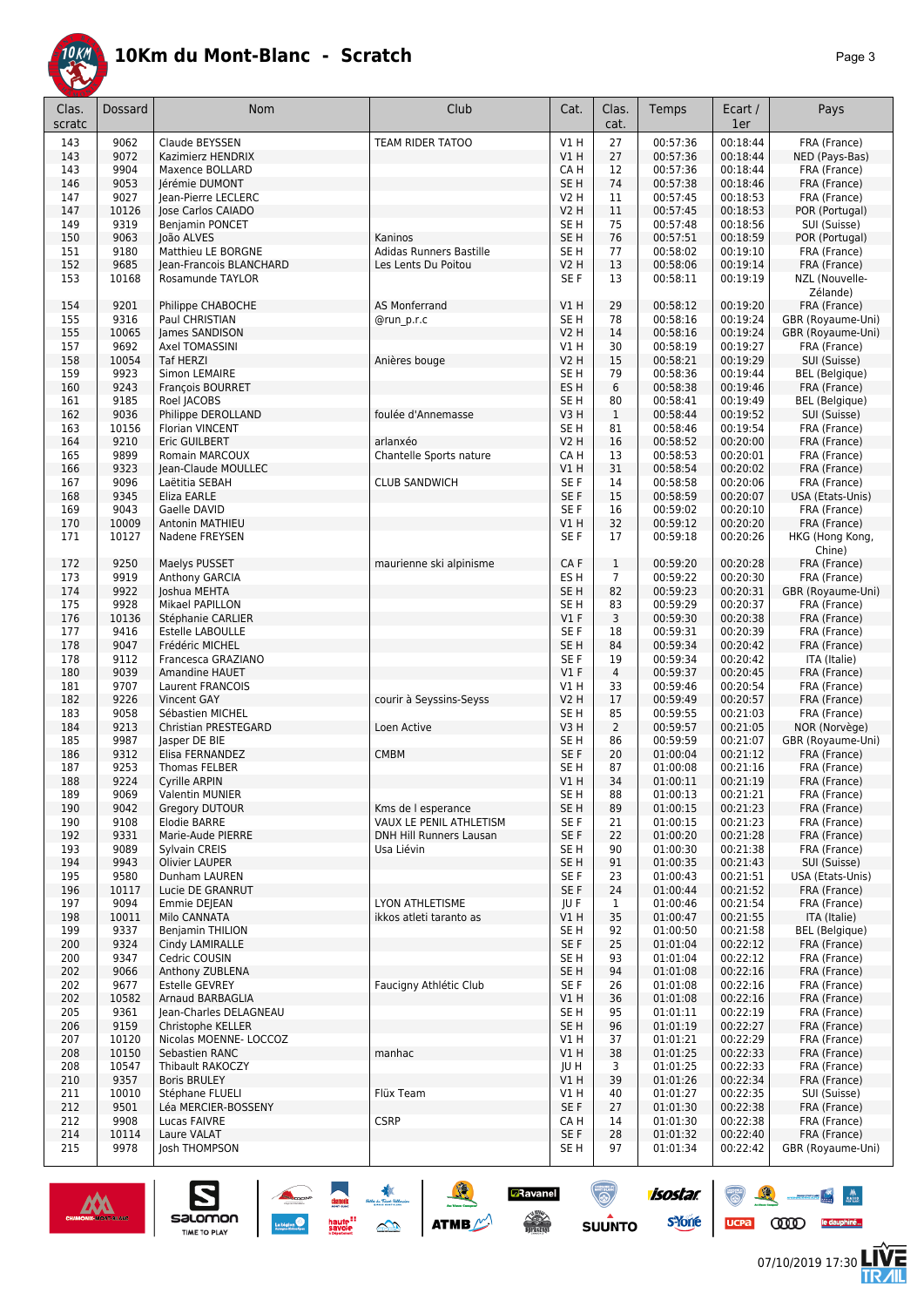

|--|--|

| Clas.      | <b>Dossard</b> | Nom                                                | Club                             | Cat.                               | Clas.          | Temps                | Ecart /              | Pays                               |
|------------|----------------|----------------------------------------------------|----------------------------------|------------------------------------|----------------|----------------------|----------------------|------------------------------------|
| scratc     |                |                                                    |                                  |                                    | cat.           |                      | 1er                  |                                    |
| 216        | 9259           | Christophe GALLEY                                  | <b>ASPTT BELFORT TRAIL</b>       | V1H                                | 41             | 01:01:44             | 00:22:52             | FRA (France)                       |
| 217<br>218 | 9317<br>9427   | Sébastien MARKOVIC<br>Sébastien BOISSEAU-BERTELOOT | trail runner foundation          | VIH<br>V1 H                        | 42<br>43       | 01:01:45<br>01:01:47 | 00:22:53<br>00:22:55 | FRA (France)<br>FRA (France)       |
| 219        | 9131           | Paul ROUYER                                        | Athletisme metz metropo          | CA H                               | 15             | 01:01:52             | 00:23:00             | FRA (France)                       |
| 220        | 9133           | Ethan PUGET                                        |                                  | CA H                               | 16             | 01:01:53             | 00:23:01             | FRA (France)                       |
| 221        | 10562          | Jean-François STIKELMANNE                          |                                  | SE <sub>H</sub>                    | 98             | 01:01:55             | 00:23:03             | <b>BEL</b> (Belgique)              |
| 222        | 10118          | Aurore GENSE                                       | Courir à Seyssins Seyss          | <b>V1 F</b>                        | 5              | 01:01:56             | 00:23:04             | FRA (France)                       |
| 223<br>224 | 10088<br>9548  | Jonathan CLARE<br>Rocio VICENTE TORRICO            | Alice Holt Park Run              | V3H<br>SE <sub>F</sub>             | 3<br>29        | 01:01:58<br>01:02:07 | 00:23:06<br>00:23:15 | GBR (Royaume-Uni)<br>ESP (Espagne) |
| 225        | 9218           | Joseph BARRY                                       |                                  | VIH                                | 44             | 01:02:17             | 00:23:25             | GBR (Royaume-Uni)                  |
| 225        | 10541          | Lucas BENTLEY                                      |                                  | CA H                               | 17             | 01:02:17             | 00:23:25             | AUS (Australie)                    |
| 227        | 9463           | <b>Coline LAURENCE</b>                             | Csrp                             | CA F                               | $\overline{2}$ | 01:02:19             | 00:23:27             | FRA (France)                       |
| 228        | 9518           | Nikki KNOWLES                                      | <b>WVTri Club</b>                | SE <sub>F</sub>                    | 30             | 01:02:27             | 00:23:35             | GBR (Royaume-Uni)                  |
| 229<br>230 | 9343<br>9378   | Avi HOROWITZ<br>Alan ROSSIAUD                      | Mont-Blanc Triathlon             | <b>V2 H</b><br>SE H                | 18<br>99       | 01:02:29<br>01:02:31 | 00:23:37<br>00:23:39 | ISR (Israël)<br>FRA (France)       |
| 231        | 10084          | Nicolas DAURIAC                                    | km 42 saint-just le mar          | V3H                                | $\overline{4}$ | 01:02:32             | 00:23:40             | FRA (France)                       |
| 232        | 9839           | Florence SIMON                                     |                                  | $VI$ F                             | 6              | 01:02:33             | 00:23:41             | <b>BEL</b> (Belgique)              |
| 233        | 9925           | Romain GEREMI                                      |                                  | SE <sub>H</sub>                    | 100            | 01:02:35             | 00:23:43             | <b>BEL</b> (Belgique)              |
| 234        | 9974           | Bruno DE L'HOUSTAL                                 |                                  | SE H                               | 101            | 01:02:36             | 00:23:44             | FRA (France)                       |
| 235<br>236 | 9936<br>9462   | Maximilien ROUSSELOT<br>Antoinette SIMON           | <b>CSRP</b>                      | SE <sub>H</sub><br>CA <sub>F</sub> | 102<br>3       | 01:02:41<br>01:02:45 | 00:23:49<br>00:23:53 | FRA (France)<br>FRA (France)       |
| 237        | 9493           | Melanie ROSS                                       | <b>Marlow Striders</b>           | SE <sub>F</sub>                    | 31             | 01:02:47             | 00:23:55             | GBR (Royaume-Uni)                  |
| 238        | 9982           | <b>Josip BALAZEVIC</b>                             | Run Dem Crew                     | SE <sub>H</sub>                    | 103            | 01:02:48             | 00:23:56             | SRB (Serbie)                       |
| 239        | 9167           | Erwann MERDY                                       |                                  | SE <sub>H</sub>                    | 104            | 01:03:05             | 00:24:13             | FRA (France)                       |
| 239        | 9809           | Gaelle CHAFFARD                                    |                                  | $VI$ F                             | $\overline{7}$ | 01:03:05             | 00:24:13             | FRA (France)                       |
| 241<br>242 | 9617<br>9184   | Nathalie OGIER<br>Omar OSORIO                      | Ssideline                        | SE F<br>SE H                       | 32<br>105      | 01:03:07<br>01:03:14 | 00:24:15<br>00:24:22 | FRA (France)<br>SWE (Suède)        |
| 243        | 9163           | Philippe DUPORT                                    |                                  | SE <sub>H</sub>                    | 106            | 01:03:15             | 00:24:23             | FRA (France)                       |
| 244        | 9682           | Christophe SOUCHET                                 |                                  | V1H                                | 45             | 01:03:20             | 00:24:28             | FRA (France)                       |
| 245        | 9902           | <b>Alexandre VALLET</b>                            | <b>ASSPR</b>                     | CA H                               | 18             | 01:03:21             | 00:24:29             | FRA (France)                       |
| 246        | 9942           | Thomas GAI                                         |                                  | SE H                               | 107            | 01:03:26             | 00:24:34             | FRA (France)                       |
| 247<br>248 | 9109<br>9207   | Audrey DUPERRIER<br><b>Benoit MAURE</b>            | lac thonon                       | SE F<br>V2 H                       | 33<br>19       | 01:03:27<br>01:03:28 | 00:24:35<br>00:24:36 | FRA (France)<br>FRA (France)       |
| 248        | 9497           | Léna GAILLET                                       |                                  | SE <sub>F</sub>                    | 34             | 01:03:28             | 00:24:36             | FRA (France)                       |
| 250        | 9335           | Laetitia PETEY                                     | Ac chatenois les forges          | V1F                                | 8              | 01:03:32             | 00:24:40             | FRA (France)                       |
| 251        | 9964           | Loïc MOYON                                         |                                  | SE <sub>H</sub>                    | 108            | 01:03:33             | 00:24:41             | FRA (France)                       |
| 252        | 9041           | Rafael AQUINO LEAL                                 | CANI PRO TEAM                    | SE <sub>H</sub>                    | 109            | 01:03:37             | 00:24:45             | BRA (Brésil)                       |
| 253<br>254 | 9528<br>9917   | Thea SANDERS<br>Sylvain LUCHINI                    |                                  | SE <sub>F</sub><br>ES <sub>H</sub> | 35<br>8        | 01:03:40<br>01:03:41 | 00:24:48<br>00:24:49 | GBR (Royaume-Uni)<br>FRA (France)  |
| 255        | 9486           | Mathilde MAUREL                                    |                                  | SE F                               | 36             | 01:03:44             | 00:24:52             | FRA (France)                       |
| 255        | 9939           | Dominic WESTCOTT-WHITE                             |                                  | SE H                               | 110            | 01:03:44             | 00:24:52             | GBR (Royaume-Uni)                  |
| 257        | 9328           | Cédric DIDIER                                      | Summitraining                    | SE <sub>H</sub>                    | 111            | 01:03:45             | 00:24:53             | FRA (France)                       |
| 258        | 9165           | Gaëtan-Morgan LEFEBVRE                             |                                  | SE H                               | 112            | 01:03:47             | 00:24:55             | FRA (France)                       |
| 259<br>260 | 10026<br>9052  | David VERRONS<br>Herve THIEBLEMONT                 | Traileur du Mole                 | V1H<br><b>V2 H</b>                 | 46<br>20       | 01:03:48<br>01:03:50 | 00:24:56<br>00:24:58 | FRA (France)<br>FRA (France)       |
| 261        | 10159          | Michel MASSONNET                                   | TEAM BOULET'S 57                 | SE <sub>H</sub>                    | 113            | 01:03:51             | 00:24:59             | FRA (France)                       |
| 262        | 9125           | Marilyn LEMEE                                      | arlanxéo                         | <b>V2F</b>                         | $\mathbf{1}$   | 01:03:52             | 00:25:00             | FRA (France)                       |
| 263        | 10061          | Rod HARRIS                                         |                                  | V2H                                | 21             | 01:03:54             | 00:25:02             | GBR (Royaume-Uni)                  |
| 264<br>265 | 9079<br>9342   | Anne MOREAU                                        |                                  | SE F<br>SE <sub>H</sub>            | 37<br>114      | 01:04:01<br>01:04:02 | 00:25:09<br>00:25:10 | FRA (France)<br>FRA (France)       |
| 266        | 9021           | Florian COTE COLISSON<br>Romain ROUMEGOUX          | dsa pontarlier<br>Albi Triathlon | SE <sub>H</sub>                    | 115            | 01:04:03             | 00:25:11             | FRA (France)                       |
| 267        | 10013          | Simon STOAKES                                      | Geneva Runners                   | VIH                                | 47             | 01:04:05             | 00:25:13             | GBR (Royaume-Uni)                  |
| 267        | 10016          | Patrick BELLONI                                    |                                  | V1H                                | 47             | 01:04:05             | 00:25:13             | SUI (Suisse)                       |
| 269        | 10048          | Frederic LOURENCO                                  |                                  | V1 H                               | 49             | 01:04:08             | 00:25:16             | FRA (France)                       |
| 270<br>271 | 9972<br>9118   | David REGES<br>Delphine GILLET                     | Maurienne Trail                  | SE H<br>$VI$ F                     | 116<br>9       | 01:04:13<br>01:04:14 | 00:25:21<br>00:25:22 | FRA (France)<br>FRA (France)       |
| 272        | 10059          | Gilles DUBOCLARD                                   |                                  | V2 H                               | 22             | 01:04:16             | 00:25:24             | FRA (France)                       |
| 273        | 10025          | Nicolas LABRIN                                     |                                  | V1 H                               | 50             | 01:04:17             | 00:25:25             | FRA (France)                       |
| 273        | 10051          | Philippe BARTOLINI                                 | CE CIAT                          | V2 H                               | 23             | 01:04:17             | 00:25:25             | FRA (France)                       |
| 275        | 10213          | Isabel BATTAGLIA                                   |                                  | $VI$ F                             | 10             | 01:04:18             | 00:25:26             | FRA (France)                       |
| 276        | 9070           | Apolline AURELLE                                   | Velay Athlétisme                 | SE F                               | 38             | 01:04:19             | 00:25:27             | FRA (France)                       |
| 276<br>278 | 9338<br>9920   | Delphine MOENNE-LOCCOZ<br>Thomas VELAZQUEZ         |                                  | SE F<br>SE <sub>H</sub>            | 38<br>117      | 01:04:19<br>01:04:24 | 00:25:27<br>00:25:32 | FRA (France)<br>FRA (France)       |
| 279        | 9588           | Elodie DAGUIN                                      |                                  | SE F                               | 40             | 01:04:27             | 00:25:35             | FRA (France)                       |
| 280        | 10031          | Georges LAMURE                                     |                                  | V1 H                               | 51             | 01:04:30             | 00:25:38             | FRA (France)                       |
| 281        | 9067           | Caroline BRETON                                    |                                  | $VI$ F                             | 11             | 01:04:32             | 00:25:40             | FRA (France)                       |
| 282<br>283 | 9238<br>10053  | <b>Toby GRICE</b><br>Christophe GUERBEUR           | Guernsey                         | V1H<br>V2H                         | 52<br>24       | 01:04:34<br>01:04:39 | 00:25:42<br>00:25:47 | GBR (Royaume-Uni)<br>FRA (France)  |
| 284        | 10215          | Jay DORREBOOM                                      |                                  | V1 H                               | 53             | 01:04:41             | 00:25:49             | AUS (Australie)                    |
| 285        | 9918           | Robin BAELE                                        |                                  | ES H                               | 9              | 01:04:44             | 00:25:52             | <b>BEL</b> (Belgique)              |
| 286        | 9992           | Yannick VENTOSE                                    |                                  | SE H                               | 118            | 01:04:50             | 00:25:58             | FRA (France)                       |
| 287        | 9961           | <b>Fabrice AKKERMANS</b>                           |                                  | SE <sub>H</sub>                    | 119            | 01:04:52             | 00:26:00             | <b>BEL</b> (Belgique)              |
| 287<br>289 | 10003<br>10160 | Gregorio MARTINEZ<br>Jana STUDZINSKA               |                                  | SE H<br>SE F                       | 119<br>41      | 01:04:52<br>01:04:53 | 00:26:00<br>00:26:01 | FRA (France)<br>FRA (France)       |
| 290        | 10554          | Chris COQUEREL                                     | kms de l'esperance               | SE H                               | 121            | 01:04:59             | 00:26:07             | FRA (France)                       |
|            |                |                                                    |                                  |                                    |                |                      |                      |                                    |

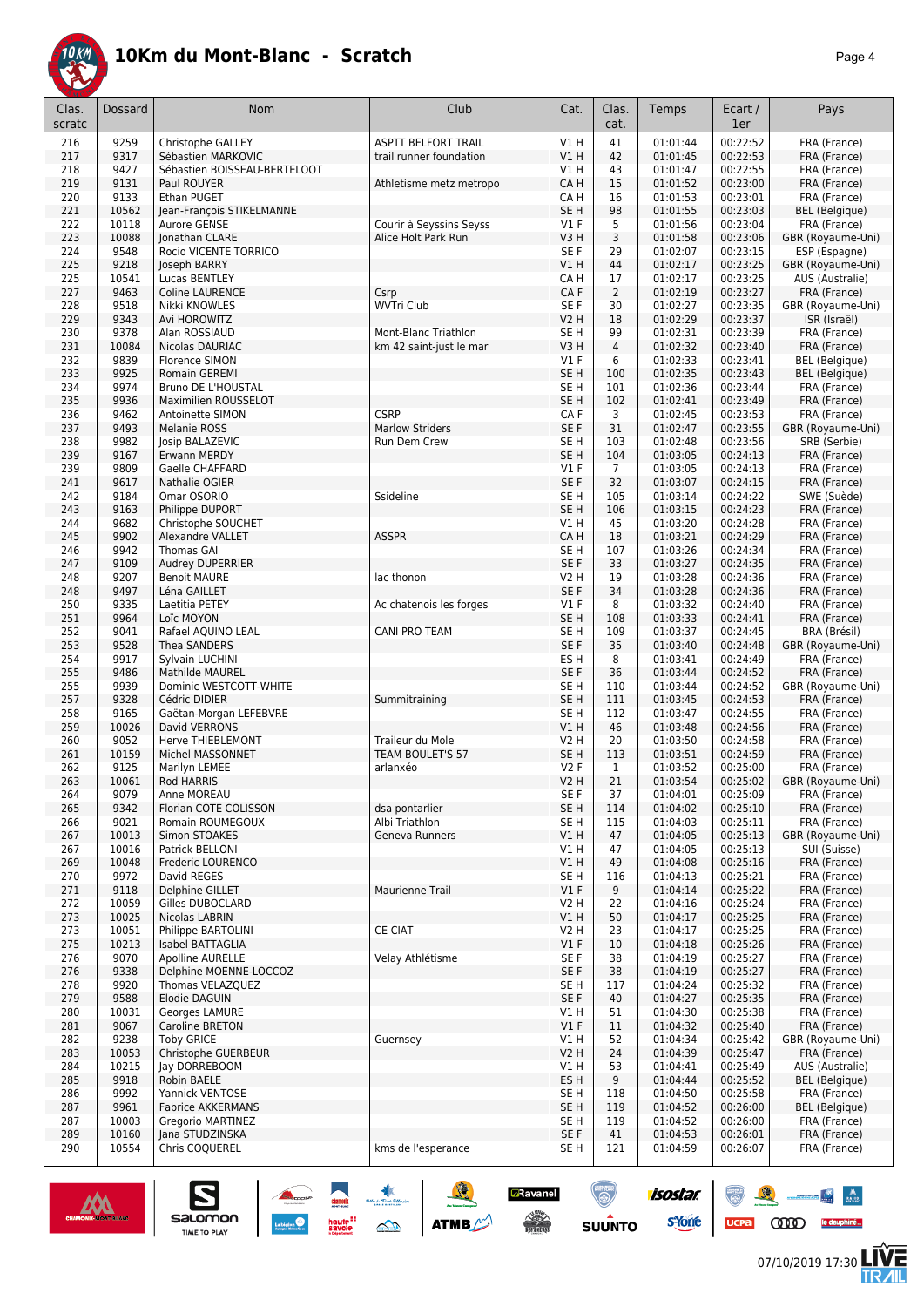

|--|--|

| 9354<br>V1H<br>54<br>01:05:01<br>00:26:09<br>FRA (France)<br>291<br>Nicolas ROUSSILLON<br>292<br>9661<br>SE F<br>42<br>01:05:02<br>00:26:10<br>FRA (France)<br>Ninon BROQUET<br>10224<br>$VI$ F<br>01:05:06<br>00:26:14<br>FRA (France)<br>293<br>Nathalie DUBUIS<br>Stade olympique calais<br>12<br>294<br>9336<br>Eric BERTHOUD<br>SE <sub>H</sub><br>122<br>01:05:10<br>00:26:18<br>FRA (France)<br>9703<br>SE F<br>01:05:11<br>00:26:19<br>FRA (France)<br>295<br>Justine POURCHAYRE<br>43<br>296<br>10066<br>V <sub>2</sub> H<br>25<br>01:05:14<br>00:26:22<br>SWE (Suède)<br>Hans Peter KARLELID<br>Tetra Pak IF<br>297<br>9152<br>SE <sub>H</sub><br>123<br>01:05:16<br>00:26:24<br>Luc LEPRETRE<br>FRA (France)<br>298<br>9667<br>SE F<br>01:05:18<br>00:26:26<br><b>Emilie BONNET</b><br>44<br>FRA (France)<br>9055<br>xttr63<br>299<br>Laure Anne SIMAND<br>SE F<br>45<br>01:05:24<br>00:26:32<br>FRA (France)<br>9254<br><b>Bike Support   Speciali</b><br>13<br>300<br>Elena GONZALEZ MARTINEZ<br>$VI$ F<br>01:05:32<br>00:26:40<br>ESP (Espagne)<br>9764<br>14<br>01:05:33<br>301<br>Daphne DADZIE<br><b>Fulham Running Club</b><br><b>V1 F</b><br>00:26:41<br>GBR (Royaume-Uni)<br>55<br>9313<br>V1H<br>01:05:34<br>00:26:42<br>302<br>Gérald LASBATS<br>FRA (France)<br>9353<br>APERAM<br><b>V2F</b><br>2<br>01:05:37<br>00:26:45<br>FRA (France)<br>303<br><b>Martine VAUTRIN</b><br>304<br>10227<br><b>V2 H</b><br>26<br>01:05:40<br>00:26:48<br>FRA (France)<br>Jacques BELOT<br>9351<br>01:05:41<br>00:26:49<br>FRA (France)<br>305<br><b>Emilie FOURNIER</b><br>SE F<br>46<br>10027<br><b>Bruno LIPPENS</b><br>V1H<br>56<br>01:05:42<br>00:26:50<br><b>BEL</b> (Belgique)<br>306<br>Triathlonclub Genève<br>9389<br>01:05:45<br>00:26:53<br>GBR (Royaume-Uni)<br>307<br>Jemma CHAPMAN<br>Team dunerunner<br><b>V1 F</b><br>15<br>308<br>9117<br>SE F<br>47<br>01:05:46<br>00:26:54<br>GBR (Royaume-Uni)<br>Genefer ARCHER<br>308<br>9367<br>V <sub>2</sub> H<br>27<br>01:05:46<br>00:26:54<br>FRA (France)<br>Henri BAIGUE<br>9093<br>beaune triathlon<br>CA F<br>$\overline{4}$<br>01:05:49<br>00:26:57<br>310<br>Lilou LARONZE<br>FRA (France)<br>9241<br>311<br>Cyril DELANSAY<br>SE H<br>124<br>01:05:50<br>00:26:58<br>FRA (France)<br>9097<br>SE F<br>312<br>Claire EVAIN<br>48<br>01:06:00<br>00:27:08<br>FRA (France)<br>9334<br>CMBM<br>313<br><b>Bernard FARSY</b><br>V3H<br>5<br>01:06:03<br>00:27:11<br>FRA (France)<br>9930<br>SE <sub>H</sub><br>125<br>00:27:13<br>FRA (France)<br>314<br>Vincent CANEL<br>01:06:05<br>10162<br>Dany FORMENTEL<br>57<br>00:27:16<br>FRA (France)<br>315<br>VIH<br>01:06:08<br>10633<br>SE <sub>H</sub><br>126<br>01:06:08<br>00:27:16<br>FRA (France)<br>315<br>Laurent MAILLOT<br><b>Tout Morteau court</b><br>10133<br>SE <sub>H</sub><br>127<br>00:27:18<br>FRA (France)<br>317<br>Maxime PICCIRILLO<br>01:06:10<br>00:27:21<br>9246<br>V3H<br>6<br>01:06:13<br>CAN (Canada)<br>318<br><b>Guy Louis BOUCHER</b><br>9949<br>William MEHTA<br>SE <sub>H</sub><br>01:06:18<br>00:27:26<br>GBR (Royaume-Uni)<br>319<br>128<br>00:27:29<br>320<br>9068<br>JUF<br>$\overline{2}$<br>01:06:21<br>SUI (Suisse)<br><b>Valentine GALLAZ</b><br>croc-kil<br>320<br>9642<br>SE F<br>01:06:21<br>00:27:29<br>FRA (France)<br>Maeva BRESSON<br>49<br>322<br>9314<br>58<br>00:27:31<br>FRA (France)<br><b>Thierry METRAL</b><br>VIH<br>01:06:23<br>9953<br>SE <sub>H</sub><br>129<br>01:06:25<br>00:27:33<br>323<br>Joshua WEBB<br>GBR (Royaume-Uni)<br>9410<br>59<br>00:27:37<br>324<br>Nicolas POUPON<br>club pichet michel<br>VIH<br>01:06:29<br>FRA (France)<br>9376<br><b>V2 H</b><br>325<br>Joao ALMEIDA<br>28<br>01:06:31<br>00:27:39<br>POR (Portugal)<br>Kaninos<br>V1H<br>60<br>326<br>9355<br>Jean Louis MASELLA<br>01:06:32<br>00:27:40<br>FRA (France)<br>9475<br>ES <sub>F</sub><br>2<br>01:06:33<br>00:27:41<br>327<br>Clara MORETTI<br>FRA (France)<br>328<br>9377<br>$VI$ F<br>16<br>01:06:35<br>00:27:43<br>Tanja GARNIER<br>GER (Allemagne)<br>9710<br><b>Baptiste OLLIER</b><br><b>CHAMONIX</b><br>SE <sub>H</sub><br>130<br>01:06:35<br>00:27:43<br>FRA (France)<br>328<br>9934<br>SE <sub>H</sub><br>131<br>01:06:43<br>00:27:51<br>330<br>Jean-Philippe THIAVILLE<br>FRA (France)<br>10131<br>Emma OSBORNE<br>$VI$ F<br>01:06:46<br>00:27:54<br>FRA (France)<br>331<br>17<br>10663<br>332<br>Charly ROMAIN<br>SE <sub>H</sub><br>132<br>00:27:56<br>01:06:48<br>FRA (France)<br>9391<br><b>MARSEILLE TRAIL CLUB</b><br>00:27:57<br>FRA (France)<br>333<br>Christian RADOUAN<br>V2 H<br>29<br>01:06:49<br>9076<br>SE <sub>H</sub><br>00:27:59<br>334<br>Clément DE LEMPS<br>133<br>01:06:51<br>FRA (France)<br>9186<br>Keith DONOGHUE<br>SE <sub>H</sub><br>00:27:59<br>GBR (Royaume-Uni)<br>334<br>133<br>01:06:51<br>none<br>9784<br>00:28:09<br>336<br>Alina COMERY<br>$VI$ F<br>18<br>01:07:01<br>ROU (Roumanie)<br>9799<br>336<br>$VI$ F<br>18<br>01:07:01<br>00:28:09<br>FRA (France)<br><b>Marion TEISSERENC</b><br>V <sub>2</sub> H<br>30<br>338<br>9390<br>Thierry BONNET<br>01:07:05<br>00:28:13<br>FRA (France)<br>338<br>9983<br>Guillaume JOLY<br>SE H<br>135<br>01:07:05<br>00:28:13<br>FRA (France)<br>SE F<br>340<br>9620<br>Marjorie ROUGEOT<br>50<br>01:07:07<br>00:28:15<br>FRA (France)<br>10359<br>Lucie FERVIN<br>SE F<br>01:07:07<br>00:28:15<br>FRA (France)<br>340<br>50<br>9789<br>$VI$ F<br>00:28:16<br>FRA (France)<br>342<br>Aude DUVIVIER<br><b>ASPTT Clermont Athlétis</b><br>20<br>01:07:08<br>00:28:19<br>SUI (Suisse)<br>343<br>9348<br>Stephane NOBLE<br>V1 H<br>61<br>01:07:11<br>344<br>V1H<br>00:28:21<br>FRA (France)<br>10216<br>Sebastien BOUTELOUP<br>62<br>01:07:13<br>10134<br>SE <sub>H</sub><br>01:07:16<br>00:28:24<br>USA (Etats-Unis)<br>345<br>Sean CASEY<br>136<br>SE F<br>00:28:25<br>346<br>9520<br>Maëlle LACRAZ<br>52<br>01:07:17<br>FRA (France)<br>9820<br>$VI$ F<br>01:07:17<br>00:28:25<br>346<br>Anne COLLEONI<br>21<br>FRA (France)<br>346<br>10207<br>Nicolas MIREAUX<br>SE H<br>137<br>01:07:17<br>00:28:25<br>FRA (France)<br>349<br>10038<br>David MONACO<br>V1 H<br>01:07:19<br>00:28:27<br>FRA (France)<br>63<br>SE <sub>H</sub><br>350<br>9957<br><b>Ed SUMPTER</b><br>138<br>01:07:22<br>00:28:30<br>GBR (Royaume-Uni)<br>350<br>10315<br>Nikola PASEKOVA<br>SE F<br>53<br>01:07:22<br>00:28:30<br>CZE (République<br>tchèque)<br>9589<br>SE <sub>F</sub><br>54<br><b>BEL</b> (Belgique)<br>352<br>Delphine RENWART<br>les héros du niglinspo<br>01:07:26<br>00:28:34<br>$VI$ F<br>FRA (France)<br>353<br>9440<br>Claire CLEMENT<br><b>ESN TRIATHLON</b><br>22<br>01:07:33<br>00:28:41<br>353<br>9708<br>$VI$ F<br>01:07:33<br>00:28:41<br>FRA (France)<br>Mansureh TAHAVORI<br>22<br>9490<br>SE F<br>355<br>Lorine DREZET<br>55<br>01:07:41<br>00:28:49<br>FRA (France)<br>9394<br>SE F<br>56<br>00:28:50<br>356<br>Mylene LECHEVALIER<br>01:07:42<br>FRA (France)<br>357<br>10104<br>SE <sub>H</sub><br>01:07:46<br>00:28:54<br>Marc DE LA VIEUVILLE<br>139<br>FRA (France)<br>SE F<br>00:28:56<br>358<br>10121<br>Violette POLLET<br>57<br>01:07:48<br>FRA (France)<br>359<br>10086<br>Jean Claude DESPIN<br>foulées muizonnaises<br>V3 H<br>$7\overline{ }$<br>01:07:50<br>00:28:58<br>FRA (France)<br>SE F<br>58<br>359<br>10323<br><b>Charlotte CONSTANS</b><br>01:07:50<br>00:28:58<br>FRA (France)<br>9111<br>Lucie VADOT<br>SE F<br>59<br>01:07:53<br>00:29:01<br>FRA (France)<br>361<br>SE <sub>H</sub><br>361<br>9161<br>140<br>01:07:53<br>GBR (Royaume-Uni)<br>Max RAINS<br>00:29:01<br><b>Joel ALBERTONE</b><br>SE <sub>H</sub><br>01:07:57<br>00:29:05<br>FRA (France)<br>363<br>10572<br>141<br>10019<br><b>ASI AVENIR</b><br>FRA (France)<br>364<br>Jerome DORSCHNER<br>V1 H<br>64<br>01:07:58<br>00:29:06 | Clas.<br>scratc | <b>Dossard</b> | Nom | Club | Cat. | Clas.<br>cat. | Temps | Ecart /<br>1er | Pays |
|-------------------------------------------------------------------------------------------------------------------------------------------------------------------------------------------------------------------------------------------------------------------------------------------------------------------------------------------------------------------------------------------------------------------------------------------------------------------------------------------------------------------------------------------------------------------------------------------------------------------------------------------------------------------------------------------------------------------------------------------------------------------------------------------------------------------------------------------------------------------------------------------------------------------------------------------------------------------------------------------------------------------------------------------------------------------------------------------------------------------------------------------------------------------------------------------------------------------------------------------------------------------------------------------------------------------------------------------------------------------------------------------------------------------------------------------------------------------------------------------------------------------------------------------------------------------------------------------------------------------------------------------------------------------------------------------------------------------------------------------------------------------------------------------------------------------------------------------------------------------------------------------------------------------------------------------------------------------------------------------------------------------------------------------------------------------------------------------------------------------------------------------------------------------------------------------------------------------------------------------------------------------------------------------------------------------------------------------------------------------------------------------------------------------------------------------------------------------------------------------------------------------------------------------------------------------------------------------------------------------------------------------------------------------------------------------------------------------------------------------------------------------------------------------------------------------------------------------------------------------------------------------------------------------------------------------------------------------------------------------------------------------------------------------------------------------------------------------------------------------------------------------------------------------------------------------------------------------------------------------------------------------------------------------------------------------------------------------------------------------------------------------------------------------------------------------------------------------------------------------------------------------------------------------------------------------------------------------------------------------------------------------------------------------------------------------------------------------------------------------------------------------------------------------------------------------------------------------------------------------------------------------------------------------------------------------------------------------------------------------------------------------------------------------------------------------------------------------------------------------------------------------------------------------------------------------------------------------------------------------------------------------------------------------------------------------------------------------------------------------------------------------------------------------------------------------------------------------------------------------------------------------------------------------------------------------------------------------------------------------------------------------------------------------------------------------------------------------------------------------------------------------------------------------------------------------------------------------------------------------------------------------------------------------------------------------------------------------------------------------------------------------------------------------------------------------------------------------------------------------------------------------------------------------------------------------------------------------------------------------------------------------------------------------------------------------------------------------------------------------------------------------------------------------------------------------------------------------------------------------------------------------------------------------------------------------------------------------------------------------------------------------------------------------------------------------------------------------------------------------------------------------------------------------------------------------------------------------------------------------------------------------------------------------------------------------------------------------------------------------------------------------------------------------------------------------------------------------------------------------------------------------------------------------------------------------------------------------------------------------------------------------------------------------------------------------------------------------------------------------------------------------------------------------------------------------------------------------------------------------------------------------------------------------------------------------------------------------------------------------------------------------------------------------------------------------------------------------------------------------------------------------------------------------------------------------------------------------------------------------------------------------------------------------------------------------------------------------------------------------------------------------------------------------------------------------------------------------------------------------------------------------------------------------------------------------------------------------------------------------------------------------------------------------------------------------------------------------------------------------------------------------------------------------------------------------------------------------------------------------------------------------------------------------------------------------------------------------------------------------------------------------------------------------------------------------------------------------------------------------------------------------------------|-----------------|----------------|-----|------|------|---------------|-------|----------------|------|
|                                                                                                                                                                                                                                                                                                                                                                                                                                                                                                                                                                                                                                                                                                                                                                                                                                                                                                                                                                                                                                                                                                                                                                                                                                                                                                                                                                                                                                                                                                                                                                                                                                                                                                                                                                                                                                                                                                                                                                                                                                                                                                                                                                                                                                                                                                                                                                                                                                                                                                                                                                                                                                                                                                                                                                                                                                                                                                                                                                                                                                                                                                                                                                                                                                                                                                                                                                                                                                                                                                                                                                                                                                                                                                                                                                                                                                                                                                                                                                                                                                                                                                                                                                                                                                                                                                                                                                                                                                                                                                                                                                                                                                                                                                                                                                                                                                                                                                                                                                                                                                                                                                                                                                                                                                                                                                                                                                                                                                                                                                                                                                                                                                                                                                                                                                                                                                                                                                                                                                                                                                                                                                                                                                                                                                                                                                                                                                                                                                                                                                                                                                                                                                                                                                                                                                                                                                                                                                                                                                                                                                                                                                                                                                                                                                                                                                                                                                                                                                                                                                                                                                                                                                                                                                                                                                               |                 |                |     |      |      |               |       |                |      |
|                                                                                                                                                                                                                                                                                                                                                                                                                                                                                                                                                                                                                                                                                                                                                                                                                                                                                                                                                                                                                                                                                                                                                                                                                                                                                                                                                                                                                                                                                                                                                                                                                                                                                                                                                                                                                                                                                                                                                                                                                                                                                                                                                                                                                                                                                                                                                                                                                                                                                                                                                                                                                                                                                                                                                                                                                                                                                                                                                                                                                                                                                                                                                                                                                                                                                                                                                                                                                                                                                                                                                                                                                                                                                                                                                                                                                                                                                                                                                                                                                                                                                                                                                                                                                                                                                                                                                                                                                                                                                                                                                                                                                                                                                                                                                                                                                                                                                                                                                                                                                                                                                                                                                                                                                                                                                                                                                                                                                                                                                                                                                                                                                                                                                                                                                                                                                                                                                                                                                                                                                                                                                                                                                                                                                                                                                                                                                                                                                                                                                                                                                                                                                                                                                                                                                                                                                                                                                                                                                                                                                                                                                                                                                                                                                                                                                                                                                                                                                                                                                                                                                                                                                                                                                                                                                                               |                 |                |     |      |      |               |       |                |      |
|                                                                                                                                                                                                                                                                                                                                                                                                                                                                                                                                                                                                                                                                                                                                                                                                                                                                                                                                                                                                                                                                                                                                                                                                                                                                                                                                                                                                                                                                                                                                                                                                                                                                                                                                                                                                                                                                                                                                                                                                                                                                                                                                                                                                                                                                                                                                                                                                                                                                                                                                                                                                                                                                                                                                                                                                                                                                                                                                                                                                                                                                                                                                                                                                                                                                                                                                                                                                                                                                                                                                                                                                                                                                                                                                                                                                                                                                                                                                                                                                                                                                                                                                                                                                                                                                                                                                                                                                                                                                                                                                                                                                                                                                                                                                                                                                                                                                                                                                                                                                                                                                                                                                                                                                                                                                                                                                                                                                                                                                                                                                                                                                                                                                                                                                                                                                                                                                                                                                                                                                                                                                                                                                                                                                                                                                                                                                                                                                                                                                                                                                                                                                                                                                                                                                                                                                                                                                                                                                                                                                                                                                                                                                                                                                                                                                                                                                                                                                                                                                                                                                                                                                                                                                                                                                                                               |                 |                |     |      |      |               |       |                |      |
|                                                                                                                                                                                                                                                                                                                                                                                                                                                                                                                                                                                                                                                                                                                                                                                                                                                                                                                                                                                                                                                                                                                                                                                                                                                                                                                                                                                                                                                                                                                                                                                                                                                                                                                                                                                                                                                                                                                                                                                                                                                                                                                                                                                                                                                                                                                                                                                                                                                                                                                                                                                                                                                                                                                                                                                                                                                                                                                                                                                                                                                                                                                                                                                                                                                                                                                                                                                                                                                                                                                                                                                                                                                                                                                                                                                                                                                                                                                                                                                                                                                                                                                                                                                                                                                                                                                                                                                                                                                                                                                                                                                                                                                                                                                                                                                                                                                                                                                                                                                                                                                                                                                                                                                                                                                                                                                                                                                                                                                                                                                                                                                                                                                                                                                                                                                                                                                                                                                                                                                                                                                                                                                                                                                                                                                                                                                                                                                                                                                                                                                                                                                                                                                                                                                                                                                                                                                                                                                                                                                                                                                                                                                                                                                                                                                                                                                                                                                                                                                                                                                                                                                                                                                                                                                                                                               |                 |                |     |      |      |               |       |                |      |
|                                                                                                                                                                                                                                                                                                                                                                                                                                                                                                                                                                                                                                                                                                                                                                                                                                                                                                                                                                                                                                                                                                                                                                                                                                                                                                                                                                                                                                                                                                                                                                                                                                                                                                                                                                                                                                                                                                                                                                                                                                                                                                                                                                                                                                                                                                                                                                                                                                                                                                                                                                                                                                                                                                                                                                                                                                                                                                                                                                                                                                                                                                                                                                                                                                                                                                                                                                                                                                                                                                                                                                                                                                                                                                                                                                                                                                                                                                                                                                                                                                                                                                                                                                                                                                                                                                                                                                                                                                                                                                                                                                                                                                                                                                                                                                                                                                                                                                                                                                                                                                                                                                                                                                                                                                                                                                                                                                                                                                                                                                                                                                                                                                                                                                                                                                                                                                                                                                                                                                                                                                                                                                                                                                                                                                                                                                                                                                                                                                                                                                                                                                                                                                                                                                                                                                                                                                                                                                                                                                                                                                                                                                                                                                                                                                                                                                                                                                                                                                                                                                                                                                                                                                                                                                                                                                               |                 |                |     |      |      |               |       |                |      |
|                                                                                                                                                                                                                                                                                                                                                                                                                                                                                                                                                                                                                                                                                                                                                                                                                                                                                                                                                                                                                                                                                                                                                                                                                                                                                                                                                                                                                                                                                                                                                                                                                                                                                                                                                                                                                                                                                                                                                                                                                                                                                                                                                                                                                                                                                                                                                                                                                                                                                                                                                                                                                                                                                                                                                                                                                                                                                                                                                                                                                                                                                                                                                                                                                                                                                                                                                                                                                                                                                                                                                                                                                                                                                                                                                                                                                                                                                                                                                                                                                                                                                                                                                                                                                                                                                                                                                                                                                                                                                                                                                                                                                                                                                                                                                                                                                                                                                                                                                                                                                                                                                                                                                                                                                                                                                                                                                                                                                                                                                                                                                                                                                                                                                                                                                                                                                                                                                                                                                                                                                                                                                                                                                                                                                                                                                                                                                                                                                                                                                                                                                                                                                                                                                                                                                                                                                                                                                                                                                                                                                                                                                                                                                                                                                                                                                                                                                                                                                                                                                                                                                                                                                                                                                                                                                                               |                 |                |     |      |      |               |       |                |      |
|                                                                                                                                                                                                                                                                                                                                                                                                                                                                                                                                                                                                                                                                                                                                                                                                                                                                                                                                                                                                                                                                                                                                                                                                                                                                                                                                                                                                                                                                                                                                                                                                                                                                                                                                                                                                                                                                                                                                                                                                                                                                                                                                                                                                                                                                                                                                                                                                                                                                                                                                                                                                                                                                                                                                                                                                                                                                                                                                                                                                                                                                                                                                                                                                                                                                                                                                                                                                                                                                                                                                                                                                                                                                                                                                                                                                                                                                                                                                                                                                                                                                                                                                                                                                                                                                                                                                                                                                                                                                                                                                                                                                                                                                                                                                                                                                                                                                                                                                                                                                                                                                                                                                                                                                                                                                                                                                                                                                                                                                                                                                                                                                                                                                                                                                                                                                                                                                                                                                                                                                                                                                                                                                                                                                                                                                                                                                                                                                                                                                                                                                                                                                                                                                                                                                                                                                                                                                                                                                                                                                                                                                                                                                                                                                                                                                                                                                                                                                                                                                                                                                                                                                                                                                                                                                                                               |                 |                |     |      |      |               |       |                |      |
|                                                                                                                                                                                                                                                                                                                                                                                                                                                                                                                                                                                                                                                                                                                                                                                                                                                                                                                                                                                                                                                                                                                                                                                                                                                                                                                                                                                                                                                                                                                                                                                                                                                                                                                                                                                                                                                                                                                                                                                                                                                                                                                                                                                                                                                                                                                                                                                                                                                                                                                                                                                                                                                                                                                                                                                                                                                                                                                                                                                                                                                                                                                                                                                                                                                                                                                                                                                                                                                                                                                                                                                                                                                                                                                                                                                                                                                                                                                                                                                                                                                                                                                                                                                                                                                                                                                                                                                                                                                                                                                                                                                                                                                                                                                                                                                                                                                                                                                                                                                                                                                                                                                                                                                                                                                                                                                                                                                                                                                                                                                                                                                                                                                                                                                                                                                                                                                                                                                                                                                                                                                                                                                                                                                                                                                                                                                                                                                                                                                                                                                                                                                                                                                                                                                                                                                                                                                                                                                                                                                                                                                                                                                                                                                                                                                                                                                                                                                                                                                                                                                                                                                                                                                                                                                                                                               |                 |                |     |      |      |               |       |                |      |
|                                                                                                                                                                                                                                                                                                                                                                                                                                                                                                                                                                                                                                                                                                                                                                                                                                                                                                                                                                                                                                                                                                                                                                                                                                                                                                                                                                                                                                                                                                                                                                                                                                                                                                                                                                                                                                                                                                                                                                                                                                                                                                                                                                                                                                                                                                                                                                                                                                                                                                                                                                                                                                                                                                                                                                                                                                                                                                                                                                                                                                                                                                                                                                                                                                                                                                                                                                                                                                                                                                                                                                                                                                                                                                                                                                                                                                                                                                                                                                                                                                                                                                                                                                                                                                                                                                                                                                                                                                                                                                                                                                                                                                                                                                                                                                                                                                                                                                                                                                                                                                                                                                                                                                                                                                                                                                                                                                                                                                                                                                                                                                                                                                                                                                                                                                                                                                                                                                                                                                                                                                                                                                                                                                                                                                                                                                                                                                                                                                                                                                                                                                                                                                                                                                                                                                                                                                                                                                                                                                                                                                                                                                                                                                                                                                                                                                                                                                                                                                                                                                                                                                                                                                                                                                                                                                               |                 |                |     |      |      |               |       |                |      |
|                                                                                                                                                                                                                                                                                                                                                                                                                                                                                                                                                                                                                                                                                                                                                                                                                                                                                                                                                                                                                                                                                                                                                                                                                                                                                                                                                                                                                                                                                                                                                                                                                                                                                                                                                                                                                                                                                                                                                                                                                                                                                                                                                                                                                                                                                                                                                                                                                                                                                                                                                                                                                                                                                                                                                                                                                                                                                                                                                                                                                                                                                                                                                                                                                                                                                                                                                                                                                                                                                                                                                                                                                                                                                                                                                                                                                                                                                                                                                                                                                                                                                                                                                                                                                                                                                                                                                                                                                                                                                                                                                                                                                                                                                                                                                                                                                                                                                                                                                                                                                                                                                                                                                                                                                                                                                                                                                                                                                                                                                                                                                                                                                                                                                                                                                                                                                                                                                                                                                                                                                                                                                                                                                                                                                                                                                                                                                                                                                                                                                                                                                                                                                                                                                                                                                                                                                                                                                                                                                                                                                                                                                                                                                                                                                                                                                                                                                                                                                                                                                                                                                                                                                                                                                                                                                                               |                 |                |     |      |      |               |       |                |      |
|                                                                                                                                                                                                                                                                                                                                                                                                                                                                                                                                                                                                                                                                                                                                                                                                                                                                                                                                                                                                                                                                                                                                                                                                                                                                                                                                                                                                                                                                                                                                                                                                                                                                                                                                                                                                                                                                                                                                                                                                                                                                                                                                                                                                                                                                                                                                                                                                                                                                                                                                                                                                                                                                                                                                                                                                                                                                                                                                                                                                                                                                                                                                                                                                                                                                                                                                                                                                                                                                                                                                                                                                                                                                                                                                                                                                                                                                                                                                                                                                                                                                                                                                                                                                                                                                                                                                                                                                                                                                                                                                                                                                                                                                                                                                                                                                                                                                                                                                                                                                                                                                                                                                                                                                                                                                                                                                                                                                                                                                                                                                                                                                                                                                                                                                                                                                                                                                                                                                                                                                                                                                                                                                                                                                                                                                                                                                                                                                                                                                                                                                                                                                                                                                                                                                                                                                                                                                                                                                                                                                                                                                                                                                                                                                                                                                                                                                                                                                                                                                                                                                                                                                                                                                                                                                                                               |                 |                |     |      |      |               |       |                |      |
|                                                                                                                                                                                                                                                                                                                                                                                                                                                                                                                                                                                                                                                                                                                                                                                                                                                                                                                                                                                                                                                                                                                                                                                                                                                                                                                                                                                                                                                                                                                                                                                                                                                                                                                                                                                                                                                                                                                                                                                                                                                                                                                                                                                                                                                                                                                                                                                                                                                                                                                                                                                                                                                                                                                                                                                                                                                                                                                                                                                                                                                                                                                                                                                                                                                                                                                                                                                                                                                                                                                                                                                                                                                                                                                                                                                                                                                                                                                                                                                                                                                                                                                                                                                                                                                                                                                                                                                                                                                                                                                                                                                                                                                                                                                                                                                                                                                                                                                                                                                                                                                                                                                                                                                                                                                                                                                                                                                                                                                                                                                                                                                                                                                                                                                                                                                                                                                                                                                                                                                                                                                                                                                                                                                                                                                                                                                                                                                                                                                                                                                                                                                                                                                                                                                                                                                                                                                                                                                                                                                                                                                                                                                                                                                                                                                                                                                                                                                                                                                                                                                                                                                                                                                                                                                                                                               |                 |                |     |      |      |               |       |                |      |
|                                                                                                                                                                                                                                                                                                                                                                                                                                                                                                                                                                                                                                                                                                                                                                                                                                                                                                                                                                                                                                                                                                                                                                                                                                                                                                                                                                                                                                                                                                                                                                                                                                                                                                                                                                                                                                                                                                                                                                                                                                                                                                                                                                                                                                                                                                                                                                                                                                                                                                                                                                                                                                                                                                                                                                                                                                                                                                                                                                                                                                                                                                                                                                                                                                                                                                                                                                                                                                                                                                                                                                                                                                                                                                                                                                                                                                                                                                                                                                                                                                                                                                                                                                                                                                                                                                                                                                                                                                                                                                                                                                                                                                                                                                                                                                                                                                                                                                                                                                                                                                                                                                                                                                                                                                                                                                                                                                                                                                                                                                                                                                                                                                                                                                                                                                                                                                                                                                                                                                                                                                                                                                                                                                                                                                                                                                                                                                                                                                                                                                                                                                                                                                                                                                                                                                                                                                                                                                                                                                                                                                                                                                                                                                                                                                                                                                                                                                                                                                                                                                                                                                                                                                                                                                                                                                               |                 |                |     |      |      |               |       |                |      |
|                                                                                                                                                                                                                                                                                                                                                                                                                                                                                                                                                                                                                                                                                                                                                                                                                                                                                                                                                                                                                                                                                                                                                                                                                                                                                                                                                                                                                                                                                                                                                                                                                                                                                                                                                                                                                                                                                                                                                                                                                                                                                                                                                                                                                                                                                                                                                                                                                                                                                                                                                                                                                                                                                                                                                                                                                                                                                                                                                                                                                                                                                                                                                                                                                                                                                                                                                                                                                                                                                                                                                                                                                                                                                                                                                                                                                                                                                                                                                                                                                                                                                                                                                                                                                                                                                                                                                                                                                                                                                                                                                                                                                                                                                                                                                                                                                                                                                                                                                                                                                                                                                                                                                                                                                                                                                                                                                                                                                                                                                                                                                                                                                                                                                                                                                                                                                                                                                                                                                                                                                                                                                                                                                                                                                                                                                                                                                                                                                                                                                                                                                                                                                                                                                                                                                                                                                                                                                                                                                                                                                                                                                                                                                                                                                                                                                                                                                                                                                                                                                                                                                                                                                                                                                                                                                                               |                 |                |     |      |      |               |       |                |      |
|                                                                                                                                                                                                                                                                                                                                                                                                                                                                                                                                                                                                                                                                                                                                                                                                                                                                                                                                                                                                                                                                                                                                                                                                                                                                                                                                                                                                                                                                                                                                                                                                                                                                                                                                                                                                                                                                                                                                                                                                                                                                                                                                                                                                                                                                                                                                                                                                                                                                                                                                                                                                                                                                                                                                                                                                                                                                                                                                                                                                                                                                                                                                                                                                                                                                                                                                                                                                                                                                                                                                                                                                                                                                                                                                                                                                                                                                                                                                                                                                                                                                                                                                                                                                                                                                                                                                                                                                                                                                                                                                                                                                                                                                                                                                                                                                                                                                                                                                                                                                                                                                                                                                                                                                                                                                                                                                                                                                                                                                                                                                                                                                                                                                                                                                                                                                                                                                                                                                                                                                                                                                                                                                                                                                                                                                                                                                                                                                                                                                                                                                                                                                                                                                                                                                                                                                                                                                                                                                                                                                                                                                                                                                                                                                                                                                                                                                                                                                                                                                                                                                                                                                                                                                                                                                                                               |                 |                |     |      |      |               |       |                |      |
|                                                                                                                                                                                                                                                                                                                                                                                                                                                                                                                                                                                                                                                                                                                                                                                                                                                                                                                                                                                                                                                                                                                                                                                                                                                                                                                                                                                                                                                                                                                                                                                                                                                                                                                                                                                                                                                                                                                                                                                                                                                                                                                                                                                                                                                                                                                                                                                                                                                                                                                                                                                                                                                                                                                                                                                                                                                                                                                                                                                                                                                                                                                                                                                                                                                                                                                                                                                                                                                                                                                                                                                                                                                                                                                                                                                                                                                                                                                                                                                                                                                                                                                                                                                                                                                                                                                                                                                                                                                                                                                                                                                                                                                                                                                                                                                                                                                                                                                                                                                                                                                                                                                                                                                                                                                                                                                                                                                                                                                                                                                                                                                                                                                                                                                                                                                                                                                                                                                                                                                                                                                                                                                                                                                                                                                                                                                                                                                                                                                                                                                                                                                                                                                                                                                                                                                                                                                                                                                                                                                                                                                                                                                                                                                                                                                                                                                                                                                                                                                                                                                                                                                                                                                                                                                                                                               |                 |                |     |      |      |               |       |                |      |
|                                                                                                                                                                                                                                                                                                                                                                                                                                                                                                                                                                                                                                                                                                                                                                                                                                                                                                                                                                                                                                                                                                                                                                                                                                                                                                                                                                                                                                                                                                                                                                                                                                                                                                                                                                                                                                                                                                                                                                                                                                                                                                                                                                                                                                                                                                                                                                                                                                                                                                                                                                                                                                                                                                                                                                                                                                                                                                                                                                                                                                                                                                                                                                                                                                                                                                                                                                                                                                                                                                                                                                                                                                                                                                                                                                                                                                                                                                                                                                                                                                                                                                                                                                                                                                                                                                                                                                                                                                                                                                                                                                                                                                                                                                                                                                                                                                                                                                                                                                                                                                                                                                                                                                                                                                                                                                                                                                                                                                                                                                                                                                                                                                                                                                                                                                                                                                                                                                                                                                                                                                                                                                                                                                                                                                                                                                                                                                                                                                                                                                                                                                                                                                                                                                                                                                                                                                                                                                                                                                                                                                                                                                                                                                                                                                                                                                                                                                                                                                                                                                                                                                                                                                                                                                                                                                               |                 |                |     |      |      |               |       |                |      |
|                                                                                                                                                                                                                                                                                                                                                                                                                                                                                                                                                                                                                                                                                                                                                                                                                                                                                                                                                                                                                                                                                                                                                                                                                                                                                                                                                                                                                                                                                                                                                                                                                                                                                                                                                                                                                                                                                                                                                                                                                                                                                                                                                                                                                                                                                                                                                                                                                                                                                                                                                                                                                                                                                                                                                                                                                                                                                                                                                                                                                                                                                                                                                                                                                                                                                                                                                                                                                                                                                                                                                                                                                                                                                                                                                                                                                                                                                                                                                                                                                                                                                                                                                                                                                                                                                                                                                                                                                                                                                                                                                                                                                                                                                                                                                                                                                                                                                                                                                                                                                                                                                                                                                                                                                                                                                                                                                                                                                                                                                                                                                                                                                                                                                                                                                                                                                                                                                                                                                                                                                                                                                                                                                                                                                                                                                                                                                                                                                                                                                                                                                                                                                                                                                                                                                                                                                                                                                                                                                                                                                                                                                                                                                                                                                                                                                                                                                                                                                                                                                                                                                                                                                                                                                                                                                                               |                 |                |     |      |      |               |       |                |      |
|                                                                                                                                                                                                                                                                                                                                                                                                                                                                                                                                                                                                                                                                                                                                                                                                                                                                                                                                                                                                                                                                                                                                                                                                                                                                                                                                                                                                                                                                                                                                                                                                                                                                                                                                                                                                                                                                                                                                                                                                                                                                                                                                                                                                                                                                                                                                                                                                                                                                                                                                                                                                                                                                                                                                                                                                                                                                                                                                                                                                                                                                                                                                                                                                                                                                                                                                                                                                                                                                                                                                                                                                                                                                                                                                                                                                                                                                                                                                                                                                                                                                                                                                                                                                                                                                                                                                                                                                                                                                                                                                                                                                                                                                                                                                                                                                                                                                                                                                                                                                                                                                                                                                                                                                                                                                                                                                                                                                                                                                                                                                                                                                                                                                                                                                                                                                                                                                                                                                                                                                                                                                                                                                                                                                                                                                                                                                                                                                                                                                                                                                                                                                                                                                                                                                                                                                                                                                                                                                                                                                                                                                                                                                                                                                                                                                                                                                                                                                                                                                                                                                                                                                                                                                                                                                                                               |                 |                |     |      |      |               |       |                |      |
|                                                                                                                                                                                                                                                                                                                                                                                                                                                                                                                                                                                                                                                                                                                                                                                                                                                                                                                                                                                                                                                                                                                                                                                                                                                                                                                                                                                                                                                                                                                                                                                                                                                                                                                                                                                                                                                                                                                                                                                                                                                                                                                                                                                                                                                                                                                                                                                                                                                                                                                                                                                                                                                                                                                                                                                                                                                                                                                                                                                                                                                                                                                                                                                                                                                                                                                                                                                                                                                                                                                                                                                                                                                                                                                                                                                                                                                                                                                                                                                                                                                                                                                                                                                                                                                                                                                                                                                                                                                                                                                                                                                                                                                                                                                                                                                                                                                                                                                                                                                                                                                                                                                                                                                                                                                                                                                                                                                                                                                                                                                                                                                                                                                                                                                                                                                                                                                                                                                                                                                                                                                                                                                                                                                                                                                                                                                                                                                                                                                                                                                                                                                                                                                                                                                                                                                                                                                                                                                                                                                                                                                                                                                                                                                                                                                                                                                                                                                                                                                                                                                                                                                                                                                                                                                                                                               |                 |                |     |      |      |               |       |                |      |
|                                                                                                                                                                                                                                                                                                                                                                                                                                                                                                                                                                                                                                                                                                                                                                                                                                                                                                                                                                                                                                                                                                                                                                                                                                                                                                                                                                                                                                                                                                                                                                                                                                                                                                                                                                                                                                                                                                                                                                                                                                                                                                                                                                                                                                                                                                                                                                                                                                                                                                                                                                                                                                                                                                                                                                                                                                                                                                                                                                                                                                                                                                                                                                                                                                                                                                                                                                                                                                                                                                                                                                                                                                                                                                                                                                                                                                                                                                                                                                                                                                                                                                                                                                                                                                                                                                                                                                                                                                                                                                                                                                                                                                                                                                                                                                                                                                                                                                                                                                                                                                                                                                                                                                                                                                                                                                                                                                                                                                                                                                                                                                                                                                                                                                                                                                                                                                                                                                                                                                                                                                                                                                                                                                                                                                                                                                                                                                                                                                                                                                                                                                                                                                                                                                                                                                                                                                                                                                                                                                                                                                                                                                                                                                                                                                                                                                                                                                                                                                                                                                                                                                                                                                                                                                                                                                               |                 |                |     |      |      |               |       |                |      |
|                                                                                                                                                                                                                                                                                                                                                                                                                                                                                                                                                                                                                                                                                                                                                                                                                                                                                                                                                                                                                                                                                                                                                                                                                                                                                                                                                                                                                                                                                                                                                                                                                                                                                                                                                                                                                                                                                                                                                                                                                                                                                                                                                                                                                                                                                                                                                                                                                                                                                                                                                                                                                                                                                                                                                                                                                                                                                                                                                                                                                                                                                                                                                                                                                                                                                                                                                                                                                                                                                                                                                                                                                                                                                                                                                                                                                                                                                                                                                                                                                                                                                                                                                                                                                                                                                                                                                                                                                                                                                                                                                                                                                                                                                                                                                                                                                                                                                                                                                                                                                                                                                                                                                                                                                                                                                                                                                                                                                                                                                                                                                                                                                                                                                                                                                                                                                                                                                                                                                                                                                                                                                                                                                                                                                                                                                                                                                                                                                                                                                                                                                                                                                                                                                                                                                                                                                                                                                                                                                                                                                                                                                                                                                                                                                                                                                                                                                                                                                                                                                                                                                                                                                                                                                                                                                                               |                 |                |     |      |      |               |       |                |      |
|                                                                                                                                                                                                                                                                                                                                                                                                                                                                                                                                                                                                                                                                                                                                                                                                                                                                                                                                                                                                                                                                                                                                                                                                                                                                                                                                                                                                                                                                                                                                                                                                                                                                                                                                                                                                                                                                                                                                                                                                                                                                                                                                                                                                                                                                                                                                                                                                                                                                                                                                                                                                                                                                                                                                                                                                                                                                                                                                                                                                                                                                                                                                                                                                                                                                                                                                                                                                                                                                                                                                                                                                                                                                                                                                                                                                                                                                                                                                                                                                                                                                                                                                                                                                                                                                                                                                                                                                                                                                                                                                                                                                                                                                                                                                                                                                                                                                                                                                                                                                                                                                                                                                                                                                                                                                                                                                                                                                                                                                                                                                                                                                                                                                                                                                                                                                                                                                                                                                                                                                                                                                                                                                                                                                                                                                                                                                                                                                                                                                                                                                                                                                                                                                                                                                                                                                                                                                                                                                                                                                                                                                                                                                                                                                                                                                                                                                                                                                                                                                                                                                                                                                                                                                                                                                                                               |                 |                |     |      |      |               |       |                |      |
|                                                                                                                                                                                                                                                                                                                                                                                                                                                                                                                                                                                                                                                                                                                                                                                                                                                                                                                                                                                                                                                                                                                                                                                                                                                                                                                                                                                                                                                                                                                                                                                                                                                                                                                                                                                                                                                                                                                                                                                                                                                                                                                                                                                                                                                                                                                                                                                                                                                                                                                                                                                                                                                                                                                                                                                                                                                                                                                                                                                                                                                                                                                                                                                                                                                                                                                                                                                                                                                                                                                                                                                                                                                                                                                                                                                                                                                                                                                                                                                                                                                                                                                                                                                                                                                                                                                                                                                                                                                                                                                                                                                                                                                                                                                                                                                                                                                                                                                                                                                                                                                                                                                                                                                                                                                                                                                                                                                                                                                                                                                                                                                                                                                                                                                                                                                                                                                                                                                                                                                                                                                                                                                                                                                                                                                                                                                                                                                                                                                                                                                                                                                                                                                                                                                                                                                                                                                                                                                                                                                                                                                                                                                                                                                                                                                                                                                                                                                                                                                                                                                                                                                                                                                                                                                                                                               |                 |                |     |      |      |               |       |                |      |
|                                                                                                                                                                                                                                                                                                                                                                                                                                                                                                                                                                                                                                                                                                                                                                                                                                                                                                                                                                                                                                                                                                                                                                                                                                                                                                                                                                                                                                                                                                                                                                                                                                                                                                                                                                                                                                                                                                                                                                                                                                                                                                                                                                                                                                                                                                                                                                                                                                                                                                                                                                                                                                                                                                                                                                                                                                                                                                                                                                                                                                                                                                                                                                                                                                                                                                                                                                                                                                                                                                                                                                                                                                                                                                                                                                                                                                                                                                                                                                                                                                                                                                                                                                                                                                                                                                                                                                                                                                                                                                                                                                                                                                                                                                                                                                                                                                                                                                                                                                                                                                                                                                                                                                                                                                                                                                                                                                                                                                                                                                                                                                                                                                                                                                                                                                                                                                                                                                                                                                                                                                                                                                                                                                                                                                                                                                                                                                                                                                                                                                                                                                                                                                                                                                                                                                                                                                                                                                                                                                                                                                                                                                                                                                                                                                                                                                                                                                                                                                                                                                                                                                                                                                                                                                                                                                               |                 |                |     |      |      |               |       |                |      |
|                                                                                                                                                                                                                                                                                                                                                                                                                                                                                                                                                                                                                                                                                                                                                                                                                                                                                                                                                                                                                                                                                                                                                                                                                                                                                                                                                                                                                                                                                                                                                                                                                                                                                                                                                                                                                                                                                                                                                                                                                                                                                                                                                                                                                                                                                                                                                                                                                                                                                                                                                                                                                                                                                                                                                                                                                                                                                                                                                                                                                                                                                                                                                                                                                                                                                                                                                                                                                                                                                                                                                                                                                                                                                                                                                                                                                                                                                                                                                                                                                                                                                                                                                                                                                                                                                                                                                                                                                                                                                                                                                                                                                                                                                                                                                                                                                                                                                                                                                                                                                                                                                                                                                                                                                                                                                                                                                                                                                                                                                                                                                                                                                                                                                                                                                                                                                                                                                                                                                                                                                                                                                                                                                                                                                                                                                                                                                                                                                                                                                                                                                                                                                                                                                                                                                                                                                                                                                                                                                                                                                                                                                                                                                                                                                                                                                                                                                                                                                                                                                                                                                                                                                                                                                                                                                                               |                 |                |     |      |      |               |       |                |      |
|                                                                                                                                                                                                                                                                                                                                                                                                                                                                                                                                                                                                                                                                                                                                                                                                                                                                                                                                                                                                                                                                                                                                                                                                                                                                                                                                                                                                                                                                                                                                                                                                                                                                                                                                                                                                                                                                                                                                                                                                                                                                                                                                                                                                                                                                                                                                                                                                                                                                                                                                                                                                                                                                                                                                                                                                                                                                                                                                                                                                                                                                                                                                                                                                                                                                                                                                                                                                                                                                                                                                                                                                                                                                                                                                                                                                                                                                                                                                                                                                                                                                                                                                                                                                                                                                                                                                                                                                                                                                                                                                                                                                                                                                                                                                                                                                                                                                                                                                                                                                                                                                                                                                                                                                                                                                                                                                                                                                                                                                                                                                                                                                                                                                                                                                                                                                                                                                                                                                                                                                                                                                                                                                                                                                                                                                                                                                                                                                                                                                                                                                                                                                                                                                                                                                                                                                                                                                                                                                                                                                                                                                                                                                                                                                                                                                                                                                                                                                                                                                                                                                                                                                                                                                                                                                                                               |                 |                |     |      |      |               |       |                |      |
|                                                                                                                                                                                                                                                                                                                                                                                                                                                                                                                                                                                                                                                                                                                                                                                                                                                                                                                                                                                                                                                                                                                                                                                                                                                                                                                                                                                                                                                                                                                                                                                                                                                                                                                                                                                                                                                                                                                                                                                                                                                                                                                                                                                                                                                                                                                                                                                                                                                                                                                                                                                                                                                                                                                                                                                                                                                                                                                                                                                                                                                                                                                                                                                                                                                                                                                                                                                                                                                                                                                                                                                                                                                                                                                                                                                                                                                                                                                                                                                                                                                                                                                                                                                                                                                                                                                                                                                                                                                                                                                                                                                                                                                                                                                                                                                                                                                                                                                                                                                                                                                                                                                                                                                                                                                                                                                                                                                                                                                                                                                                                                                                                                                                                                                                                                                                                                                                                                                                                                                                                                                                                                                                                                                                                                                                                                                                                                                                                                                                                                                                                                                                                                                                                                                                                                                                                                                                                                                                                                                                                                                                                                                                                                                                                                                                                                                                                                                                                                                                                                                                                                                                                                                                                                                                                                               |                 |                |     |      |      |               |       |                |      |
|                                                                                                                                                                                                                                                                                                                                                                                                                                                                                                                                                                                                                                                                                                                                                                                                                                                                                                                                                                                                                                                                                                                                                                                                                                                                                                                                                                                                                                                                                                                                                                                                                                                                                                                                                                                                                                                                                                                                                                                                                                                                                                                                                                                                                                                                                                                                                                                                                                                                                                                                                                                                                                                                                                                                                                                                                                                                                                                                                                                                                                                                                                                                                                                                                                                                                                                                                                                                                                                                                                                                                                                                                                                                                                                                                                                                                                                                                                                                                                                                                                                                                                                                                                                                                                                                                                                                                                                                                                                                                                                                                                                                                                                                                                                                                                                                                                                                                                                                                                                                                                                                                                                                                                                                                                                                                                                                                                                                                                                                                                                                                                                                                                                                                                                                                                                                                                                                                                                                                                                                                                                                                                                                                                                                                                                                                                                                                                                                                                                                                                                                                                                                                                                                                                                                                                                                                                                                                                                                                                                                                                                                                                                                                                                                                                                                                                                                                                                                                                                                                                                                                                                                                                                                                                                                                                               |                 |                |     |      |      |               |       |                |      |
|                                                                                                                                                                                                                                                                                                                                                                                                                                                                                                                                                                                                                                                                                                                                                                                                                                                                                                                                                                                                                                                                                                                                                                                                                                                                                                                                                                                                                                                                                                                                                                                                                                                                                                                                                                                                                                                                                                                                                                                                                                                                                                                                                                                                                                                                                                                                                                                                                                                                                                                                                                                                                                                                                                                                                                                                                                                                                                                                                                                                                                                                                                                                                                                                                                                                                                                                                                                                                                                                                                                                                                                                                                                                                                                                                                                                                                                                                                                                                                                                                                                                                                                                                                                                                                                                                                                                                                                                                                                                                                                                                                                                                                                                                                                                                                                                                                                                                                                                                                                                                                                                                                                                                                                                                                                                                                                                                                                                                                                                                                                                                                                                                                                                                                                                                                                                                                                                                                                                                                                                                                                                                                                                                                                                                                                                                                                                                                                                                                                                                                                                                                                                                                                                                                                                                                                                                                                                                                                                                                                                                                                                                                                                                                                                                                                                                                                                                                                                                                                                                                                                                                                                                                                                                                                                                                               |                 |                |     |      |      |               |       |                |      |
|                                                                                                                                                                                                                                                                                                                                                                                                                                                                                                                                                                                                                                                                                                                                                                                                                                                                                                                                                                                                                                                                                                                                                                                                                                                                                                                                                                                                                                                                                                                                                                                                                                                                                                                                                                                                                                                                                                                                                                                                                                                                                                                                                                                                                                                                                                                                                                                                                                                                                                                                                                                                                                                                                                                                                                                                                                                                                                                                                                                                                                                                                                                                                                                                                                                                                                                                                                                                                                                                                                                                                                                                                                                                                                                                                                                                                                                                                                                                                                                                                                                                                                                                                                                                                                                                                                                                                                                                                                                                                                                                                                                                                                                                                                                                                                                                                                                                                                                                                                                                                                                                                                                                                                                                                                                                                                                                                                                                                                                                                                                                                                                                                                                                                                                                                                                                                                                                                                                                                                                                                                                                                                                                                                                                                                                                                                                                                                                                                                                                                                                                                                                                                                                                                                                                                                                                                                                                                                                                                                                                                                                                                                                                                                                                                                                                                                                                                                                                                                                                                                                                                                                                                                                                                                                                                                               |                 |                |     |      |      |               |       |                |      |
|                                                                                                                                                                                                                                                                                                                                                                                                                                                                                                                                                                                                                                                                                                                                                                                                                                                                                                                                                                                                                                                                                                                                                                                                                                                                                                                                                                                                                                                                                                                                                                                                                                                                                                                                                                                                                                                                                                                                                                                                                                                                                                                                                                                                                                                                                                                                                                                                                                                                                                                                                                                                                                                                                                                                                                                                                                                                                                                                                                                                                                                                                                                                                                                                                                                                                                                                                                                                                                                                                                                                                                                                                                                                                                                                                                                                                                                                                                                                                                                                                                                                                                                                                                                                                                                                                                                                                                                                                                                                                                                                                                                                                                                                                                                                                                                                                                                                                                                                                                                                                                                                                                                                                                                                                                                                                                                                                                                                                                                                                                                                                                                                                                                                                                                                                                                                                                                                                                                                                                                                                                                                                                                                                                                                                                                                                                                                                                                                                                                                                                                                                                                                                                                                                                                                                                                                                                                                                                                                                                                                                                                                                                                                                                                                                                                                                                                                                                                                                                                                                                                                                                                                                                                                                                                                                                               |                 |                |     |      |      |               |       |                |      |
|                                                                                                                                                                                                                                                                                                                                                                                                                                                                                                                                                                                                                                                                                                                                                                                                                                                                                                                                                                                                                                                                                                                                                                                                                                                                                                                                                                                                                                                                                                                                                                                                                                                                                                                                                                                                                                                                                                                                                                                                                                                                                                                                                                                                                                                                                                                                                                                                                                                                                                                                                                                                                                                                                                                                                                                                                                                                                                                                                                                                                                                                                                                                                                                                                                                                                                                                                                                                                                                                                                                                                                                                                                                                                                                                                                                                                                                                                                                                                                                                                                                                                                                                                                                                                                                                                                                                                                                                                                                                                                                                                                                                                                                                                                                                                                                                                                                                                                                                                                                                                                                                                                                                                                                                                                                                                                                                                                                                                                                                                                                                                                                                                                                                                                                                                                                                                                                                                                                                                                                                                                                                                                                                                                                                                                                                                                                                                                                                                                                                                                                                                                                                                                                                                                                                                                                                                                                                                                                                                                                                                                                                                                                                                                                                                                                                                                                                                                                                                                                                                                                                                                                                                                                                                                                                                                               |                 |                |     |      |      |               |       |                |      |
|                                                                                                                                                                                                                                                                                                                                                                                                                                                                                                                                                                                                                                                                                                                                                                                                                                                                                                                                                                                                                                                                                                                                                                                                                                                                                                                                                                                                                                                                                                                                                                                                                                                                                                                                                                                                                                                                                                                                                                                                                                                                                                                                                                                                                                                                                                                                                                                                                                                                                                                                                                                                                                                                                                                                                                                                                                                                                                                                                                                                                                                                                                                                                                                                                                                                                                                                                                                                                                                                                                                                                                                                                                                                                                                                                                                                                                                                                                                                                                                                                                                                                                                                                                                                                                                                                                                                                                                                                                                                                                                                                                                                                                                                                                                                                                                                                                                                                                                                                                                                                                                                                                                                                                                                                                                                                                                                                                                                                                                                                                                                                                                                                                                                                                                                                                                                                                                                                                                                                                                                                                                                                                                                                                                                                                                                                                                                                                                                                                                                                                                                                                                                                                                                                                                                                                                                                                                                                                                                                                                                                                                                                                                                                                                                                                                                                                                                                                                                                                                                                                                                                                                                                                                                                                                                                                               |                 |                |     |      |      |               |       |                |      |
|                                                                                                                                                                                                                                                                                                                                                                                                                                                                                                                                                                                                                                                                                                                                                                                                                                                                                                                                                                                                                                                                                                                                                                                                                                                                                                                                                                                                                                                                                                                                                                                                                                                                                                                                                                                                                                                                                                                                                                                                                                                                                                                                                                                                                                                                                                                                                                                                                                                                                                                                                                                                                                                                                                                                                                                                                                                                                                                                                                                                                                                                                                                                                                                                                                                                                                                                                                                                                                                                                                                                                                                                                                                                                                                                                                                                                                                                                                                                                                                                                                                                                                                                                                                                                                                                                                                                                                                                                                                                                                                                                                                                                                                                                                                                                                                                                                                                                                                                                                                                                                                                                                                                                                                                                                                                                                                                                                                                                                                                                                                                                                                                                                                                                                                                                                                                                                                                                                                                                                                                                                                                                                                                                                                                                                                                                                                                                                                                                                                                                                                                                                                                                                                                                                                                                                                                                                                                                                                                                                                                                                                                                                                                                                                                                                                                                                                                                                                                                                                                                                                                                                                                                                                                                                                                                                               |                 |                |     |      |      |               |       |                |      |
|                                                                                                                                                                                                                                                                                                                                                                                                                                                                                                                                                                                                                                                                                                                                                                                                                                                                                                                                                                                                                                                                                                                                                                                                                                                                                                                                                                                                                                                                                                                                                                                                                                                                                                                                                                                                                                                                                                                                                                                                                                                                                                                                                                                                                                                                                                                                                                                                                                                                                                                                                                                                                                                                                                                                                                                                                                                                                                                                                                                                                                                                                                                                                                                                                                                                                                                                                                                                                                                                                                                                                                                                                                                                                                                                                                                                                                                                                                                                                                                                                                                                                                                                                                                                                                                                                                                                                                                                                                                                                                                                                                                                                                                                                                                                                                                                                                                                                                                                                                                                                                                                                                                                                                                                                                                                                                                                                                                                                                                                                                                                                                                                                                                                                                                                                                                                                                                                                                                                                                                                                                                                                                                                                                                                                                                                                                                                                                                                                                                                                                                                                                                                                                                                                                                                                                                                                                                                                                                                                                                                                                                                                                                                                                                                                                                                                                                                                                                                                                                                                                                                                                                                                                                                                                                                                                               |                 |                |     |      |      |               |       |                |      |
|                                                                                                                                                                                                                                                                                                                                                                                                                                                                                                                                                                                                                                                                                                                                                                                                                                                                                                                                                                                                                                                                                                                                                                                                                                                                                                                                                                                                                                                                                                                                                                                                                                                                                                                                                                                                                                                                                                                                                                                                                                                                                                                                                                                                                                                                                                                                                                                                                                                                                                                                                                                                                                                                                                                                                                                                                                                                                                                                                                                                                                                                                                                                                                                                                                                                                                                                                                                                                                                                                                                                                                                                                                                                                                                                                                                                                                                                                                                                                                                                                                                                                                                                                                                                                                                                                                                                                                                                                                                                                                                                                                                                                                                                                                                                                                                                                                                                                                                                                                                                                                                                                                                                                                                                                                                                                                                                                                                                                                                                                                                                                                                                                                                                                                                                                                                                                                                                                                                                                                                                                                                                                                                                                                                                                                                                                                                                                                                                                                                                                                                                                                                                                                                                                                                                                                                                                                                                                                                                                                                                                                                                                                                                                                                                                                                                                                                                                                                                                                                                                                                                                                                                                                                                                                                                                                               |                 |                |     |      |      |               |       |                |      |
|                                                                                                                                                                                                                                                                                                                                                                                                                                                                                                                                                                                                                                                                                                                                                                                                                                                                                                                                                                                                                                                                                                                                                                                                                                                                                                                                                                                                                                                                                                                                                                                                                                                                                                                                                                                                                                                                                                                                                                                                                                                                                                                                                                                                                                                                                                                                                                                                                                                                                                                                                                                                                                                                                                                                                                                                                                                                                                                                                                                                                                                                                                                                                                                                                                                                                                                                                                                                                                                                                                                                                                                                                                                                                                                                                                                                                                                                                                                                                                                                                                                                                                                                                                                                                                                                                                                                                                                                                                                                                                                                                                                                                                                                                                                                                                                                                                                                                                                                                                                                                                                                                                                                                                                                                                                                                                                                                                                                                                                                                                                                                                                                                                                                                                                                                                                                                                                                                                                                                                                                                                                                                                                                                                                                                                                                                                                                                                                                                                                                                                                                                                                                                                                                                                                                                                                                                                                                                                                                                                                                                                                                                                                                                                                                                                                                                                                                                                                                                                                                                                                                                                                                                                                                                                                                                                               |                 |                |     |      |      |               |       |                |      |
|                                                                                                                                                                                                                                                                                                                                                                                                                                                                                                                                                                                                                                                                                                                                                                                                                                                                                                                                                                                                                                                                                                                                                                                                                                                                                                                                                                                                                                                                                                                                                                                                                                                                                                                                                                                                                                                                                                                                                                                                                                                                                                                                                                                                                                                                                                                                                                                                                                                                                                                                                                                                                                                                                                                                                                                                                                                                                                                                                                                                                                                                                                                                                                                                                                                                                                                                                                                                                                                                                                                                                                                                                                                                                                                                                                                                                                                                                                                                                                                                                                                                                                                                                                                                                                                                                                                                                                                                                                                                                                                                                                                                                                                                                                                                                                                                                                                                                                                                                                                                                                                                                                                                                                                                                                                                                                                                                                                                                                                                                                                                                                                                                                                                                                                                                                                                                                                                                                                                                                                                                                                                                                                                                                                                                                                                                                                                                                                                                                                                                                                                                                                                                                                                                                                                                                                                                                                                                                                                                                                                                                                                                                                                                                                                                                                                                                                                                                                                                                                                                                                                                                                                                                                                                                                                                                               |                 |                |     |      |      |               |       |                |      |
|                                                                                                                                                                                                                                                                                                                                                                                                                                                                                                                                                                                                                                                                                                                                                                                                                                                                                                                                                                                                                                                                                                                                                                                                                                                                                                                                                                                                                                                                                                                                                                                                                                                                                                                                                                                                                                                                                                                                                                                                                                                                                                                                                                                                                                                                                                                                                                                                                                                                                                                                                                                                                                                                                                                                                                                                                                                                                                                                                                                                                                                                                                                                                                                                                                                                                                                                                                                                                                                                                                                                                                                                                                                                                                                                                                                                                                                                                                                                                                                                                                                                                                                                                                                                                                                                                                                                                                                                                                                                                                                                                                                                                                                                                                                                                                                                                                                                                                                                                                                                                                                                                                                                                                                                                                                                                                                                                                                                                                                                                                                                                                                                                                                                                                                                                                                                                                                                                                                                                                                                                                                                                                                                                                                                                                                                                                                                                                                                                                                                                                                                                                                                                                                                                                                                                                                                                                                                                                                                                                                                                                                                                                                                                                                                                                                                                                                                                                                                                                                                                                                                                                                                                                                                                                                                                                               |                 |                |     |      |      |               |       |                |      |
|                                                                                                                                                                                                                                                                                                                                                                                                                                                                                                                                                                                                                                                                                                                                                                                                                                                                                                                                                                                                                                                                                                                                                                                                                                                                                                                                                                                                                                                                                                                                                                                                                                                                                                                                                                                                                                                                                                                                                                                                                                                                                                                                                                                                                                                                                                                                                                                                                                                                                                                                                                                                                                                                                                                                                                                                                                                                                                                                                                                                                                                                                                                                                                                                                                                                                                                                                                                                                                                                                                                                                                                                                                                                                                                                                                                                                                                                                                                                                                                                                                                                                                                                                                                                                                                                                                                                                                                                                                                                                                                                                                                                                                                                                                                                                                                                                                                                                                                                                                                                                                                                                                                                                                                                                                                                                                                                                                                                                                                                                                                                                                                                                                                                                                                                                                                                                                                                                                                                                                                                                                                                                                                                                                                                                                                                                                                                                                                                                                                                                                                                                                                                                                                                                                                                                                                                                                                                                                                                                                                                                                                                                                                                                                                                                                                                                                                                                                                                                                                                                                                                                                                                                                                                                                                                                                               |                 |                |     |      |      |               |       |                |      |
|                                                                                                                                                                                                                                                                                                                                                                                                                                                                                                                                                                                                                                                                                                                                                                                                                                                                                                                                                                                                                                                                                                                                                                                                                                                                                                                                                                                                                                                                                                                                                                                                                                                                                                                                                                                                                                                                                                                                                                                                                                                                                                                                                                                                                                                                                                                                                                                                                                                                                                                                                                                                                                                                                                                                                                                                                                                                                                                                                                                                                                                                                                                                                                                                                                                                                                                                                                                                                                                                                                                                                                                                                                                                                                                                                                                                                                                                                                                                                                                                                                                                                                                                                                                                                                                                                                                                                                                                                                                                                                                                                                                                                                                                                                                                                                                                                                                                                                                                                                                                                                                                                                                                                                                                                                                                                                                                                                                                                                                                                                                                                                                                                                                                                                                                                                                                                                                                                                                                                                                                                                                                                                                                                                                                                                                                                                                                                                                                                                                                                                                                                                                                                                                                                                                                                                                                                                                                                                                                                                                                                                                                                                                                                                                                                                                                                                                                                                                                                                                                                                                                                                                                                                                                                                                                                                               |                 |                |     |      |      |               |       |                |      |
|                                                                                                                                                                                                                                                                                                                                                                                                                                                                                                                                                                                                                                                                                                                                                                                                                                                                                                                                                                                                                                                                                                                                                                                                                                                                                                                                                                                                                                                                                                                                                                                                                                                                                                                                                                                                                                                                                                                                                                                                                                                                                                                                                                                                                                                                                                                                                                                                                                                                                                                                                                                                                                                                                                                                                                                                                                                                                                                                                                                                                                                                                                                                                                                                                                                                                                                                                                                                                                                                                                                                                                                                                                                                                                                                                                                                                                                                                                                                                                                                                                                                                                                                                                                                                                                                                                                                                                                                                                                                                                                                                                                                                                                                                                                                                                                                                                                                                                                                                                                                                                                                                                                                                                                                                                                                                                                                                                                                                                                                                                                                                                                                                                                                                                                                                                                                                                                                                                                                                                                                                                                                                                                                                                                                                                                                                                                                                                                                                                                                                                                                                                                                                                                                                                                                                                                                                                                                                                                                                                                                                                                                                                                                                                                                                                                                                                                                                                                                                                                                                                                                                                                                                                                                                                                                                                               |                 |                |     |      |      |               |       |                |      |
|                                                                                                                                                                                                                                                                                                                                                                                                                                                                                                                                                                                                                                                                                                                                                                                                                                                                                                                                                                                                                                                                                                                                                                                                                                                                                                                                                                                                                                                                                                                                                                                                                                                                                                                                                                                                                                                                                                                                                                                                                                                                                                                                                                                                                                                                                                                                                                                                                                                                                                                                                                                                                                                                                                                                                                                                                                                                                                                                                                                                                                                                                                                                                                                                                                                                                                                                                                                                                                                                                                                                                                                                                                                                                                                                                                                                                                                                                                                                                                                                                                                                                                                                                                                                                                                                                                                                                                                                                                                                                                                                                                                                                                                                                                                                                                                                                                                                                                                                                                                                                                                                                                                                                                                                                                                                                                                                                                                                                                                                                                                                                                                                                                                                                                                                                                                                                                                                                                                                                                                                                                                                                                                                                                                                                                                                                                                                                                                                                                                                                                                                                                                                                                                                                                                                                                                                                                                                                                                                                                                                                                                                                                                                                                                                                                                                                                                                                                                                                                                                                                                                                                                                                                                                                                                                                                               |                 |                |     |      |      |               |       |                |      |
|                                                                                                                                                                                                                                                                                                                                                                                                                                                                                                                                                                                                                                                                                                                                                                                                                                                                                                                                                                                                                                                                                                                                                                                                                                                                                                                                                                                                                                                                                                                                                                                                                                                                                                                                                                                                                                                                                                                                                                                                                                                                                                                                                                                                                                                                                                                                                                                                                                                                                                                                                                                                                                                                                                                                                                                                                                                                                                                                                                                                                                                                                                                                                                                                                                                                                                                                                                                                                                                                                                                                                                                                                                                                                                                                                                                                                                                                                                                                                                                                                                                                                                                                                                                                                                                                                                                                                                                                                                                                                                                                                                                                                                                                                                                                                                                                                                                                                                                                                                                                                                                                                                                                                                                                                                                                                                                                                                                                                                                                                                                                                                                                                                                                                                                                                                                                                                                                                                                                                                                                                                                                                                                                                                                                                                                                                                                                                                                                                                                                                                                                                                                                                                                                                                                                                                                                                                                                                                                                                                                                                                                                                                                                                                                                                                                                                                                                                                                                                                                                                                                                                                                                                                                                                                                                                                               |                 |                |     |      |      |               |       |                |      |
|                                                                                                                                                                                                                                                                                                                                                                                                                                                                                                                                                                                                                                                                                                                                                                                                                                                                                                                                                                                                                                                                                                                                                                                                                                                                                                                                                                                                                                                                                                                                                                                                                                                                                                                                                                                                                                                                                                                                                                                                                                                                                                                                                                                                                                                                                                                                                                                                                                                                                                                                                                                                                                                                                                                                                                                                                                                                                                                                                                                                                                                                                                                                                                                                                                                                                                                                                                                                                                                                                                                                                                                                                                                                                                                                                                                                                                                                                                                                                                                                                                                                                                                                                                                                                                                                                                                                                                                                                                                                                                                                                                                                                                                                                                                                                                                                                                                                                                                                                                                                                                                                                                                                                                                                                                                                                                                                                                                                                                                                                                                                                                                                                                                                                                                                                                                                                                                                                                                                                                                                                                                                                                                                                                                                                                                                                                                                                                                                                                                                                                                                                                                                                                                                                                                                                                                                                                                                                                                                                                                                                                                                                                                                                                                                                                                                                                                                                                                                                                                                                                                                                                                                                                                                                                                                                                               |                 |                |     |      |      |               |       |                |      |
|                                                                                                                                                                                                                                                                                                                                                                                                                                                                                                                                                                                                                                                                                                                                                                                                                                                                                                                                                                                                                                                                                                                                                                                                                                                                                                                                                                                                                                                                                                                                                                                                                                                                                                                                                                                                                                                                                                                                                                                                                                                                                                                                                                                                                                                                                                                                                                                                                                                                                                                                                                                                                                                                                                                                                                                                                                                                                                                                                                                                                                                                                                                                                                                                                                                                                                                                                                                                                                                                                                                                                                                                                                                                                                                                                                                                                                                                                                                                                                                                                                                                                                                                                                                                                                                                                                                                                                                                                                                                                                                                                                                                                                                                                                                                                                                                                                                                                                                                                                                                                                                                                                                                                                                                                                                                                                                                                                                                                                                                                                                                                                                                                                                                                                                                                                                                                                                                                                                                                                                                                                                                                                                                                                                                                                                                                                                                                                                                                                                                                                                                                                                                                                                                                                                                                                                                                                                                                                                                                                                                                                                                                                                                                                                                                                                                                                                                                                                                                                                                                                                                                                                                                                                                                                                                                                               |                 |                |     |      |      |               |       |                |      |
|                                                                                                                                                                                                                                                                                                                                                                                                                                                                                                                                                                                                                                                                                                                                                                                                                                                                                                                                                                                                                                                                                                                                                                                                                                                                                                                                                                                                                                                                                                                                                                                                                                                                                                                                                                                                                                                                                                                                                                                                                                                                                                                                                                                                                                                                                                                                                                                                                                                                                                                                                                                                                                                                                                                                                                                                                                                                                                                                                                                                                                                                                                                                                                                                                                                                                                                                                                                                                                                                                                                                                                                                                                                                                                                                                                                                                                                                                                                                                                                                                                                                                                                                                                                                                                                                                                                                                                                                                                                                                                                                                                                                                                                                                                                                                                                                                                                                                                                                                                                                                                                                                                                                                                                                                                                                                                                                                                                                                                                                                                                                                                                                                                                                                                                                                                                                                                                                                                                                                                                                                                                                                                                                                                                                                                                                                                                                                                                                                                                                                                                                                                                                                                                                                                                                                                                                                                                                                                                                                                                                                                                                                                                                                                                                                                                                                                                                                                                                                                                                                                                                                                                                                                                                                                                                                                               |                 |                |     |      |      |               |       |                |      |
|                                                                                                                                                                                                                                                                                                                                                                                                                                                                                                                                                                                                                                                                                                                                                                                                                                                                                                                                                                                                                                                                                                                                                                                                                                                                                                                                                                                                                                                                                                                                                                                                                                                                                                                                                                                                                                                                                                                                                                                                                                                                                                                                                                                                                                                                                                                                                                                                                                                                                                                                                                                                                                                                                                                                                                                                                                                                                                                                                                                                                                                                                                                                                                                                                                                                                                                                                                                                                                                                                                                                                                                                                                                                                                                                                                                                                                                                                                                                                                                                                                                                                                                                                                                                                                                                                                                                                                                                                                                                                                                                                                                                                                                                                                                                                                                                                                                                                                                                                                                                                                                                                                                                                                                                                                                                                                                                                                                                                                                                                                                                                                                                                                                                                                                                                                                                                                                                                                                                                                                                                                                                                                                                                                                                                                                                                                                                                                                                                                                                                                                                                                                                                                                                                                                                                                                                                                                                                                                                                                                                                                                                                                                                                                                                                                                                                                                                                                                                                                                                                                                                                                                                                                                                                                                                                                               |                 |                |     |      |      |               |       |                |      |
|                                                                                                                                                                                                                                                                                                                                                                                                                                                                                                                                                                                                                                                                                                                                                                                                                                                                                                                                                                                                                                                                                                                                                                                                                                                                                                                                                                                                                                                                                                                                                                                                                                                                                                                                                                                                                                                                                                                                                                                                                                                                                                                                                                                                                                                                                                                                                                                                                                                                                                                                                                                                                                                                                                                                                                                                                                                                                                                                                                                                                                                                                                                                                                                                                                                                                                                                                                                                                                                                                                                                                                                                                                                                                                                                                                                                                                                                                                                                                                                                                                                                                                                                                                                                                                                                                                                                                                                                                                                                                                                                                                                                                                                                                                                                                                                                                                                                                                                                                                                                                                                                                                                                                                                                                                                                                                                                                                                                                                                                                                                                                                                                                                                                                                                                                                                                                                                                                                                                                                                                                                                                                                                                                                                                                                                                                                                                                                                                                                                                                                                                                                                                                                                                                                                                                                                                                                                                                                                                                                                                                                                                                                                                                                                                                                                                                                                                                                                                                                                                                                                                                                                                                                                                                                                                                                               |                 |                |     |      |      |               |       |                |      |
|                                                                                                                                                                                                                                                                                                                                                                                                                                                                                                                                                                                                                                                                                                                                                                                                                                                                                                                                                                                                                                                                                                                                                                                                                                                                                                                                                                                                                                                                                                                                                                                                                                                                                                                                                                                                                                                                                                                                                                                                                                                                                                                                                                                                                                                                                                                                                                                                                                                                                                                                                                                                                                                                                                                                                                                                                                                                                                                                                                                                                                                                                                                                                                                                                                                                                                                                                                                                                                                                                                                                                                                                                                                                                                                                                                                                                                                                                                                                                                                                                                                                                                                                                                                                                                                                                                                                                                                                                                                                                                                                                                                                                                                                                                                                                                                                                                                                                                                                                                                                                                                                                                                                                                                                                                                                                                                                                                                                                                                                                                                                                                                                                                                                                                                                                                                                                                                                                                                                                                                                                                                                                                                                                                                                                                                                                                                                                                                                                                                                                                                                                                                                                                                                                                                                                                                                                                                                                                                                                                                                                                                                                                                                                                                                                                                                                                                                                                                                                                                                                                                                                                                                                                                                                                                                                                               |                 |                |     |      |      |               |       |                |      |
|                                                                                                                                                                                                                                                                                                                                                                                                                                                                                                                                                                                                                                                                                                                                                                                                                                                                                                                                                                                                                                                                                                                                                                                                                                                                                                                                                                                                                                                                                                                                                                                                                                                                                                                                                                                                                                                                                                                                                                                                                                                                                                                                                                                                                                                                                                                                                                                                                                                                                                                                                                                                                                                                                                                                                                                                                                                                                                                                                                                                                                                                                                                                                                                                                                                                                                                                                                                                                                                                                                                                                                                                                                                                                                                                                                                                                                                                                                                                                                                                                                                                                                                                                                                                                                                                                                                                                                                                                                                                                                                                                                                                                                                                                                                                                                                                                                                                                                                                                                                                                                                                                                                                                                                                                                                                                                                                                                                                                                                                                                                                                                                                                                                                                                                                                                                                                                                                                                                                                                                                                                                                                                                                                                                                                                                                                                                                                                                                                                                                                                                                                                                                                                                                                                                                                                                                                                                                                                                                                                                                                                                                                                                                                                                                                                                                                                                                                                                                                                                                                                                                                                                                                                                                                                                                                                               |                 |                |     |      |      |               |       |                |      |
|                                                                                                                                                                                                                                                                                                                                                                                                                                                                                                                                                                                                                                                                                                                                                                                                                                                                                                                                                                                                                                                                                                                                                                                                                                                                                                                                                                                                                                                                                                                                                                                                                                                                                                                                                                                                                                                                                                                                                                                                                                                                                                                                                                                                                                                                                                                                                                                                                                                                                                                                                                                                                                                                                                                                                                                                                                                                                                                                                                                                                                                                                                                                                                                                                                                                                                                                                                                                                                                                                                                                                                                                                                                                                                                                                                                                                                                                                                                                                                                                                                                                                                                                                                                                                                                                                                                                                                                                                                                                                                                                                                                                                                                                                                                                                                                                                                                                                                                                                                                                                                                                                                                                                                                                                                                                                                                                                                                                                                                                                                                                                                                                                                                                                                                                                                                                                                                                                                                                                                                                                                                                                                                                                                                                                                                                                                                                                                                                                                                                                                                                                                                                                                                                                                                                                                                                                                                                                                                                                                                                                                                                                                                                                                                                                                                                                                                                                                                                                                                                                                                                                                                                                                                                                                                                                                               |                 |                |     |      |      |               |       |                |      |
|                                                                                                                                                                                                                                                                                                                                                                                                                                                                                                                                                                                                                                                                                                                                                                                                                                                                                                                                                                                                                                                                                                                                                                                                                                                                                                                                                                                                                                                                                                                                                                                                                                                                                                                                                                                                                                                                                                                                                                                                                                                                                                                                                                                                                                                                                                                                                                                                                                                                                                                                                                                                                                                                                                                                                                                                                                                                                                                                                                                                                                                                                                                                                                                                                                                                                                                                                                                                                                                                                                                                                                                                                                                                                                                                                                                                                                                                                                                                                                                                                                                                                                                                                                                                                                                                                                                                                                                                                                                                                                                                                                                                                                                                                                                                                                                                                                                                                                                                                                                                                                                                                                                                                                                                                                                                                                                                                                                                                                                                                                                                                                                                                                                                                                                                                                                                                                                                                                                                                                                                                                                                                                                                                                                                                                                                                                                                                                                                                                                                                                                                                                                                                                                                                                                                                                                                                                                                                                                                                                                                                                                                                                                                                                                                                                                                                                                                                                                                                                                                                                                                                                                                                                                                                                                                                                               |                 |                |     |      |      |               |       |                |      |
|                                                                                                                                                                                                                                                                                                                                                                                                                                                                                                                                                                                                                                                                                                                                                                                                                                                                                                                                                                                                                                                                                                                                                                                                                                                                                                                                                                                                                                                                                                                                                                                                                                                                                                                                                                                                                                                                                                                                                                                                                                                                                                                                                                                                                                                                                                                                                                                                                                                                                                                                                                                                                                                                                                                                                                                                                                                                                                                                                                                                                                                                                                                                                                                                                                                                                                                                                                                                                                                                                                                                                                                                                                                                                                                                                                                                                                                                                                                                                                                                                                                                                                                                                                                                                                                                                                                                                                                                                                                                                                                                                                                                                                                                                                                                                                                                                                                                                                                                                                                                                                                                                                                                                                                                                                                                                                                                                                                                                                                                                                                                                                                                                                                                                                                                                                                                                                                                                                                                                                                                                                                                                                                                                                                                                                                                                                                                                                                                                                                                                                                                                                                                                                                                                                                                                                                                                                                                                                                                                                                                                                                                                                                                                                                                                                                                                                                                                                                                                                                                                                                                                                                                                                                                                                                                                                               |                 |                |     |      |      |               |       |                |      |
|                                                                                                                                                                                                                                                                                                                                                                                                                                                                                                                                                                                                                                                                                                                                                                                                                                                                                                                                                                                                                                                                                                                                                                                                                                                                                                                                                                                                                                                                                                                                                                                                                                                                                                                                                                                                                                                                                                                                                                                                                                                                                                                                                                                                                                                                                                                                                                                                                                                                                                                                                                                                                                                                                                                                                                                                                                                                                                                                                                                                                                                                                                                                                                                                                                                                                                                                                                                                                                                                                                                                                                                                                                                                                                                                                                                                                                                                                                                                                                                                                                                                                                                                                                                                                                                                                                                                                                                                                                                                                                                                                                                                                                                                                                                                                                                                                                                                                                                                                                                                                                                                                                                                                                                                                                                                                                                                                                                                                                                                                                                                                                                                                                                                                                                                                                                                                                                                                                                                                                                                                                                                                                                                                                                                                                                                                                                                                                                                                                                                                                                                                                                                                                                                                                                                                                                                                                                                                                                                                                                                                                                                                                                                                                                                                                                                                                                                                                                                                                                                                                                                                                                                                                                                                                                                                                               |                 |                |     |      |      |               |       |                |      |
|                                                                                                                                                                                                                                                                                                                                                                                                                                                                                                                                                                                                                                                                                                                                                                                                                                                                                                                                                                                                                                                                                                                                                                                                                                                                                                                                                                                                                                                                                                                                                                                                                                                                                                                                                                                                                                                                                                                                                                                                                                                                                                                                                                                                                                                                                                                                                                                                                                                                                                                                                                                                                                                                                                                                                                                                                                                                                                                                                                                                                                                                                                                                                                                                                                                                                                                                                                                                                                                                                                                                                                                                                                                                                                                                                                                                                                                                                                                                                                                                                                                                                                                                                                                                                                                                                                                                                                                                                                                                                                                                                                                                                                                                                                                                                                                                                                                                                                                                                                                                                                                                                                                                                                                                                                                                                                                                                                                                                                                                                                                                                                                                                                                                                                                                                                                                                                                                                                                                                                                                                                                                                                                                                                                                                                                                                                                                                                                                                                                                                                                                                                                                                                                                                                                                                                                                                                                                                                                                                                                                                                                                                                                                                                                                                                                                                                                                                                                                                                                                                                                                                                                                                                                                                                                                                                               |                 |                |     |      |      |               |       |                |      |
|                                                                                                                                                                                                                                                                                                                                                                                                                                                                                                                                                                                                                                                                                                                                                                                                                                                                                                                                                                                                                                                                                                                                                                                                                                                                                                                                                                                                                                                                                                                                                                                                                                                                                                                                                                                                                                                                                                                                                                                                                                                                                                                                                                                                                                                                                                                                                                                                                                                                                                                                                                                                                                                                                                                                                                                                                                                                                                                                                                                                                                                                                                                                                                                                                                                                                                                                                                                                                                                                                                                                                                                                                                                                                                                                                                                                                                                                                                                                                                                                                                                                                                                                                                                                                                                                                                                                                                                                                                                                                                                                                                                                                                                                                                                                                                                                                                                                                                                                                                                                                                                                                                                                                                                                                                                                                                                                                                                                                                                                                                                                                                                                                                                                                                                                                                                                                                                                                                                                                                                                                                                                                                                                                                                                                                                                                                                                                                                                                                                                                                                                                                                                                                                                                                                                                                                                                                                                                                                                                                                                                                                                                                                                                                                                                                                                                                                                                                                                                                                                                                                                                                                                                                                                                                                                                                               |                 |                |     |      |      |               |       |                |      |
|                                                                                                                                                                                                                                                                                                                                                                                                                                                                                                                                                                                                                                                                                                                                                                                                                                                                                                                                                                                                                                                                                                                                                                                                                                                                                                                                                                                                                                                                                                                                                                                                                                                                                                                                                                                                                                                                                                                                                                                                                                                                                                                                                                                                                                                                                                                                                                                                                                                                                                                                                                                                                                                                                                                                                                                                                                                                                                                                                                                                                                                                                                                                                                                                                                                                                                                                                                                                                                                                                                                                                                                                                                                                                                                                                                                                                                                                                                                                                                                                                                                                                                                                                                                                                                                                                                                                                                                                                                                                                                                                                                                                                                                                                                                                                                                                                                                                                                                                                                                                                                                                                                                                                                                                                                                                                                                                                                                                                                                                                                                                                                                                                                                                                                                                                                                                                                                                                                                                                                                                                                                                                                                                                                                                                                                                                                                                                                                                                                                                                                                                                                                                                                                                                                                                                                                                                                                                                                                                                                                                                                                                                                                                                                                                                                                                                                                                                                                                                                                                                                                                                                                                                                                                                                                                                                               |                 |                |     |      |      |               |       |                |      |
|                                                                                                                                                                                                                                                                                                                                                                                                                                                                                                                                                                                                                                                                                                                                                                                                                                                                                                                                                                                                                                                                                                                                                                                                                                                                                                                                                                                                                                                                                                                                                                                                                                                                                                                                                                                                                                                                                                                                                                                                                                                                                                                                                                                                                                                                                                                                                                                                                                                                                                                                                                                                                                                                                                                                                                                                                                                                                                                                                                                                                                                                                                                                                                                                                                                                                                                                                                                                                                                                                                                                                                                                                                                                                                                                                                                                                                                                                                                                                                                                                                                                                                                                                                                                                                                                                                                                                                                                                                                                                                                                                                                                                                                                                                                                                                                                                                                                                                                                                                                                                                                                                                                                                                                                                                                                                                                                                                                                                                                                                                                                                                                                                                                                                                                                                                                                                                                                                                                                                                                                                                                                                                                                                                                                                                                                                                                                                                                                                                                                                                                                                                                                                                                                                                                                                                                                                                                                                                                                                                                                                                                                                                                                                                                                                                                                                                                                                                                                                                                                                                                                                                                                                                                                                                                                                                               |                 |                |     |      |      |               |       |                |      |
|                                                                                                                                                                                                                                                                                                                                                                                                                                                                                                                                                                                                                                                                                                                                                                                                                                                                                                                                                                                                                                                                                                                                                                                                                                                                                                                                                                                                                                                                                                                                                                                                                                                                                                                                                                                                                                                                                                                                                                                                                                                                                                                                                                                                                                                                                                                                                                                                                                                                                                                                                                                                                                                                                                                                                                                                                                                                                                                                                                                                                                                                                                                                                                                                                                                                                                                                                                                                                                                                                                                                                                                                                                                                                                                                                                                                                                                                                                                                                                                                                                                                                                                                                                                                                                                                                                                                                                                                                                                                                                                                                                                                                                                                                                                                                                                                                                                                                                                                                                                                                                                                                                                                                                                                                                                                                                                                                                                                                                                                                                                                                                                                                                                                                                                                                                                                                                                                                                                                                                                                                                                                                                                                                                                                                                                                                                                                                                                                                                                                                                                                                                                                                                                                                                                                                                                                                                                                                                                                                                                                                                                                                                                                                                                                                                                                                                                                                                                                                                                                                                                                                                                                                                                                                                                                                                               |                 |                |     |      |      |               |       |                |      |
|                                                                                                                                                                                                                                                                                                                                                                                                                                                                                                                                                                                                                                                                                                                                                                                                                                                                                                                                                                                                                                                                                                                                                                                                                                                                                                                                                                                                                                                                                                                                                                                                                                                                                                                                                                                                                                                                                                                                                                                                                                                                                                                                                                                                                                                                                                                                                                                                                                                                                                                                                                                                                                                                                                                                                                                                                                                                                                                                                                                                                                                                                                                                                                                                                                                                                                                                                                                                                                                                                                                                                                                                                                                                                                                                                                                                                                                                                                                                                                                                                                                                                                                                                                                                                                                                                                                                                                                                                                                                                                                                                                                                                                                                                                                                                                                                                                                                                                                                                                                                                                                                                                                                                                                                                                                                                                                                                                                                                                                                                                                                                                                                                                                                                                                                                                                                                                                                                                                                                                                                                                                                                                                                                                                                                                                                                                                                                                                                                                                                                                                                                                                                                                                                                                                                                                                                                                                                                                                                                                                                                                                                                                                                                                                                                                                                                                                                                                                                                                                                                                                                                                                                                                                                                                                                                                               |                 |                |     |      |      |               |       |                |      |
|                                                                                                                                                                                                                                                                                                                                                                                                                                                                                                                                                                                                                                                                                                                                                                                                                                                                                                                                                                                                                                                                                                                                                                                                                                                                                                                                                                                                                                                                                                                                                                                                                                                                                                                                                                                                                                                                                                                                                                                                                                                                                                                                                                                                                                                                                                                                                                                                                                                                                                                                                                                                                                                                                                                                                                                                                                                                                                                                                                                                                                                                                                                                                                                                                                                                                                                                                                                                                                                                                                                                                                                                                                                                                                                                                                                                                                                                                                                                                                                                                                                                                                                                                                                                                                                                                                                                                                                                                                                                                                                                                                                                                                                                                                                                                                                                                                                                                                                                                                                                                                                                                                                                                                                                                                                                                                                                                                                                                                                                                                                                                                                                                                                                                                                                                                                                                                                                                                                                                                                                                                                                                                                                                                                                                                                                                                                                                                                                                                                                                                                                                                                                                                                                                                                                                                                                                                                                                                                                                                                                                                                                                                                                                                                                                                                                                                                                                                                                                                                                                                                                                                                                                                                                                                                                                                               |                 |                |     |      |      |               |       |                |      |
|                                                                                                                                                                                                                                                                                                                                                                                                                                                                                                                                                                                                                                                                                                                                                                                                                                                                                                                                                                                                                                                                                                                                                                                                                                                                                                                                                                                                                                                                                                                                                                                                                                                                                                                                                                                                                                                                                                                                                                                                                                                                                                                                                                                                                                                                                                                                                                                                                                                                                                                                                                                                                                                                                                                                                                                                                                                                                                                                                                                                                                                                                                                                                                                                                                                                                                                                                                                                                                                                                                                                                                                                                                                                                                                                                                                                                                                                                                                                                                                                                                                                                                                                                                                                                                                                                                                                                                                                                                                                                                                                                                                                                                                                                                                                                                                                                                                                                                                                                                                                                                                                                                                                                                                                                                                                                                                                                                                                                                                                                                                                                                                                                                                                                                                                                                                                                                                                                                                                                                                                                                                                                                                                                                                                                                                                                                                                                                                                                                                                                                                                                                                                                                                                                                                                                                                                                                                                                                                                                                                                                                                                                                                                                                                                                                                                                                                                                                                                                                                                                                                                                                                                                                                                                                                                                                               |                 |                |     |      |      |               |       |                |      |
|                                                                                                                                                                                                                                                                                                                                                                                                                                                                                                                                                                                                                                                                                                                                                                                                                                                                                                                                                                                                                                                                                                                                                                                                                                                                                                                                                                                                                                                                                                                                                                                                                                                                                                                                                                                                                                                                                                                                                                                                                                                                                                                                                                                                                                                                                                                                                                                                                                                                                                                                                                                                                                                                                                                                                                                                                                                                                                                                                                                                                                                                                                                                                                                                                                                                                                                                                                                                                                                                                                                                                                                                                                                                                                                                                                                                                                                                                                                                                                                                                                                                                                                                                                                                                                                                                                                                                                                                                                                                                                                                                                                                                                                                                                                                                                                                                                                                                                                                                                                                                                                                                                                                                                                                                                                                                                                                                                                                                                                                                                                                                                                                                                                                                                                                                                                                                                                                                                                                                                                                                                                                                                                                                                                                                                                                                                                                                                                                                                                                                                                                                                                                                                                                                                                                                                                                                                                                                                                                                                                                                                                                                                                                                                                                                                                                                                                                                                                                                                                                                                                                                                                                                                                                                                                                                                               |                 |                |     |      |      |               |       |                |      |

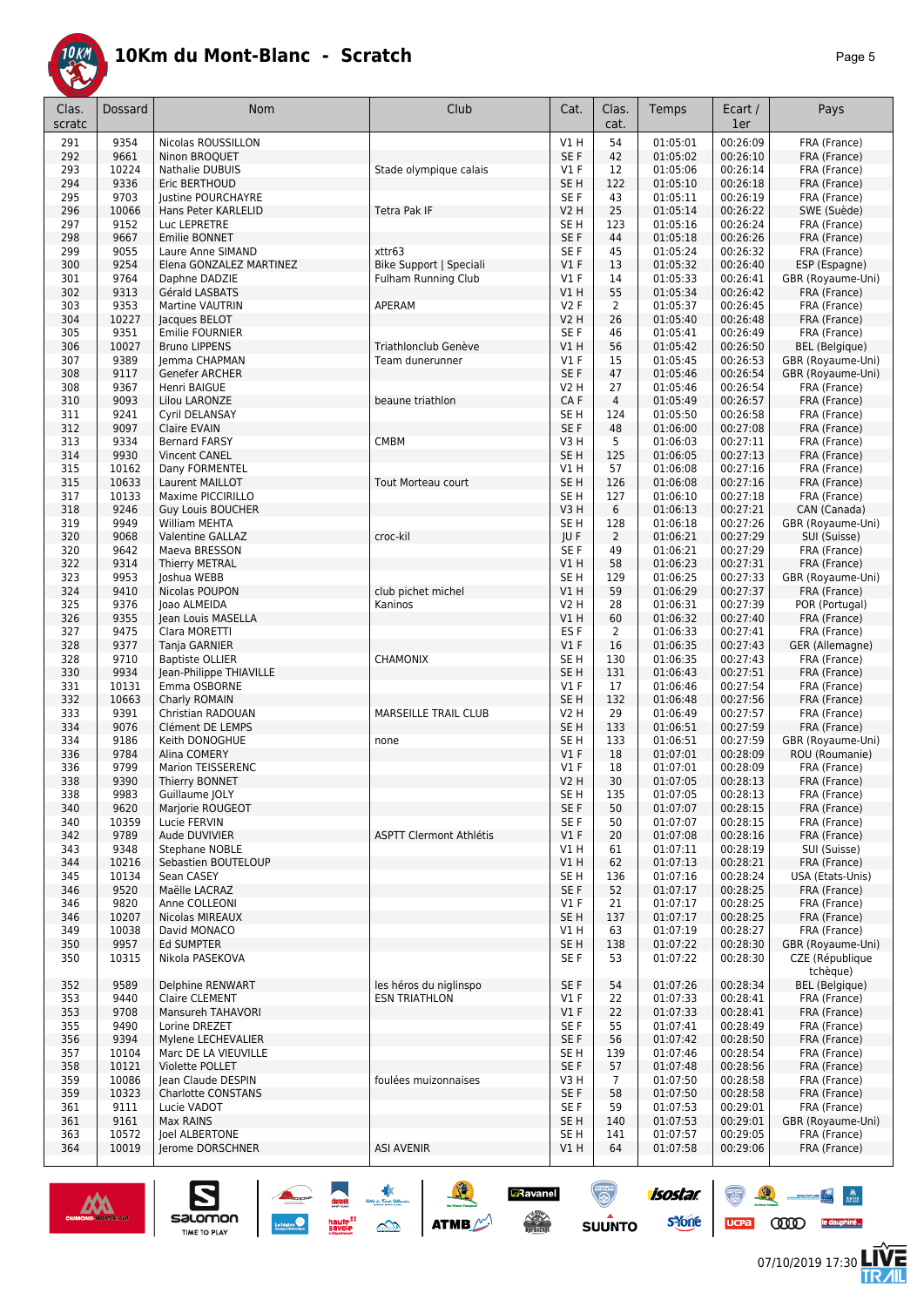

|--|--|

| Clas.<br>scratc | <b>Dossard</b> | Nom                                       | Club                    | Cat.                    | Clas.<br>cat. | Temps                | Ecart /<br>1er       | Pays                                   |
|-----------------|----------------|-------------------------------------------|-------------------------|-------------------------|---------------|----------------------|----------------------|----------------------------------------|
| 365             | 9781           | Magalie CHAMOT                            | Les Fougueurs de Serriè | $VI$ F                  | 24            | 01:08:01             | 00:29:09             | FRA (France)                           |
| 366             | 9431           | Jean-Michel BACQUE                        | ORTEIL EN POINTES       | V1H                     | 65            | 01:08:02             | 00:29:10             | FRA (France)                           |
| 367             | 9683           | Sebastien TATONETTI                       |                         | V1 H                    | 66            | 01:08:04             | 00:29:12             | CAN (Canada)                           |
| 368             | 9464           | Juliette BOILLOT                          | ORC <sub>25</sub>       | CA F                    | 5             | 01:08:07             | 00:29:15             | FRA (France)                           |
| 369<br>370      | 9773<br>9397   | Katherine ELMORE-JONES<br>Virginie DREZET | Fulham Running Club     | $VI$ F<br>V1F           | 25<br>26      | 01:08:14<br>01:08:15 | 00:29:22<br>00:29:23 | GBR (Royaume-Uni)<br>FRA (France)      |
| 371             | 10079          | Philippe TOURNUT                          |                         | V2 H                    | 31            | 01:08:16             | 00:29:24             | FRA (France)                           |
| 372             | 9373           | Doumya MAHI                               | spac                    | V1F                     | 27            | 01:08:19             | 00:29:27             | FRA (France)                           |
| 373             | 9566           | Claire LACOSTE                            |                         | SE <sub>F</sub>         | 60            | 01:08:24             | 00:29:32             | FRA (France)                           |
| 374             | 9857           | Anne-Sophie MARQUE                        |                         | V2F                     | 3             | 01:08:25             | 00:29:33             | FRA (France)                           |
| 375             | 9702           | <b>Clemence ANCERY</b>                    |                         | SE F                    | 61            | 01:08:26             | 00:29:34             | FRA (France)                           |
| 376             | 9640           | My COUSTELS                               |                         | SE F                    | 62            | 01:08:29             | 00:29:37             | FRA (France)                           |
| 377             | 9963           | Olivier TOURNOUX                          |                         | SE <sub>H</sub>         | 142           | 01:08:30             | 00:29:38             | FRA (France)                           |
| 377<br>379      | 10142<br>9381  | Carina SORENSEN<br>Claudia BALOCCHI       | Teysalpi                | SE F<br>SE F            | 63<br>64      | 01:08:30<br>01:08:32 | 00:29:38<br>00:29:40 | DEN (Danemark)<br>SUI (Suisse)         |
| 379             | 10057          | <b>Bernard PACHE</b>                      |                         | <b>V2 H</b>             | 32            | 01:08:32             | 00:29:40             | SUI (Suisse)                           |
| 381             | 9116           | Jesenija BUDINA                           |                         | SE F                    | 65            | 01:08:33             | 00:29:41             | LAT (Lettonie)                         |
| 382             | 10151          | Lou COMAU                                 | Amicale des Cost'hauts  | SE F                    | 66            | 01:08:37             | 00:29:45             | FRA (France)                           |
| 383             | 9327           | Ludovic GRZEGORZEWSKI                     |                         | V1 H                    | 67            | 01:08:38             | 00:29:46             | FRA (France)                           |
| 383             | 9770           | Eva COOLS                                 | De Loopclub             | $VI$ F                  | 28            | 01:08:38             | 00:29:46             | <b>BEL</b> (Belgique)                  |
| 385             | 9500           | Nina NICHTERWITZ                          |                         | SE F                    | 67            | 01:08:41             | 00:29:49             | FRA (France)                           |
| 385             | 10042<br>9618  | David FOURNIER<br>Lois DAMIANO            |                         | VIH                     | 68<br>68      | 01:08:41             | 00:29:49<br>00:29:53 | FRA (France)                           |
| 387<br>388      | 9365           | Christopher SMITH                         | Courir à Seyssins Seyss | SE F<br>V2 H            | 33            | 01:08:45<br>01:08:50 | 00:29:58             | FRA (France)<br>FRA (France)           |
| 388             | 9494           | Vanessa MARTEL                            | Courir à Seyssins-Seyss | SE F                    | 69            | 01:08:50             | 00:29:58             | FRA (France)                           |
| 390             | 9102           | Marion WUJEK MOREAU                       |                         | SE F                    | 70            | 01:08:51             | 00:29:59             | FRA (France)                           |
| 391             | 9370           | Eric DEFFONTAINES                         |                         | SE <sub>H</sub>         | 143           | 01:08:53             | 00:30:01             | FRA (France)                           |
| 391             | 10105          | Pascal RIOTTE                             |                         | <b>V2 H</b>             | 34            | 01:08:53             | 00:30:01             | <b>BEL</b> (Belgique)                  |
| 393             | 9103           | Viktoria HAUTKAPPE                        |                         | SE F                    | 71            | 01:08:59             | 00:30:07             | GER (Allemagne)                        |
| 394             | 9711           | <b>Laurent THOUVENOT</b>                  |                         | V1H                     | 69            | 01:09:00             | 00:30:08             | FRA (France)                           |
| 395             | 9533<br>9995   | Alys THEDVALL                             |                         | SE F<br>SE <sub>H</sub> | 72<br>144     | 01:09:04<br>01:09:06 | 00:30:12<br>00:30:14 | GBR (Royaume-Uni)<br>GBR (Royaume-Uni) |
| 396<br>397      | 10347          | Mood JONATHAN<br><b>Tiffany KLEJTMAN</b>  |                         | SE F                    | 73            | 01:09:07             | 00:30:15             | FRA (France)                           |
| 398             | 9392           | Veronika BUHALOVA                         |                         | SE F                    | 74            | 01:09:14             | 00:30:22             | LAT (Lettonie)                         |
| 399             | 10658          | Damien DUCHARLET                          |                         | SE <sub>H</sub>         | 145           | 01:09:15             | 00:30:23             | FRA (France)                           |
| 400             | 9515           | Alice ABADIE                              | US Metro (transports)   | SE F                    | 75            | 01:09:16             | 00:30:24             | FRA (France)                           |
| 401             | 10080          | Karel SAMBERGER                           | Gerlov                  | V3H                     | 8             | 01:09:17             | 00:30:25             | CZE (République                        |
|                 |                |                                           |                         |                         |               |                      |                      | tchèque)                               |
| 402             | 9356           | <b>Emilie GEHIN</b>                       | cohm                    | SE F                    | 76            | 01:09:18             | 00:30:26             | FRA (France)                           |
| 403<br>404      | 10130<br>10146 | <b>Esther BRUMME</b><br>Florian LEJEUNE   |                         | SE F<br>SE <sub>H</sub> | 77<br>146     | 01:09:19<br>01:09:27 | 00:30:27<br>00:30:35 | FRA (France)<br>FRA (France)           |
| 405             | 9455           | Sarah DOUCHE                              | <b>Matrat Training</b>  | SE <sub>F</sub>         | 78            | 01:09:37             | 00:30:45             | FRA (France)                           |
| 406             | 9532           | Mathilde SCHMID                           |                         | SE <sub>F</sub>         | 79            | 01:09:43             | 00:30:51             | SUI (Suisse)                           |
| 407             | 9485           | Julie PIRENNE                             |                         | SE <sub>F</sub>         | 80            | 01:09:45             | 00:30:53             | <b>BEL</b> (Belgique)                  |
| 408             | 9701           | Gwenaëlle BARRE                           |                         | SE F                    | 81            | 01:09:48             | 00:30:56             | FRA (France)                           |
| 409             | 10047          | John STEELE                               |                         | V1 H                    | 70            | 01:09:49             | 00:30:57             | GBR (Royaume-Uni)                      |
| 410             | 9700           | Charlotte COLIN                           |                         | SE F                    | 82            | 01:09:54             | 00:31:02             | FRA (France)                           |
| 411             | 9064           | Aurelie PAPUGA                            | Mikaël Pasero Coaching  | SE F                    | 83            | 01:09:57             | 00:31:05             | FRA (France)                           |
| 412             | 9935           | Pavel VELISEK                             | <b>Batunalegal</b>      | SE H                    | 147           | 01:10:03             | 00:31:11             | CZE (République<br>tchèque)            |
| 413             | 10123          | Carlos FERREIRA                           |                         | V1 H                    | 71            | 01:10:06             | 00:31:14             | SUI (Suisse)                           |
| 414             | 10110          | Milo SCHUPBACH                            |                         | <b>V2 H</b>             | 35            | 01:10:11             | 00:31:19             | SUI (Suisse)                           |
| 415             | 10115          | Maxim GYSEN                               | Joie de Vivre           | V1 H                    | 72            | 01:10:13             | 00:31:21             | <b>BEL</b> (Belgique)                  |
| 416             | 9540           | Lucy WHEELER                              |                         | SE F                    | 84            | 01:10:14             | 00:31:22             | GBR (Royaume-Uni)                      |
| 416             | 9567           | Laetitia ROBERT                           |                         | SE F                    | 84            | 01:10:14             | 00:31:22             | FRA (France)                           |
| 418<br>419      | 10221<br>9650  | Valentin BON<br>Agathe SABIH              |                         | SE <sub>H</sub><br>SE F | 148<br>86     | 01:10:18<br>01:10:20 | 00:31:26<br>00:31:28 | FRA (France)<br>FRA (France)           |
| 420             | 9468           | <b>Aurelie AVANTURIER</b>                 | Gap hautes alpes athlét | CA F                    | 6             | 01:10:22             | 00:31:30             | FRA (France)                           |
| 421             | 9576           | Alexandra LESAGE                          |                         | SE F                    | 87            | 01:10:23             | 00:31:31             | FRA (France)                           |
| 422             | 9395           | Aurélien BRUNEL                           |                         | SE H                    | 149           | 01:10:28             | 00:31:36             | FRA (France)                           |
| 422             | 9413           | Pauline NAVILLE                           |                         | SE F                    | 88            | 01:10:28             | 00:31:36             | FRA (France)                           |
| 424             | 9333           | Philippe HUILLET                          |                         | <b>V2 H</b>             | 36            | 01:10:29             | 00:31:37             | FRA (France)                           |
| 425             | 10564          | Jean-Laurent MEPHANE                      | CASS                    | SE H                    | 150           | 01:10:30             | 00:31:38             | FRA (France)                           |
| 426<br>427      | 9252<br>9691   | Aude LEMESTRE<br>Christophe AVANTURIER    |                         | SE F<br>V1 H            | 89<br>73      | 01:10:31<br>01:10:33 | 00:31:39<br>00:31:41 | FRA (France)<br>FRA (France)           |
| 427             | 9828           | Chrystelle PONTHUS                        |                         | $VI$ F                  | 29            | 01:10:33             | 00:31:41             | FRA (France)                           |
| 429             | 10277          | Kirtan SINGH                              |                         | ES F                    | 3             | 01:10:50             | 00:31:58             | CAN (Canada)                           |
| 430             | 9065           | Jean-Remi VASSON                          | Virtual Team 63         | SE <sub>H</sub>         | 151           | 01:10:51             | 00:31:59             | FRA (France)                           |
| 430             | 9679           | Valérie LE DORVEN                         |                         | $VI$ F                  | 30            | 01:10:51             | 00:31:59             | FRA (France)                           |
| 432             | 9690           | Audrey BISELX                             |                         | SE F                    | 90            | 01:11:01             | 00:32:09             | SUI (Suisse)                           |
| 433             | 9087           | Rodolphe KATZ                             |                         | SE H                    | 152           | 01:11:11             | 00:32:19             | FRA (France)                           |
| 434             | 9301           | Guillaume LAMARCHE                        | Team vigui              | SE H                    | 153           | 01:11:13             | 00:32:21             | FRA (France)                           |
| 434<br>436      | 9526<br>9704   | Viviane PHOU<br>Estefania DEL VECCHIO     | Team vigui              | SE F<br>SE F            | 91<br>92      | 01:11:13<br>01:11:14 | 00:32:21<br>00:32:22 | FRA (France)<br>ARG (Argentine)        |
| 437             | 9232           | Frederic SAINT DIZIER                     | cluses athletisme       | V1 H                    | 74            | 01:11:15             | 00:32:23             | FRA (France)                           |
|                 |                |                                           |                         |                         |               |                      |                      |                                        |

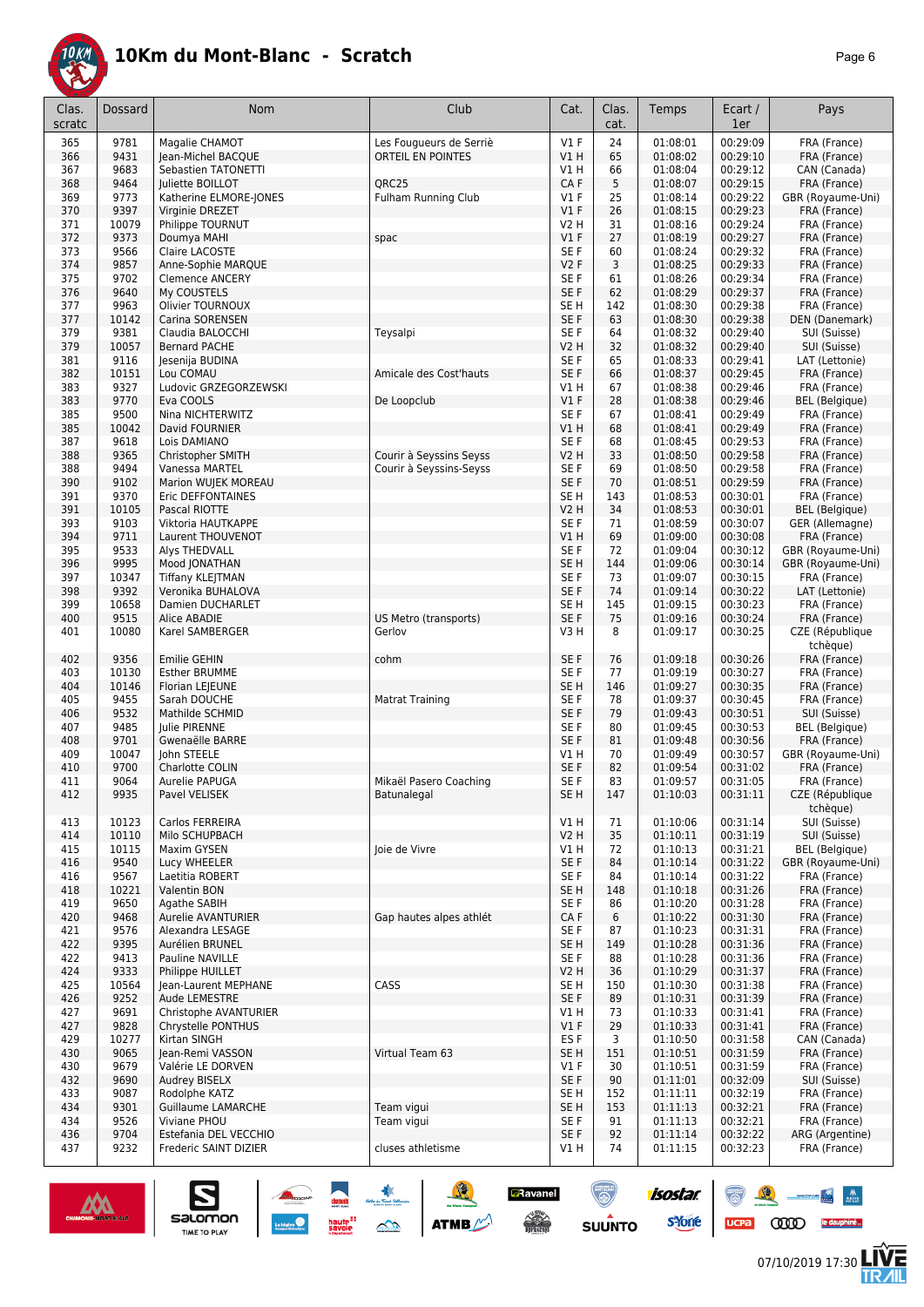

|--|--|

| Clas.<br>scratc | Dossard              | Nom                                                  | Club                                               | Cat.                    | Clas.<br>cat.       | Temps                | Ecart /<br>1er       | Pays                                 |
|-----------------|----------------------|------------------------------------------------------|----------------------------------------------------|-------------------------|---------------------|----------------------|----------------------|--------------------------------------|
| 438             | 10094                | <b>Claude BATAILLE</b>                               | R.C.Estaimpuis                                     | V3H                     | 9                   | 01:11:18             | 00:32:26             | <b>BEL</b> (Belgique)                |
| 439             | 10228                | Stella TONGHINI                                      |                                                    | V1F                     | 31                  | 01:11:23             | 00:32:31             | FRA (France)                         |
| 440             | 10128                | Marc FOUCAUD                                         |                                                    | VIH                     | 75                  | 01:11:24             | 00:32:32             | FRA (France)                         |
| 441             | 9469                 | Laura GROSSHENY                                      | <b>ACCA</b>                                        | JU F                    | 3                   | 01:11:31             | 00:32:39             | FRA (France)                         |
| 442             | 9350                 | Gérard CORTEY DUMONT                                 | Orteil en Pointe                                   | V3H                     | 10                  | 01:11:32             | 00:32:40             | FRA (France)                         |
| 443<br>444      | 10654<br>9937        | Laurette BAIS<br>Nicolas BEDES                       |                                                    | V2F<br>SE <sub>H</sub>  | 4<br>154            | 01:11:33<br>01:11:39 | 00:32:41<br>00:32:47 | FRA (France)<br>FRA (France)         |
| 445             | 9477                 | Laurane DEMOLLIEN                                    |                                                    | ES <sub>F</sub>         | $\overline{4}$      | 01:11:40             | 00:32:48             | FRA (France)                         |
| 446             | 9366                 | Agnès JOUFFROY                                       | Ferrière sport athlé                               | <b>V2F</b>              | 5                   | 01:11:42             | 00:32:50             | FRA (France)                         |
| 447             | 9689                 | Gaetan LETACONNOUX                                   |                                                    | SE <sub>H</sub>         | 155                 | 01:11:43             | 00:32:51             | FRA (France)                         |
| 448             | 9411                 | Mathilde BLANCHARD                                   |                                                    | ES <sub>F</sub>         | 5                   | 01:11:47             | 00:32:55             | FRA (France)                         |
| 449             | 9941                 | Philippe RENAUX                                      |                                                    | SE <sub>H</sub>         | 156                 | 01:11:49             | 00:32:57             | FRA (France)                         |
| 450             | 9947                 | Julien FEITH                                         |                                                    | SE <sub>H</sub>         | 157                 | 01:11:51             | 00:32:59             | FRA (France)                         |
| 451             | 9402                 | Minh TRAN                                            |                                                    | <b>V2 H</b>             | 37                  | 01:11:52             | 00:33:00             | FRA (France)                         |
| 452<br>453      | 9375<br>9193         | Damien VANHOREBECK<br>Sebastian Felipe ROJAS         | Les marmottes<br><b>TEAM KILLER</b>                | SE H<br>V1 H            | 158<br>76           | 01:11:54<br>01:11:55 | 00:33:02<br>00:33:03 | <b>BEL</b> (Belgique)<br>CHI (Chili) |
| 453             | 10607                | Pascal THIMONIER                                     |                                                    | <b>V2 H</b>             | 38                  | 01:11:55             | 00:33:03             | FRA (France)                         |
| 455             | 10069                | Hervé GROS-COISSY                                    |                                                    | <b>V2 H</b>             | 39                  | 01:12:00             | 00:33:08             | FRA (France)                         |
| 456             | 9906                 | Lorenzo FAURE                                        |                                                    | CA H                    | 19                  | 01:12:05             | 00:33:13             | FRA (France)                         |
| 457             | 9808                 | Stephanie WIESE                                      | <b>COURIR PAR NATURE</b>                           | V1F                     | 32                  | 01:12:08             | 00:33:16             | FRA (France)                         |
| 458             | 10217                | Romain CREGUT                                        |                                                    | V1H                     | 77                  | 01:12:09             | 00:33:17             | FRA (France)                         |
| 459             | 9976                 | Etienne ROGER                                        |                                                    | SE <sub>H</sub>         | 159                 | 01:12:12             | 00:33:20             | FRA (France)                         |
| 460             | 9349                 | Hervé DREUX                                          | usbelhomert                                        | V2 H                    | 40                  | 01:12:14             | 00:33:22             | FRA (France)                         |
| 461             | 9481<br>9480         | Victoria MEHTA                                       |                                                    | ES <sub>F</sub><br>ES F | 6<br>$\overline{7}$ | 01:12:16<br>01:12:18 | 00:33:24<br>00:33:26 | GBR (Royaume-Uni)                    |
| 462<br>463      | 9379                 | Justine PIEAU<br>Anthony ALEXANDRE                   |                                                    | SE <sub>H</sub>         | 160                 | 01:12:22             | 00:33:30             | FRA (France)<br>FRA (France)         |
| 463             | 9977                 | Alban DE GIULI                                       | House Kebab Run                                    | SE H                    | 160                 | 01:12:22             | 00:33:30             | FRA (France)                         |
| 465             | 9332                 | Nicolas LEPAGE                                       |                                                    | ES <sub>H</sub>         | 10                  | 01:12:24             | 00:33:32             | FRA (France)                         |
| 465             | 9363                 | Julie HERBLAND                                       |                                                    | SE F                    | 93                  | 01:12:24             | 00:33:32             | FRA (France)                         |
| 467             | 10335                | Clodagh MULLINS                                      |                                                    | SE F                    | 94                  | 01:12:27             | 00:33:35             | IRL (Irlande)                        |
| 468             | 9967                 | Anthony FOUDIS                                       |                                                    | SE <sub>H</sub>         | 162                 | 01:12:33             | 00:33:41             | FRA (France)                         |
| 469             | 9383                 | Norman BOBEE                                         | LHSA                                               | SE <sub>H</sub>         | 163                 | 01:12:35             | 00:33:43             | FRA (France)                         |
| 470             | 9796                 | Joanne BOUGOURD                                      |                                                    | $VI$ F                  | 33                  | 01:12:36             | 00:33:44             | GBR (Royaume-Uni)                    |
| 471             | 10601<br>9559        | <b>Gilles GUILLARD</b>                               | Trailfunk                                          | V2 H<br>SE <sub>F</sub> | 41<br>95            | 01:12:38<br>01:12:40 | 00:33:46<br>00:33:48 | FRA (France)<br>SVK (Slovaquie)      |
| 472<br>473      | 9630                 | Miroslava VANOVA<br>Flore ESSONE                     | <b>EPIC &amp; TRAIL</b>                            | SE F                    | 96                  | 01:12:50             | 00:33:58             | FRA (France)                         |
| 474             | 9860                 | Carla SOBBEL                                         |                                                    | <b>V2F</b>              | 6                   | 01:12:54             | 00:34:02             | FRA (France)                         |
| 475             | 10566                | Fabien BLONDEAU                                      |                                                    | SE <sub>H</sub>         | 164                 | 01:13:00             | 00:34:08             | FRA (France)                         |
| 476             | 10253                | Ivana MITRIC                                         |                                                    | SE F                    | 97                  | 01:13:02             | 00:34:10             | SRB (Serbie)                         |
| 477             | 9223                 | Pierre-Jean ARPIN                                    |                                                    | V1 H                    | 78                  | 01:13:08             | 00:34:16             | FRA (France)                         |
| 478             | 9681                 | Clémence LE PAGE                                     |                                                    | SE F                    | 98                  | 01:13:11             | 00:34:19             | FRA (France)                         |
| 478             | 9811                 | Sarah VAN GUCHT                                      |                                                    | $VI$ F                  | 34                  | 01:13:11             | 00:34:19             | <b>BEL</b> (Belgique)                |
| 478             | 9986<br>10004        | Rémy CHIN<br>Stephane CASTIL                         |                                                    | SE <sub>H</sub><br>V1 H | 165<br>79           | 01:13:11             | 00:34:19             | FRA (France)                         |
| 478<br>482      | 9504                 | Mariana BELOT                                        |                                                    | SE F                    | 99                  | 01:13:11<br>01:13:12 | 00:34:19<br>00:34:20 | FRA (France)<br>FRA (France)         |
| 482             | 10581                | Eric KEMPENEERS                                      |                                                    | V1H                     | 80                  | 01:13:12             | 00:34:20             | <b>BEL</b> (Belgique)                |
| 484             | 9616                 | Aurélia DELAGNEAU                                    |                                                    | SE F                    | 100                 | 01:13:16             | 00:34:24             | FRA (France)                         |
| 485             | 9129                 | Quentin ENSUQUE                                      | team VML OBJECTIF TERRA                            | CA H                    | 20                  | 01:13:17             | 00:34:25             | FRA (France)                         |
| 486             | 9592                 | Sophie DUBRUEL                                       |                                                    | SE <sub>F</sub>         | 101                 | 01:13:18             | 00:34:26             | FRA (France)                         |
| 487             | 9892                 | Laurence COQUERELLE-MARTINACHE                       | <b>ASPTT</b>                                       | V2F                     | $7\overline{ }$     | 01:13:23             | 00:34:31             | FRA (France)                         |
| 488             | 9956                 | Pierre LY                                            |                                                    | SE <sub>H</sub>         | 166                 | 01:13:25             | 00:34:33             | FRA (France)                         |
| 489             | 10108                | Kathy JAEGLE                                         | St pro est triathlon                               | $VI$ F                  | 35                  | 01:13:28             | 00:34:36             | FRA (France)                         |
| 490<br>491      | 9340<br>9821         | Renald RINGUEDE<br>Carine CHABOCHE                   |                                                    | V1 H<br>V1F             | 81<br>36            | 01:13:32<br>01:13:34 | 00:34:40<br>00:34:42 | FRA (France)<br>FRA (France)         |
| 492             | 9610                 | Emeline BONICHOT                                     |                                                    | SE F                    | 102                 | 01:13:40             | 00:34:48             | FRA (France)                         |
| 493             | 9529                 | Marine DEVULDER-MERCIER                              |                                                    | SE F                    | 103                 | 01:13:42             | 00:34:50             | FRA (France)                         |
| 494             | 10001                | Nicolas DAOUD                                        |                                                    | SE <sub>H</sub>         | 167                 | 01:13:47             | 00:34:55             | FRA (France)                         |
| 495             | 10664                | Marie DUFOUR                                         | SOS GO                                             | ES <sub>F</sub>         | 8                   | 01:13:48             | 00:34:56             | FRA (France)                         |
| 496             | 10462                | Christel GUSTIN                                      |                                                    | V1F                     | 37                  | 01:13:51             | 00:34:59             | <b>BEL</b> (Belgique)                |
| 497             | 10043                | Nicolas DUPUY                                        | courir par nature                                  | V1H                     | 82                  | 01:14:00             | 00:35:08             | FRA (France)                         |
| 498             | 9212                 | Jan Willem HAGE                                      | Running 2000                                       | V3 H                    | 11                  | 01:14:03<br>01:14:05 | 00:35:11             | NED (Pays-Bas)                       |
| 499<br>499      | 9556<br>9622         | <b>Astrid RENET</b><br>Nisha BASSON                  |                                                    | SE F<br>SE F            | 104<br>104          | 01:14:05             | 00:35:13<br>00:35:13 | FRA (France)<br>GBR (Royaume-Uni)    |
| 499             | 10666                | Julien JOUAN                                         |                                                    | SE H                    | 168                 | 01:14:05             | 00:35:13             | FRA (France)                         |
| 502             | 9609                 | Géraldine RENET                                      |                                                    | SE F                    | 106                 | 01:14:08             | 00:35:16             | FRA (France)                         |
| 503             | 9880                 | Hazel Dawn PEARSON                                   | <b>HELM HILL</b>                                   | V <sub>2</sub> F        | 8                   | 01:14:10             | 00:35:18             | GBR (Royaume-Uni)                    |
| 504             | 10308                | Ekaterina ALEXANDROVNA KAZAKOVA                      |                                                    | SE F                    | 107                 | 01:14:16             | 00:35:24             | RUS (Russie)                         |
| 505             | 10320                | <b>Justine STURIALE</b>                              | CA2S                                               | SE F                    | 108                 | 01:14:18             | 00:35:26             | FRA (France)                         |
| 505             | 10377                | Anaïs GAMBEY                                         | CASS                                               | SE F                    | 108                 | 01:14:18             | 00:35:26             | FRA (France)                         |
| 507             | 9512                 | Céline GARNAVAULT                                    |                                                    | SE F                    | 110                 | 01:14:23             | 00:35:31             | FRA (France)                         |
| 508<br>508      | 9098<br>9344         | Francesca DEWAR<br>Cécile FABRE                      |                                                    | SE F<br>SE F            | 111                 | 01:14:26<br>01:14:26 | 00:35:34<br>00:35:34 | GBR (Royaume-Uni)                    |
| 508             | 9608                 | Julie MELNYKOVA                                      | Batunalegal                                        | SE F                    | 111<br>111          | 01:14:26             | 00:35:34             | FRA (France)<br>CZE (République      |
|                 |                      |                                                      |                                                    |                         |                     |                      |                      | tchèque)                             |
| 511             | 9664                 | Kevin LANG                                           |                                                    | SE <sub>H</sub>         | 169                 | 01:14:29             | 00:35:37             | FRA (France)                         |
|                 |                      |                                                      |                                                    |                         |                     |                      |                      |                                      |
|                 | CHAMONIX-INCHT-BLANC | demok<br>salomon                                     | <b>A</b> Ravanel                                   |                         |                     | isostar.             |                      |                                      |
|                 |                      | haute <sup>11</sup><br>savoie<br><b>TIME TO PLAY</b> | $\frac{1}{\sqrt{2}}$<br><b>ATMB</b><br>$\triangle$ |                         | <b>SUUNTO</b>       | <b>s</b> Yone        | <b>UCPa</b>          | ooo                                  |



**ME<br>RAIL**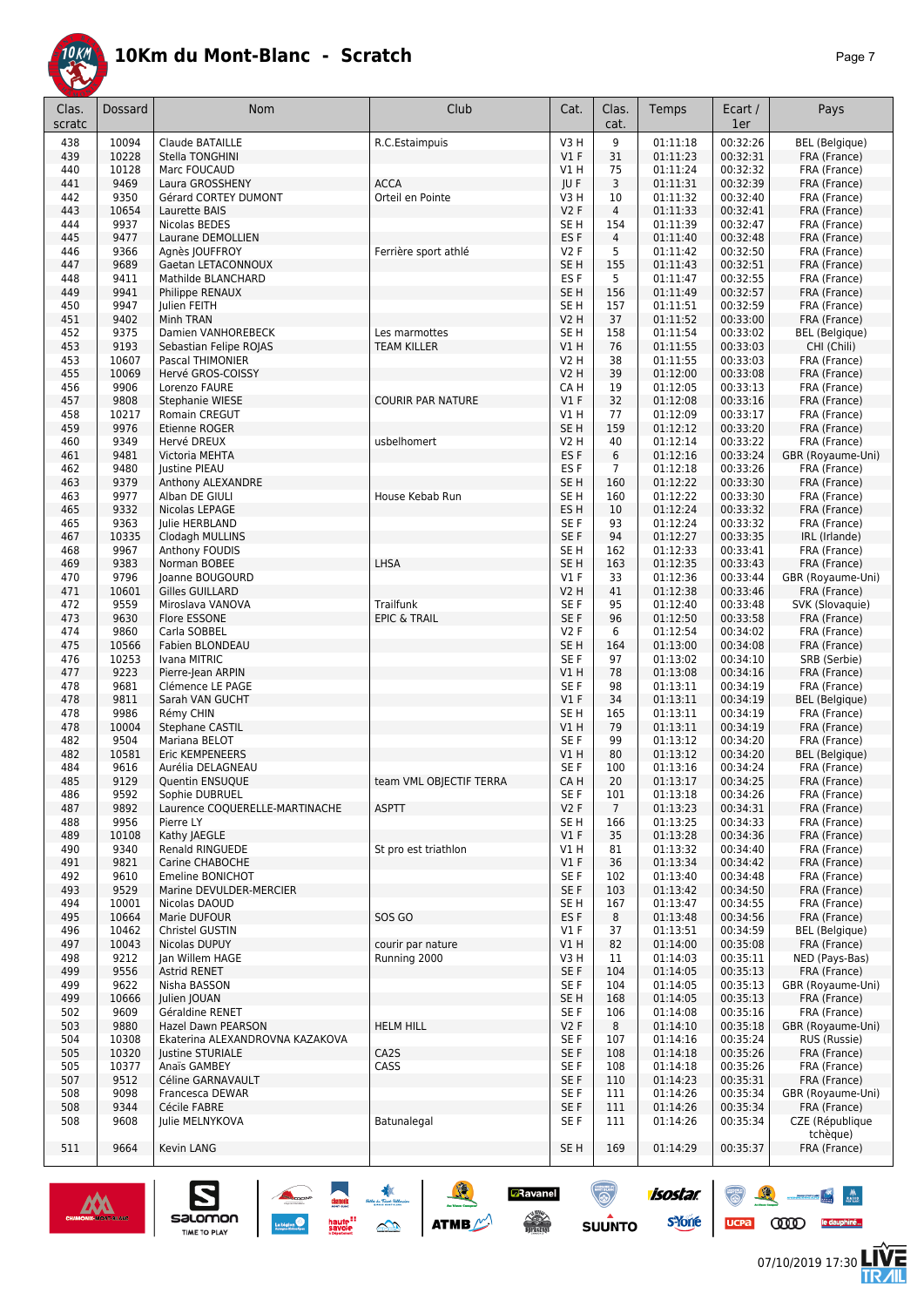

|--|--|

| Clas.<br>scratc | <b>Dossard</b> | Nom                                      | Club                       | Cat.                          | Clas.<br>cat.  | Temps                | Ecart /<br>1er       | Pays                              |
|-----------------|----------------|------------------------------------------|----------------------------|-------------------------------|----------------|----------------------|----------------------|-----------------------------------|
| 512             | 9662           | Sandra VIGNERON                          |                            | V2F                           | 9              | 01:14:38             | 00:35:46             | SUI (Suisse)                      |
| 512             | 9827           | Jennifer MARTINEZ                        |                            | $VI$ F                        | 38             | 01:14:38             | 00:35:46             | SUI (Suisse)                      |
| 514             | 9600           | Julia GUERY                              |                            | SE F                          | 114            | 01:14:40             | 00:35:48             | FRA (France)                      |
| 515             | 9619           | <b>Caroline VANSTAPEL</b>                |                            | SE F                          | 115            | 01:14:45             | 00:35:53             | <b>BEL</b> (Belgique)             |
| 516             | 10371          | Cécilia INGLEBERT                        |                            | SE F                          | 116            | 01:14:48             | 00:35:56             | FRA (France)                      |
| 517<br>518      | 9675<br>10571  | Sophie GAY<br>Thibaut ROBERT             | courir à Seyssins-Seyss    | <b>V2F</b><br>SE <sub>H</sub> | 10<br>170      | 01:14:49<br>01:14:50 | 00:35:57<br>00:35:58 | FRA (France)                      |
| 519             | 9426           | Philippe SOULENQ                         |                            | V1 H                          | 83             | 01:14:51             | 00:35:59             | FRA (France)<br>FRA (France)      |
| 520             | 10076          | Michael MEHTA                            |                            | V2 H                          | 42             | 01:14:53             | 00:36:01             | GBR (Royaume-Uni)                 |
| 521             | 9823           | Gail HILL                                | Wilmslow Running Club      | $VI$ F                        | 39             | 01:14:55             | 00:36:03             | GBR (Royaume-Uni)                 |
| 521             | 9859           | lanet WYLES                              | WilmslowRC                 | <b>V2F</b>                    | 11             | 01:14:55             | 00:36:03             | GBR (Royaume-Uni)                 |
| 521             | 10292          | Sarah DEW                                |                            | SE F                          | 117            | 01:14:55             | 00:36:03             | GBR (Royaume-Uni)                 |
| 524             | 10526          | Anne-Laure FLAMENT                       |                            | V2F                           | 12             | 01:15:01             | 00:36:09             | FRA (France)                      |
| 525             | 9870           | Nadine VILLEGAS                          |                            | <b>V2F</b>                    | 13             | 01:15:07             | 00:36:15             | FRA (France)                      |
| 525             | 10519          | Martine COLOMBO                          |                            | <b>V2F</b>                    | 13             | 01:15:07             | 00:36:15             | FRA (France)                      |
| 527             | 9461           | Noemie DILETTOSO                         | <b>ASPTT NANCY</b>         | CA F                          | $\overline{7}$ | 01:15:08             | 00:36:16             | FRA (France)                      |
| 528             | 10103          | Simon KJELDSEN                           |                            | SE <sub>H</sub>               | 171            | 01:15:10             | 00:36:18             | DEN (Danemark)                    |
| 529             | 9119           | Frederique PEGEOT                        |                            | $VI$ F                        | 40             | 01:15:13             | 00:36:21             | FRA (France)                      |
| 530<br>530      | 9826<br>9901   | Fanny CASPAR<br>Lucas BERENGUE           | Snowfliike                 | $VI$ F<br>CA H                | 41<br>21       | 01:15:14<br>01:15:14 | 00:36:22<br>00:36:22 | FRA (France)<br>FRA (France)      |
| 532             | 10618          | Marcel LECONTE                           |                            | V4 H                          | $\mathbf{1}$   | 01:15:21             | 00:36:29             | FRA (France)                      |
| 533             | 9387           | Albane MAGGIO                            |                            | $VI$ F                        | 42             | 01:15:22             | 00:36:30             | SUI (Suisse)                      |
| 534             | 10014          | <b>Thomas ULLRAM</b>                     |                            | V1 H                          | 84             | 01:15:23             | 00:36:31             | SUI (Suisse)                      |
| 534             | 10373          | Anais BARBETTA                           |                            | SE F                          | 118            | 01:15:23             | 00:36:31             | FRA (France)                      |
| 536             | 9360           | Ines MONTEIRO                            | Kaninos                    | SE F                          | 119            | 01:15:24             | 00:36:32             | POR (Portugal)                    |
| 537             | 9657           | <b>Nelly IPPOLITO</b>                    | Grésicourant               | SE F                          | 120            | 01:15:26             | 00:36:34             | FRA (France)                      |
| 537             | 10389          | Marie DANTUONO                           |                            | SE <sub>F</sub>               | 120            | 01:15:26             | 00:36:34             | FRA (France)                      |
| 539             | 10155          | Bronwyn MUNOZ GARCIA                     |                            | $VI$ F                        | 43             | 01:15:27             | 00:36:35             | ESP (Espagne)                     |
| 540             | 9599           | Mariannick THEVENET                      |                            | SE F                          | 122            | 01:15:28             | 00:36:36             | FRA (France)                      |
| 541             | 10399          | less RIDOUT                              | <b>Fulham Running Club</b> | SE F                          | 123            | 01:15:29             | 00:36:37             | GBR (Royaume-Uni)                 |
| 542             | 9582           | Sarah HUG                                |                            | SE F                          | 124            | 01:15:30             | 00:36:38             | SUI (Suisse)                      |
| 543<br>543      | 9507<br>10400  | Yamina MENS                              |                            | SE F<br>SE F                  | 125<br>125     | 01:15:35<br>01:15:35 | 00:36:43<br>00:36:43 | NED (Pays-Bas)<br>FRA (France)    |
| 545             | 9883           | Stephanie BERTHET<br>Sarah BALDWIN       |                            | V2 F                          | 15             | 01:15:36             | 00:36:44             | GBR (Royaume-Uni)                 |
| 546             | 9615           | Zane GALDINA                             | Smiling runner             | SE <sub>F</sub>               | 127            | 01:15:37             | 00:36:45             | LAT (Lettonie)                    |
| 547             | 10244          | Marie TROIANO                            |                            | SE F                          | 128            | 01:15:39             | 00:36:47             | FRA (France)                      |
| 548             | 9303           | Michel BOUTTE                            | ST SO COURT                | V1 H                          | 85             | 01:15:44             | 00:36:52             | FRA (France)                      |
| 549             | 9406           | Léopoldine MULLER                        |                            | SE F                          | 129            | 01:15:46             | 00:36:54             | FRA (France)                      |
| 550             | 10332          | Charlene MARECHAL                        |                            | SE F                          | 130            | 01:15:48             | 00:36:56             | FRA (France)                      |
| 551             | 10230          | David GONTARD                            |                            | V1 H                          | 86             | 01:15:49             | 00:36:57             | FRA (France)                      |
| 552             | 9240           | Hengel IRIS                              |                            | $VI$ F                        | 44             | 01:15:52             | 00:37:00             | ISR (Israël)                      |
| 552             | 10275          | Bénédicte JARLAUD                        |                            | ES F                          | 9              | 01:15:52             | 00:37:00             | FRA (France)                      |
| 554             | 9991           | Nicolas PONCET                           |                            | SE <sub>H</sub>               | 172            | 01:15:58             | 00:37:06             | FRA (France)                      |
| 555             | 9553           | Andrea NACALOVA                          | Batunalegal                | SE F                          | 131            | 01:16:00             | 00:37:08             | CZE (République<br>tchèque)       |
| 556<br>557      | 10049          | Philip SCHWAB                            |                            | V2 H                          | 43<br>45       | 01:16:06<br>01:16:08 | 00:37:14             | CAN (Canada)                      |
| 558             | 9222<br>10306  | Caroline ARPIN<br><b>Coraline DUPONT</b> |                            | $VI$ F<br>SE F                | 132            | 01:16:09             | 00:37:16<br>00:37:17 | FRA (France)<br>FRA (France)      |
| 559             | 9075           | Maxime HUTINET                           |                            | SE H                          | 173            | 01:16:12             | 00:37:20             | FRA (France)                      |
| 560             | 9420           | <b>Alexis HUTINET</b>                    |                            | ES H                          | 11             | 01:16:16             | 00:37:24             | FRA (France)                      |
| 561             | 9425           | Paul GENRE                               |                            | SE <sub>H</sub>               | 174            | 01:16:20             | 00:37:28             | FRA (France)                      |
| 561             | 10637          | <b>Tara CHAMPETIER</b>                   |                            | V2F                           | 16             | 01:16:20             | 00:37:28             | USA (Etats-Unis)                  |
| 563             | 10330          | Camille DELUBAC                          |                            | SE F                          | 133            | 01:16:21             | 00:37:29             | FRA (France)                      |
| 564             | 10297          | Laura NANJOD                             |                            | SE F                          | 134            | 01:16:24             | 00:37:32             | FRA (France)                      |
| 565             | 9584           | Sarah PIROIS                             |                            | SE F                          | 135            | 01:16:26             | 00:37:34             | FRA (France)                      |
| 566             | 10641          | <b>Brice MULLER</b>                      |                            | SE H                          | 175            | 01:16:27             | 00:37:35             | FRA (France)                      |
| 567             | 10640          | Pauline SCHMITT                          |                            | ES <sub>F</sub>               | 10             | 01:16:28             | 00:37:36             | FRA (France)                      |
| 568             | 9751           | Amandine ZONFRILLO                       |                            | SE F                          | 136            | 01:16:29<br>01:16:29 | 00:37:37             | FRA (France)                      |
| 568<br>570      | 10545<br>10044 | Jules BOUSQUET<br>Stephane REOUPENIAN    | TERRE DE RUNNING LYON      | CA H<br>V1 H                  | 22<br>87       | 01:16:30             | 00:37:37<br>00:37:38 | FRA (France)<br>FRA (France)      |
| 571             | 10643          | Knodt LAURENT                            |                            | V1H                           | 88             | 01:16:34             | 00:37:42             | FRA (France)                      |
| 572             | 9973           | Jean-Christophe SURET                    |                            | SE H                          | 176            | 01:16:36             | 00:37:44             | FRA (France)                      |
| 573             | 10167          | Emilie ROUSSEL                           | <b>CMBM</b>                | SE F                          | 137            | 01:16:40             | 00:37:48             | FRA (France)                      |
| 573             | 10425          | Estelle JOURNET                          |                            | SE F                          | 137            | 01:16:40             | 00:37:48             | FRA (France)                      |
| 575             | 10141          | Audrey MONSEGU                           |                            | SE F                          | 139            | 01:16:43             | 00:37:51             | FRA (France)                      |
| 576             | 9816           | Caroline LEGON                           |                            | $VI$ F                        | 46             | 01:16:44             | 00:37:52             | FRA (France)                      |
| 577             | 9882           | Edith GROS-COISSY                        |                            | V2F                           | 17             | 01:16:45             | 00:37:53             | FRA (France)                      |
| 578             | 9634           | Evgeniya DAOUD                           |                            | SE F                          | 140            | 01:16:49             | 00:37:57             | FRA (France)                      |
| 579             | 9643           | Elise LEPORCQ                            |                            | SE F                          | 141            | 01:16:50             | 00:37:58             | FRA (France)                      |
| 579             | 10154          | Samira OCONNELL                          |                            | SE F                          | 141            | 01:16:50             | 00:37:58             | FRA (France)                      |
| 581             | 9654           | <b>Carine CHENEBLE</b>                   |                            | SE F                          | 143            | 01:16:51             | 00:37:59             | FRA (France)                      |
| 582             | 9083           | Jerome RICHARD                           |                            | SE H                          | 177<br>89      | 01:16:53             | 00:38:01             | FRA (France)                      |
| 583<br>584      | 9386<br>9445   | Olivier ARNAL<br>Katy OLIVER             |                            | V1H<br>SE F                   | 144            | 01:16:55<br>01:16:57 | 00:38:03<br>00:38:05 | FRA (France)<br>GBR (Royaume-Uni) |
| 585             | 10375          | Elisa FAURE                              |                            | SE F                          | 145            | 01:16:58             | 00:38:06             | FRA (France)                      |
|                 |                |                                          |                            |                               |                |                      |                      |                                   |

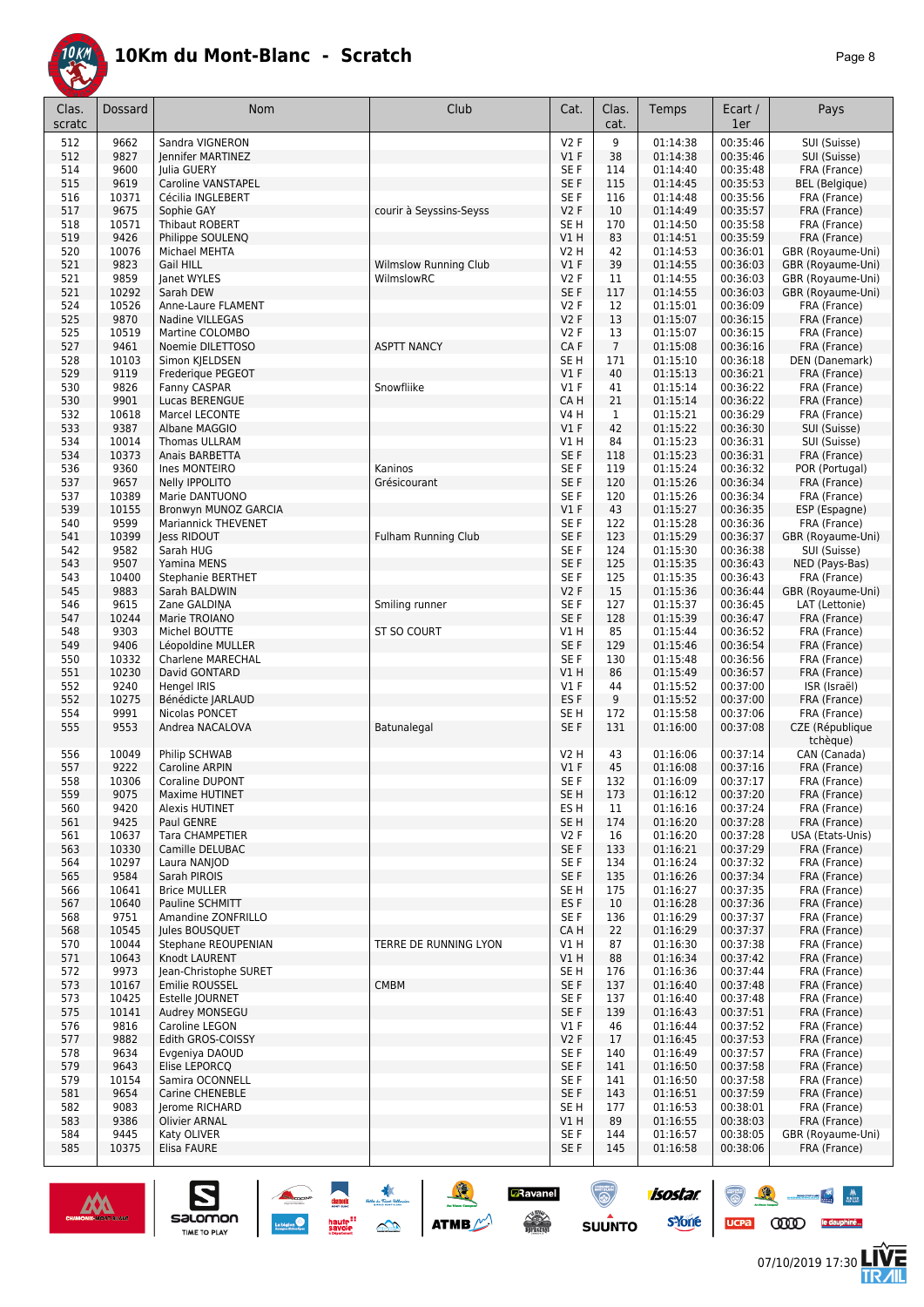

| Clas.      | <b>Dossard</b> | Nom                                    | Club                         | Cat.               | Clas.<br>cat. | Temps                | Ecart /<br>1er       | Pays                                  |
|------------|----------------|----------------------------------------|------------------------------|--------------------|---------------|----------------------|----------------------|---------------------------------------|
| scratc     |                |                                        |                              |                    |               |                      |                      |                                       |
| 586        | 9670           | Céline TOUSSAINT                       |                              | SE <sub>F</sub>    | 146           | 01:16:59             | 00:38:07             | <b>BEL</b> (Belgique)                 |
| 587        | 9755           | Carine BEAUFAYS                        |                              | SE F               | 147           | 01:17:04             | 00:38:12             | FRA (France)                          |
| 588        | 9989           | Adrien ROUSSEL                         |                              | SE <sub>H</sub>    | 178           | 01:17:15             | 00:38:23             | FRA (France)                          |
| 589        | 9124<br>9804   | Nathalie CAYSSIOLS                     | <b>Marlow Striders</b>       | V2F                | 18            | 01:17:16<br>01:17:19 | 00:38:24<br>00:38:27 | FRA (France)<br>USA (Etats-Unis)      |
| 590<br>591 | 10665          | Amy PETERSON<br>Isabelle LIPPART       | Val'trotteurs                | <b>V1 F</b><br>V2F | 47<br>19      | 01:17:20             | 00:38:28             | FRA (France)                          |
| 592        | 10594          | Régis CATELAIN                         |                              | V1 H               | 90            | 01:17:23             | 00:38:31             | FRA (France)                          |
| 593        | 10289          | Julies HAROU                           |                              | SE F               | 148           | 01:17:25             | 00:38:33             | <b>BEL</b> (Belgique)                 |
| 594        | 9208           | Eric SOUSSAN                           | <b>VESUBIE TRAIL CLUB 06</b> | V2 H               | 44            | 01:17:31             | 00:38:39             | FRA (France)                          |
| 595        | 9915           | Valérian THIBERT                       |                              | ES <sub>H</sub>    | 12            | 01:17:32             | 00:38:40             | FRA (France)                          |
| 596        | 9471           | Pauline HAROU                          |                              | JU F               | 4             | 01:17:34             | 00:38:42             | <b>BEL</b> (Belgique)                 |
| 597        | 10318          | Marianne POLLET                        | <b>TEAM GABET SPORT</b>      | SE F               | 149           | 01:17:35             | 00:38:43             | FRA (France)                          |
| 598        | 9950           | Sovandy TAN                            |                              | SE H               | 179           | 01:17:37             | 00:38:45             | FRA (France)                          |
| 599        | 9788           | <b>Audrey FAURE</b>                    |                              | V1F                | 48            | 01:17:41             | 00:38:49             | FRA (France)                          |
| 600        | 9596           | Aurélie LIGOT                          |                              | SE F               | 150           | 01:17:42             | 00:38:50             | FRA (France)                          |
| 601        | 9369           | Jean Claude THIERSDEBAR                |                              | <b>V2 H</b>        | 45            | 01:17:47             | 00:38:55             | FRA (France)                          |
| 602        | 10091          | Ramiro INACIO                          | Kaninos                      | V3 H               | 12            | 01:17:54             | 00:39:02             | POR (Portugal)                        |
| 603        | 9362           | Timothé GRANDJEAN                      |                              | SE <sub>H</sub>    | 180           | 01:17:56             | 00:39:04             | FRA (France)                          |
| 604        | 9421           | Sandrine MARTINOT                      |                              | $VI$ F             | 49            | 01:18:00             | 00:39:08             | BEL (Belgique)                        |
| 605        | 9018           | Romain ANDRIEUX                        |                              | SE <sub>H</sub>    | 181           | 01:18:01             | 00:39:09             | FRA (France)                          |
| 605        | 10329          | Katia PARROCHE                         |                              | SE F               | 151           | 01:18:01             | 00:39:09             | FRA (France)                          |
| 607        | 9760           | Natacha BOURDILLOUD                    |                              | SE F               | 152           | 01:18:02             | 00:39:10             | SUI (Suisse)                          |
| 608        | 9686           | Charly RIVOIRE                         | <b>ALE Echirolles</b>        | SE H               | 182           | 01:18:03             | 00:39:11             | FRA (France)                          |
| 609        | 9537           | Denisa HAVLIKOVA                       | Batunalegal                  | SE <sub>F</sub>    | 153           | 01:18:04             | 00:39:12             | CZE (République                       |
|            |                |                                        |                              |                    |               |                      |                      | tchèque)                              |
| 610        | 9787           | Severine ANDRIEU                       |                              | <b>V1 F</b>        | 50            | 01:18:08             | 00:39:16             | FRA (France)                          |
| 611        | 9644           | Claire-Marie BRUNIER                   |                              | SE F               | 154           | 01:18:10             | 00:39:18             | FRA (France)                          |
| 612        | 9785           | Louise OLIVER                          | Ware Joggers                 | $VI$ F             | 51            | 01:18:12             | 00:39:20             | GBR (Royaume-Uni)                     |
| 613        | 9898           | Khédoudja TROUILLOT                    |                              | V3F                | $\mathbf{1}$  | 01:18:15             | 00:39:23             | FRA (France)                          |
| 614        | 9430           | Marie-Aline JANOTTIN                   |                              | $VI$ F             | 52            | 01:18:17             | 00:39:25             | FRA (France)                          |
| 614        | 10234<br>10498 | Julie EMONET                           | Trail entre elles            | SE F<br>$VI$ F     | 155<br>53     | 01:18:17<br>01:18:22 | 00:39:25<br>00:39:30 | FRA (France)<br><b>BEL</b> (Belgique) |
| 616<br>617 | 9401           | Florence THIRY                         |                              | $VI$ F             | 54            |                      |                      |                                       |
| 618        | 10062          | Sandrine TRAN<br>Richard JONES         |                              | V2 H               | 46            | 01:18:23<br>01:18:26 | 00:39:31<br>00:39:34 | FRA (France)<br>GBR (Royaume-Uni)     |
| 618        | 10543          | Clément CRESTIN                        |                              | CA H               | 23            | 01:18:26             | 00:39:34             | FRA (France)                          |
| 620        | 9403           | Emmanuel RUBIN-DELANCHY                |                              | V1 H               | 91            | 01:18:28             | 00:39:36             | FRA (France)                          |
| 621        | 10002          | Jean-Paul MORILLON                     |                              |                    | $\mathbf{1}$  | 01:18:29             | 00:39:37             | FRA (France)                          |
| 622        | 9121           | Marie VITRY                            | <b>TRISALEVE</b>             | $VI$ F             | 55            | 01:18:33             | 00:39:41             | FRA (France)                          |
| 622        | 9442           | Mathilde LEUDIERE                      |                              | SE F               | 156           | 01:18:33             | 00:39:41             | FRA (France)                          |
| 624        | 10017          | Vivien MASSART                         |                              | V1 H               | 92            | 01:18:36             | 00:39:44             | FRA (France)                          |
| 625        | 9141           | <b>Tom DANIELS</b>                     |                              | ES <sub>H</sub>    | 13            | 01:18:37             | 00:39:45             | <b>BEL</b> (Belgique)                 |
| 626        | 9762           | Adelaida ROLDAN GARCIA                 |                              | <b>V1 F</b>        | 56            | 01:18:42             | 00:39:50             | ESP (Espagne)                         |
| 627        | 9417           | Alexandra APOSTOLUK                    |                              | V1F                | 57            | 01:18:43             | 00:39:51             | FRA (France)                          |
| 628        | 9623           | Sarnia WARD                            |                              | SE F               | 157           | 01:18:46             | 00:39:54             | GBR (Royaume-Uni)                     |
| 629        | 10111          | Céline WEISSE                          |                              | SE F               | 158           | 01:18:47             | 00:39:55             | FRA (France)                          |
| 630        | 9648           | Erin CUNLIFFE-VINES                    |                              | SE F               | 159           | 01:18:48             | 00:39:56             | CAN (Canada)                          |
| 630        | 10006          | Alex MOORE                             |                              | V1 H               | 93            | 01:18:48             | 00:39:56             | GBR (Royaume-Uni)                     |
| 632        | 9813           | <b>Catherine TARDIVEL</b>              | beaujolais runners           | <b>V1 F</b>        | 58            | 01:18:52             | 00:40:00             | FRA (France)                          |
| 632        | 9834           | Géraldine MARTINEZ                     | <b>Beaujolais Runners</b>    | $VI$ F             | 58            | 01:18:52             | 00:40:00             | FRA (France)                          |
| 632        | 10636          | <b>Nelly TROLLIET</b>                  |                              | $VI$ F             | 58            | 01:18:52             | 00:40:00             | FRA (France)                          |
| 635        | 10300          | Fanny SINGLA                           |                              | SE F               | 160           | 01:18:53             | 00:40:01             | FRA (France)                          |
| 636        | 10021          | Maximilien BISCONTI                    |                              | V1 H               | 94            | 01:18:57             | 00:40:05             | BEL (Belgique)                        |
| 637        | 10595          | <b>Graham MILLER</b>                   |                              | V1H                | 95            | 01:19:00             | 00:40:08             | GBR (Royaume-Uni)                     |
| 638        | 9832           | Isabelle VERSTRAETE                    | Galop Romain Bavaisien       | $VI$ F<br>SE F     | 61            | 01:19:01             | 00:40:09             | FRA (France)<br>FRA (France)          |
| 639<br>640 | 9656<br>9256   | Pascaline GARRIGUES<br>Aurélien AUTRET | DarkRider                    | SE H               | 161<br>183    | 01:19:09<br>01:19:10 | 00:40:17<br>00:40:18 | FRA (France)                          |
| 641        | 10082          | Francis DEMOLLIEN                      |                              | V3H                | 13            | 01:19:13             | 00:40:21             | FRA (France)                          |
| 642        | 9439           | Jennifer HARRIS                        |                              | $VI$ F             | 62            | 01:19:14             | 00:40:22             | GBR (Royaume-Uni)                     |
| 642        | 9835           | Valérie GASIERO                        |                              | $VI$ F             | 62            | 01:19:14             | 00:40:22             | FRA (France)                          |
| 644        | 9887           | Kathleen COULTRUP                      |                              | V2F                | 20            | 01:19:18             | 00:40:26             | GBR (Royaume-Uni)                     |
| 645        | 10137          | Ruth MC TIGUE                          |                              | SE F               | 162           | 01:19:21             | 00:40:29             | IRL (Irlande)                         |
| 646        | 9407           | Frederic REBOULLOT                     |                              | SE H               | 184           | 01:19:22             | 00:40:30             | FRA (France)                          |
| 647        | 9549           | Lydie RAILLARD                         |                              | SE F               | 163           | 01:19:27             | 00:40:35             | FRA (France)                          |
| 648        | 9491           | Laura ANDRAWOS                         |                              | SE F               | 164           | 01:19:28             | 00:40:36             | FRA (France)                          |
| 648        | 9759           | Sylvie DA SILVA                        |                              | SE F               | 164           | 01:19:28             | 00:40:36             | FRA (France)                          |
| 650        | 9396           | Maria PEREIRA                          |                              | $VI$ F             | 64            | 01:19:29             | 00:40:37             | FRA (France)                          |
| 650        | 9927           | Alberto TODESCO                        |                              | SE <sub>H</sub>    | 185           | 01:19:29             | 00:40:37             | ITA (Italie)                          |
| 652        | 9587           | Anne-Charlotte GUILCHER                |                              | SE F               | 166           | 01:19:30             | 00:40:38             | FRA (France)                          |
| 653        | 9110           | Lucie LANNOO                           |                              | SE F               | 167           | 01:19:33             | 00:40:41             | FRA (France)                          |
| 654        | 9510           | Caroline CONTANT                       |                              | SE F               | 168           | 01:19:36             | 00:40:44             | FRA (France)                          |
| 655        | 10122          | Borella LAURA                          |                              | V2F                | 21            | 01:19:37             | 00:40:45             | ITA (Italie)                          |
| 655        | 10481          | Sophie COMBART                         |                              | $VI$ F             | 65            | 01:19:37             | 00:40:45             | FRA (France)                          |
| 655        | 10528          | Pascale SIQUET                         |                              | V2F                | 21            | 01:19:37             | 00:40:45             | BEL (Belgique)                        |
| 658        | 9535           | Valentine BERGOUGNOUX                  |                              | SE F               | 169           | 01:19:38             | 00:40:46             | FRA (France)                          |
| 658        | 9560           | Pauline GOUEL                          | Trail entre elles            | SE F               | 169           | 01:19:38             | 00:40:46             | FRA (France)                          |



 $\sum_{\text{SALOMOM}}$ 

**A A A ATTACK** 

**D**Ravanel

 $\begin{picture}(180,10) \put(0,0){\line(1,0){15}} \put(10,0){\line(1,0){15}} \put(10,0){\line(1,0){15}} \put(10,0){\line(1,0){15}} \put(10,0){\line(1,0){15}} \put(10,0){\line(1,0){15}} \put(10,0){\line(1,0){15}} \put(10,0){\line(1,0){15}} \put(10,0){\line(1,0){15}} \put(10,0){\line(1,0){15}} \put(10,0){\line(1,0){15}} \put(10,0){\line($ 

 $\odot$ 

**SUUNTO** 

isostar.

**s**Yone

UCPa **COD** le dauphiné...

 $\begin{array}{c|c} \textbf{M} & \textbf{M} \\ \textbf{M} & \textbf{M} \end{array}$ 

怎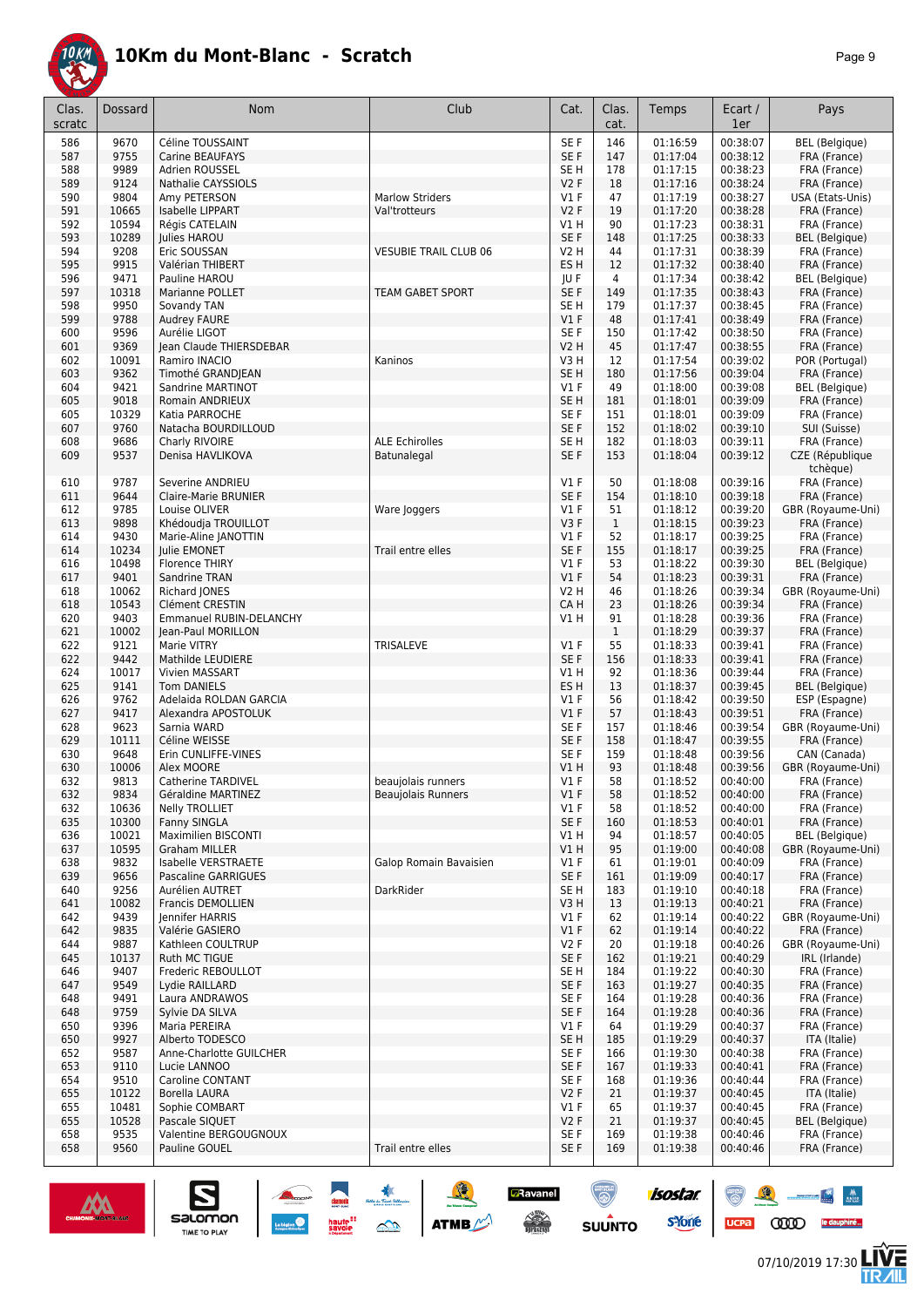

| Clas.<br>scratc | Dossard        | Nom                                            | Club                      | Cat.                 | Clas.<br>cat.  | Temps                | Ecart /<br>1er       | Pays                              |
|-----------------|----------------|------------------------------------------------|---------------------------|----------------------|----------------|----------------------|----------------------|-----------------------------------|
| 660             | 9893           | Majida ANE                                     | Spiridon du couserans     | V2F                  | 23             | 01:19:40             | 00:40:48             | FRA (France)                      |
| 661             | 10060          | Enrico BIASINI                                 | Camminiamo con Erika      | V2 H                 | 47             | 01:19:46             | 00:40:54             | ITA (Italie)                      |
| 662             | 9831           | Isabelle BENTO                                 |                           | $VI$ F               | 66             | 01:19:48             | 00:40:56             | FRA (France)                      |
| 663             | 9875           | Sanna LINGHOFF                                 |                           | <b>V2F</b>           | 24             | 01:19:49             | 00:40:57             | SWE (Suède)                       |
| 664             | 9473           | <b>Bertille FELIX</b>                          |                           | ES <sub>F</sub>      | 11             | 01:19:50             | 00:40:58             | FRA (France)                      |
| 665             | 10135          | Jonathan LANCHEC                               |                           | SE <sub>H</sub>      | 186            | 01:19:52             | 00:41:00             | FRA (France)                      |
| 666             | 10132<br>9767  | Morgane ABIVEN                                 |                           | SE <sub>F</sub>      | 171<br>67      | 01:19:53             | 00:41:01             | FRA (France)                      |
| 667<br>668      | 9878           | Véronique BISANTZ<br><b>Caroline HARRIS</b>    |                           | $VI$ F<br><b>V2F</b> | 25             | 01:19:54<br>01:19:55 | 00:41:02<br>00:41:03 | FRA (France)<br>GBR (Royaume-Uni) |
| 669             | 9506           | Lili Melánia KARPATI                           |                           | SE F                 | 172            | 01:20:00             | 00:41:08             | HUN (Hongrie)                     |
| 670             | 9769           | Delphine CAMENSULI                             |                           | $VI$ F               | 68             | 01:20:04             | 00:41:12             | FRA (France)                      |
| 671             | 9669           | Jean-Claude JAEGER                             |                           | V3H                  | 14             | 01:20:17             | 00:41:25             | FRA (France)                      |
| 671             | 10408          | Elizabeth THOMPSON                             |                           | SE F                 | 173            | 01:20:17             | 00:41:25             | GBR (Royaume-Uni)                 |
| 673             | 10008          | <b>Guillaume MERCIER</b>                       |                           | V1 H                 | 96             | 01:20:20             | 00:41:28             | FRA (France)                      |
| 674             | 9045           | Alexander SCHMIDT                              |                           | V1 H                 | 97             | 01:20:22             | 00:41:30             | GER (Allemagne)                   |
| 674             | 10144<br>10250 | Cécile CUNIN                                   |                           | SE F<br>SE F         | 174<br>174     | 01:20:22             | 00:41:30<br>00:41:30 | FRA (France)                      |
| 674<br>677      | 10143          | Anne-Sophie BARBOTIN<br>Josselin PUJOL         | Trail entre elles         | SE <sub>H</sub>      | 187            | 01:20:22<br>01:20:23 | 00:41:31             | FRA (France)<br>FRA (France)      |
| 678             | 10113          | Patrick BLUCHE                                 |                           | V2 H                 | 48             | 01:20:24             | 00:41:32             | FRA (France)                      |
| 679             | 9569           | Marie-Françoise SIMOES                         |                           | SE <sub>F</sub>      | 176            | 01:20:27             | 00:41:35             | FRA (France)                      |
| 679             | 10312          | <b>Valentine LIENARD</b>                       |                           | SE F                 | 176            | 01:20:27             | 00:41:35             | <b>BEL</b> (Belgique)             |
| 681             | 10129          | Tibaldi ERIK                                   |                           | V1 H                 | 98             | 01:20:28             | 00:41:36             | ITA (Italie)                      |
| 682             | 9579           | <b>Emilie VIDAL</b>                            |                           | SE F                 | 178            | 01:20:35             | 00:41:43             | FRA (France)                      |
| 683             | 9999           | Benoît COLLIN                                  |                           | SE H                 | 188            | 01:20:43             | 00:41:51             | FRA (France)                      |
| 684             | 9450           | Ana COSTA                                      | <b>AS NANDY</b>           | SE F                 | 179            | 01:20:46             | 00:41:54             | POR (Portugal)                    |
| 684<br>686      | 10647<br>9890  | Celine DELIEUTRAZ                              |                           | SE F<br>V2F          | 179<br>26      | 01:20:46             | 00:41:54<br>00:41:58 | FRA (France)                      |
| 687             | 10576          | Marie Laure MICHELET<br><b>Valery ALLARD</b>   |                           | SE <sub>H</sub>      | 189            | 01:20:50<br>01:20:56 | 00:42:04             | FRA (France)<br>FRA (France)      |
| 688             | 10470          | Stephanie GESCHWINDENHAMMER                    |                           | $VI$ F               | 69             | 01:20:58             | 00:42:06             | FRA (France)                      |
| 689             | 10283          | Alicia VIGNAC                                  |                           | SE F                 | 181            | 01:20:59             | 00:42:07             | FRA (France)                      |
| 690             | 9853           | Christelle LASBATS                             |                           | $VI$ F               | 70             | 01:21:05             | 00:42:13             | FRA (France)                      |
| 690             | 10095          | Jean-Pierre STRICH                             | <b>USPULVERSHEIM</b>      | V4 H                 | $\overline{2}$ | 01:21:05             | 00:42:13             | FRA (France)                      |
| 692             | 9452           | Alina PASCAL                                   |                           | SE F                 | 182            | 01:21:07             | 00:42:15             | GBR (Royaume-Uni)                 |
| 693             | 9641           | <b>Emilie DUCHENE</b>                          |                           | SE F                 | 183            | 01:21:08             | 00:42:16             | FRA (France)                      |
| 694             | 9752           | Charlotte BOISSEAU-BERTELOOT                   |                           | SE F                 | 184            | 01:21:09             | 00:42:17             | FRA (France)                      |
| 694<br>696      | 9776<br>9903   | Laetitia LARONZE<br>Charles BOISSEAU-BERTELOOT |                           | $VI$ F<br>CA H       | 71<br>24       | 01:21:09<br>01:21:10 | 00:42:17<br>00:42:18 | FRA (France)<br>FRA (France)      |
| 697             | 10249          | Patricia BELOT                                 |                           | V2 F                 | 27             | 01:21:16             | 00:42:24             | FRA (France)                      |
| 698             | 10157          | Cyril EVEQUE                                   |                           | V1 H                 | 99             | 01:21:18             | 00:42:26             | FRA (France)                      |
| 699             | 10555          | Benjamin NERI                                  |                           | SE H                 | 190            | 01:21:19             | 00:42:27             | FRA (France)                      |
| 699             | 10657          | Jamieson GASCHO                                |                           | SE H                 | 190            | 01:21:19             | 00:42:27             | CAN (Canada)                      |
| 701             | 10584          | <b>Guillaume MARTIN</b>                        | <b>CIVC</b>               | VIH                  | 100            | 01:21:20             | 00:42:28             | FRA (France)                      |
| 702             | 10140          | Anne GOBERT                                    |                           | SE F                 | 185            | 01:21:22             | 00:42:30             | <b>BEL</b> (Belgique)             |
| 703             | 9544           | Sarah NEENAN                                   |                           | SE F                 | 186            | 01:21:23             | 00:42:31<br>00:42:31 | GBR (Royaume-Uni)                 |
| 703<br>705      | 9777<br>10589  | Sabine MILLON<br>Wilfred COOPS                 | Nice Cote d'Azur Athlét   | $VI$ F<br>VIH        | 72<br>101      | 01:21:23<br>01:21:25 | 00:42:33             | FRA (France)<br>NED (Pays-Bas)    |
| 706             | 9684           | James KYLE                                     | More Drink!               | SE H                 | 192            | 01:21:26             | 00:42:34             | GBR (Royaume-Uni)                 |
| 707             | 9897           | Květoslava VALENTOVA                           | HZS hl. m. Prahy          | V3F                  | $\overline{2}$ | 01:21:30             | 00:42:38             | CZE (République                   |
|                 |                |                                                |                           |                      |                |                      |                      | tchèque)                          |
| 707             | 10204          | Loic THIRION LOPEZ                             |                           | V1 H                 | 102            | 01:21:30             | 00:42:38             | FRA (France)                      |
| 707             | 10451          | Sandrine MINELLA                               |                           | $VI$ F               | 73             | 01:21:30             | 00:42:38             | FRA (France)                      |
| 710             | 9921           | Remy RUFFENACH                                 |                           | SE H                 | 193            | 01:21:31             | 00:42:39             | FRA (France)                      |
| 710             | 10209          | Mickaël MINELLA                                | Rioz Trail Team           | V1 H                 | 103            | 01:21:31             | 00:42:39             | FRA (France)                      |
| 712<br>713      | 9466<br>10237  | Delphine RINGUEDE<br>Emma DESSANE              | Lidl                      | CA F<br>SE F         | 8<br>187       | 01:21:33<br>01:21:35 | 00:42:41<br>00:42:43 | FRA (France)<br>FRA (France)      |
| 714             | 10145          | Marie DELOURMEL                                |                           | SE F                 | 188            | 01:21:37             | 00:42:45             | FRA (France)                      |
| 715             | 9521           | Stephanie JACOBOWSKY                           |                           | SE F                 | 189            | 01:21:39             | 00:42:47             | FRA (France)                      |
| 715             | 10417          | Delphine GANTOIS                               |                           | SE F                 | 189            | 01:21:39             | 00:42:47             | FRA (France)                      |
| 717             | 10239          | François PHILIPPE                              |                           | V2 H                 | 49             | 01:21:44             | 00:42:52             | FRA (France)                      |
| 718             | 9447           | Alexandra CLOPON                               |                           | SE F                 | 191            | 01:21:46             | 00:42:54             | FRA (France)                      |
| 719             | 10507          | Helene TESSIER                                 | La Suarellaise            | V2F                  | 28             | 01:21:49             | 00:42:57             | FRA (France)                      |
| 720             | 9374           | Lisa WANNEMACHER<br><b>Roland MAURIN</b>       | <b>RUN TRAIL NIMES 30</b> | V2F                  | 29             | 01:21:53             | 00:43:01             | USA (Etats-Unis)<br>FRA (France)  |
| 721<br>722      | 10097<br>10450 | Claudine TATE                                  |                           | V4 H<br>$VI$ F       | 3<br>74        | 01:21:58<br>01:22:03 | 00:43:06<br>00:43:11 | FRA (France)                      |
| 723             | 10645          | Zelie BERAUD                                   |                           | SE F                 | 192            | 01:22:04             | 00:43:12             | FRA (France)                      |
| 724             | 9164           | Vincent VAUTHIER                               |                           | SE H                 | 194            | 01:22:14             | 00:43:22             | FRA (France)                      |
| 724             | 9680           | Camille GEANTY                                 |                           | SE F                 | 193            | 01:22:14             | 00:43:22             | FRA (France)                      |
| 724             | 9850           | Carol CRINQUAND                                |                           | $VI$ F               | 75             | 01:22:14             | 00:43:22             | FRA (France)                      |
| 724             | 10012          | Sylvain CORNIER                                |                           | V1 H                 | 104            | 01:22:14             | 00:43:22             | FRA (France)                      |
| 728             | 9483           | Victoria CELEMENCKI                            |                           | ES F                 | 12             | 01:22:16             | 00:43:24             | FRA (France)                      |
| 729<br>730      | 9665<br>10272  | Marc PRUVOST<br>Chloé THIERRY                  |                           | V1 H<br>ES F         | 105<br>13      | 01:22:20<br>01:22:23 | 00:43:28<br>00:43:31 | FRA (France)<br>FRA (France)      |
| 730             | 10430          | Francoise REGOTTAZ                             |                           | SE F                 | 194            | 01:22:23             | 00:43:31             | FRA (France)                      |
| 732             | 9436           | Marion HERMOUET                                |                           | ES F                 | 14             | 01:22:31             | 00:43:39             | FRA (France)                      |
| 732             | 9505           | Megan BRUCE                                    |                           | SE F                 | 195            | 01:22:31             | 00:43:39             | AUS (Australie)                   |
|                 |                |                                                |                           |                      |                |                      |                      |                                   |

**A MERICAN ATME** 



 $\sum_{\text{SALOMOM}}$ 



UCPa **COD** le dauphiné...

 $\begin{array}{c|c} M & M \\ \hline \end{array}$ 

 $\odot$ 

**SUUNTO** 

isostar.

**s**Yone

**D**Ravanel

 $\begin{picture}(180,10) \put(0,0){\line(1,0){15}} \put(10,0){\line(1,0){15}} \put(10,0){\line(1,0){15}} \put(10,0){\line(1,0){15}} \put(10,0){\line(1,0){15}} \put(10,0){\line(1,0){15}} \put(10,0){\line(1,0){15}} \put(10,0){\line(1,0){15}} \put(10,0){\line(1,0){15}} \put(10,0){\line(1,0){15}} \put(10,0){\line(1,0){15}} \put(10,0){\line($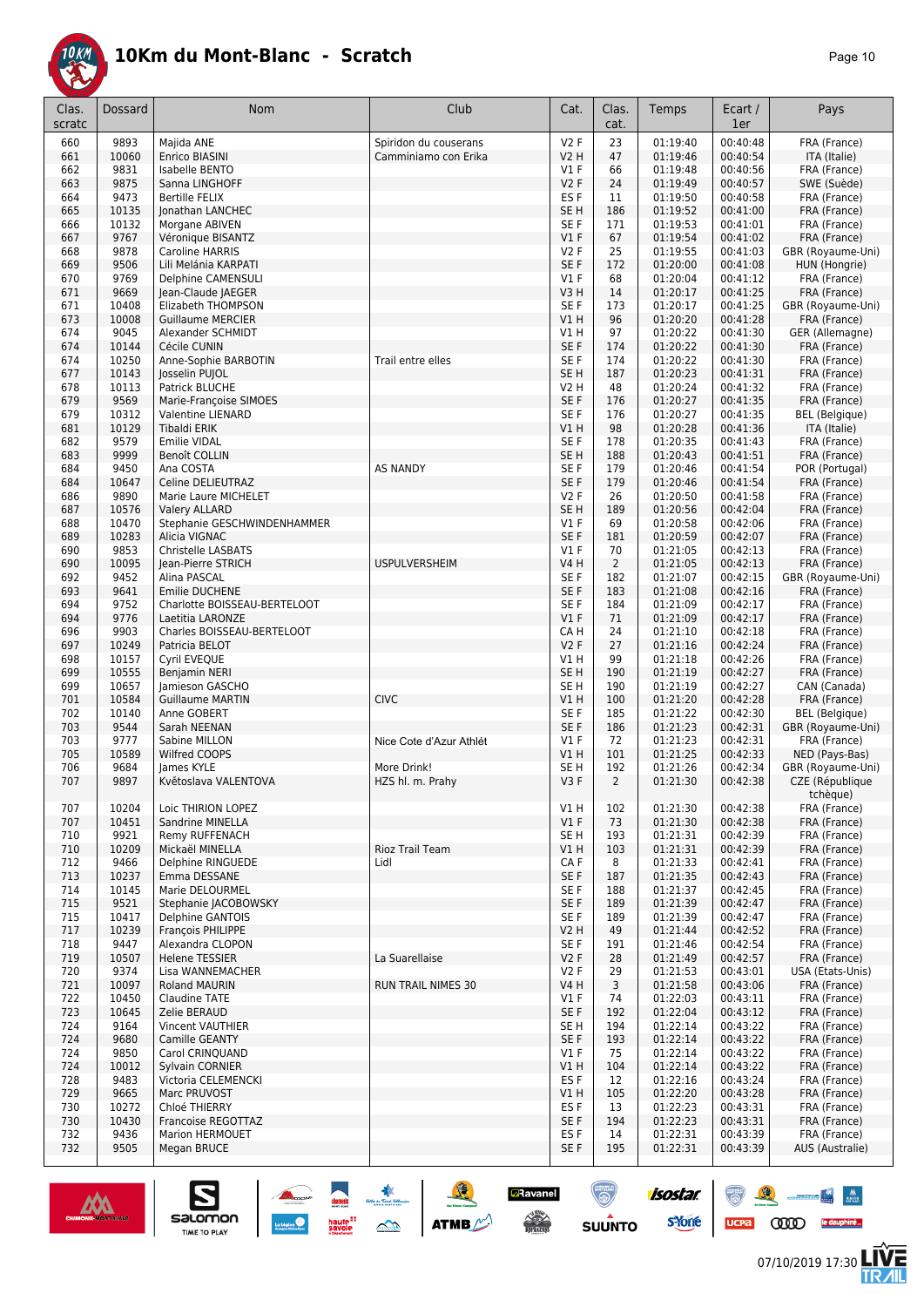

| Clas.      | Dossard        | Nom                                      | Club                       | Cat.            | Clas.      | Temps                | Ecart /              | Pays                                   |
|------------|----------------|------------------------------------------|----------------------------|-----------------|------------|----------------------|----------------------|----------------------------------------|
| scratc     |                |                                          |                            |                 | cat.       |                      | 1er                  |                                        |
| 732        | 9758           | Veronique GUIDO                          |                            | SE F            | 195        | 01:22:31             | 00:43:39             | FRA (France)                           |
| 735        | 9812           | Anique MARCEL                            | <b>Triathlon Rive Nord</b> | V1F             | 76         | 01:22:39             | 00:43:47             | CAN (Canada)                           |
| 736        | 9498           | Alison BEILLON                           |                            | SE F            | 197        | 01:22:42             | 00:43:50             | FRA (France)                           |
| 737        | 9583           | Stéphanie CATTANI                        |                            | SE F            | 198        | 01:22:44             | 00:43:52             | SUI (Suisse)                           |
| 738        | 10075          | Serge SEYFRITZ                           |                            | V2 H            | 50         | 01:22:45             | 00:43:53             | FRA (France)                           |
| 739        | 10586          | Stéphane MALNOU                          |                            | V1 H            | 106        | 01:22:47             | 00:43:55             | FRA (France)                           |
| 740<br>741 | 10433<br>10463 | Aurélie DIDIER MICHEL<br>Eudora ROELANDT | AL Pizancon                | SE F<br>$VI$ F  | 199<br>77  | 01:22:51<br>01:22:52 | 00:43:59<br>00:44:00 | FRA (France)<br><b>BEL</b> (Belgique)  |
| 742        | 10356          | Marion BARBETTA                          |                            | SE F            | 200        | 01:22:55             | 00:44:03             | FRA (France)                           |
| 743        | 10317          | Magali MOLIERE                           |                            | SE F            | 201        | 01:22:56             | 00:44:04             | FRA (France)                           |
| 744        | 10544          | <b>Emilien FOURNY</b>                    | trevire trail club         | CA H            | 25         | 01:22:58             | 00:44:06             | <b>BEL</b> (Belgique)                  |
| 745        | 10397          | <b>Tamara WEBER</b>                      |                            | SE F            | 202        | 01:23:01             | 00:44:09             | <b>BEL</b> (Belgique)                  |
| 745        | 10574          | <b>Renaud FELTESSE</b>                   |                            | SE <sub>H</sub> | 195        | 01:23:01             | 00:44:09             | <b>BEL</b> (Belgique)                  |
| 747        | 9958           | Remi GUICHARD                            |                            | SE <sub>H</sub> | 196        | 01:23:03             | 00:44:11             | FRA (France)                           |
| 748        | 9437           | Sylvie BROCARD                           | Versoix Athletisme         | $VI$ F          | 78         | 01:23:06             | 00:44:14             | FRA (France)                           |
| 748        | 10212          | Cedric BROCARD                           |                            | V1H             | 107        | 01:23:06             | 00:44:14             | FRA (France)                           |
| 750        | 10236          | Faienza STEFANIA                         | cral soc. reale mutua      | V2F             | 30         | 01:23:08             | 00:44:16             | ITA (Italie)                           |
| 751        | 9597<br>9819   | Aline BOUTET                             |                            | SE F<br>$VI$ F  | 203<br>79  | 01:23:10<br>01:23:11 | 00:44:18<br>00:44:19 | FRA (France)                           |
| 752<br>753 | 10102          | Najia SNIBI<br>Jane EBEL                 | TEAM PRO MOSELLE           | V2F             | 31         | 01:23:12             | 00:44:20             | FRA (France)<br>GBR (Royaume-Uni)      |
| 754        | 9911           | Martin SAMBERGER                         | Gerlov                     | JU H            | 4          | 01:23:17             | 00:44:25             | CZE (République                        |
|            |                |                                          |                            |                 |            |                      |                      | tchèque)                               |
| 755        | 10642          | Marina LE POMMELEC                       |                            | SE F            | 204        | 01:23:18             | 00:44:26             | FRA (France)                           |
| 756        | 9862           | <b>Nathalie MATHIEU</b>                  | Courir à Grenoble          | V2F             | 32         | 01:23:19             | 00:44:27             | FRA (France)                           |
| 757        | 9660           | Lauri KOLU                               |                            | V3H             | 15         | 01:23:21             | 00:44:29             | FIN (Finlande)                         |
| 758        | 10344          | Barbara DELMAU                           |                            | SE F            | 205        | 01:23:22             | 00:44:30             | FRA (France)                           |
| 759        | 9815           | <b>Myriam ALEXIS</b>                     | Courir a Seyssins Seyss    | V1F             | 80         | 01:23:23             | 00:44:31             | FRA (France)                           |
| 760        | 9822           | <b>Valerie SERON</b>                     |                            | $VI$ F          | 81         | 01:23:32             | 00:44:40             | FRA (France)                           |
| 761        | 10039          | Rodolphe JASSERAND                       |                            | V1H             | 108        | 01:23:34             | 00:44:42             | FRA (France)                           |
| 762        | 10161          | Yann FOUBERT                             |                            | V1H             | 109        | 01:23:36             | 00:44:44             | FRA (France)                           |
| 762        | 10294          | <b>Marion BARRE</b>                      |                            | SE F            | 206        | 01:23:36             | 00:44:44             | FRA (France)                           |
| 762        | 10559          | Jerôme BERGER                            |                            | SE H            | 197        | 01:23:36             | 00:44:44             | FRA (France)                           |
| 765<br>766 | 9561<br>9423   | Clémentine TOURNOUX<br>Carolyn HIRONS    | WilmslowRC                 | SE F<br>V2F     | 207<br>33  | 01:23:40<br>01:23:41 | 00:44:48<br>00:44:49 | FRA (France)<br>GBR (Royaume-Uni)      |
| 767        | 9424           | Julie LUCAS                              | <b>Wilmslow RC</b>         | V2F             | 34         | 01:23:42             | 00:44:50             | GBR (Royaume-Uni)                      |
| 768        | 9545           | <b>Helen CURRIE</b>                      |                            | SE F            | 208        | 01:23:44             | 00:44:52             | IRL (Irlande)                          |
| 769        | 9488           | Noémie GAUTIER                           |                            | SE F            | 209        | 01:23:48             | 00:44:56             | FRA (France)                           |
| 769        | 10644          | Jennifer KAYE                            | www.xempo.co.uk            | SE F            | 209        | 01:23:48             | 00:44:56             | GBR (Royaume-Uni)                      |
| 771        | 10357          | Laura BREGLER                            |                            | SE F            | 211        | 01:23:57             | 00:45:05             | FRA (France)                           |
| 772        | 9593           | Marion ARNOLD                            |                            | SE F            | 212        | 01:23:58             | 00:45:06             | FRA (France)                           |
| 773        | 9492           | Stefania VILBOIS                         |                            | SE F            | 213        | 01:24:01             | 00:45:09             | FRA (France)                           |
| 774        | 10273          | Maureen DILO                             |                            | ES <sub>F</sub> | 15         | 01:24:02             | 00:45:10             | FRA (France)                           |
| 775        | 9536           | Yiwen XU                                 |                            | SE F            | 214        | 01:24:03             | 00:45:11             | CHN (Chine)                            |
| 776<br>776 | 9688<br>10343  | Pauline DUBAL<br>Sophie ROGIER           |                            | SE F<br>SE F    | 215<br>215 | 01:24:07<br>01:24:07 | 00:45:15<br>00:45:15 | FRA (France)<br><b>BEL</b> (Belgique)  |
| 778        | 9864           | Angela FREI                              |                            | V2F             | 35         | 01:24:11             | 00:45:19             | SUI (Suisse)                           |
| 779        | 10301          | Coralie JOLY                             |                            | SE F            | 217        | 01:24:13             | 00:45:21             | FRA (France)                           |
| 780        | 9916           | Gaëtan KUHN                              |                            | ES <sub>H</sub> | 14         | 01:24:14             | 00:45:22             | FRA (France)                           |
| 781        | 9829           | Carine DESCHAMPS                         |                            | V1F             | 82         | 01:24:15             | 00:45:23             | FRA (France)                           |
| 782        | 9668           | <b>Guy MORILLON</b>                      |                            | V3H             | 16         | 01:24:16             | 00:45:24             | FRA (France)                           |
| 783        | 10238          | Laurie CHOLLIER                          |                            | SE F            | 218        | 01:24:19             | 00:45:27             | FRA (France)                           |
| 784        | 9803           | Cassandra TUXFORD                        |                            | V1F             | 83         | 01:24:20             | 00:45:28             | SUI (Suisse)                           |
| 785        | 10370          | Hélène LEGAL                             |                            | SE F            | 219        | 01:24:23             | 00:45:31             | FRA (France)                           |
| 786        | 10334          | Marijke LINNARTZ                         |                            | SE F            | 220        | 01:24:24             | 00:45:32             | NED (Pays-Bas)                         |
| 787<br>788 | 10596          | Gilles RAKOCZY<br>Thomas BIBARD          |                            | V1H             | 110        | 01:24:26             | 00:45:34             | FRA (France)                           |
|            | 9678           |                                          |                            | SE H            | 198        | 01:24:35             | 00:45:43             | FRA (France)                           |
| 789<br>790 | 9601<br>10293  | Laura BOWLES<br>Katherine HURRELL        |                            | SE F<br>SE F    | 221<br>222 | 01:24:36<br>01:24:42 | 00:45:44<br>00:45:50 | GBR (Royaume-Uni)<br>GBR (Royaume-Uni) |
| 790        | 10542          | Keyi LIU                                 |                            | CA H            | 26         | 01:24:42             | 00:45:50             | CHN (Chine)                            |
| 792        | 9474           | Valentine TOUZEAU                        |                            | ES <sub>F</sub> | 16         | 01:24:43             | 00:45:51             | FRA (France)                           |
| 792        | 9858           | Annika SUNDELL                           |                            | V2F             | 36         | 01:24:43             | 00:45:51             | SUI (Suisse)                           |
| 794        | 9418           | Charlene NOBLE                           |                            | SE F            | 223        | 01:24:44             | 00:45:52             | FRA (France)                           |
| 795        | 10124          | Vera Lucia FERREIRA                      |                            | V1F             | 84         | 01:24:46             | 00:45:54             | SUI (Suisse)                           |
| 795        | 10671          | Mattéo FORNUTO                           |                            | JU H            | 5          | 01:24:46             | 00:45:54             | FRA (France)                           |
| 797        | 10672          | Fabio FORNUTO                            |                            | CA H            | 27         | 01:24:47             | 00:45:55             | FRA (France)                           |
| 798        | 9329           | Freddy LEONHARD                          |                            | SE <sub>H</sub> | 199        | 01:24:49             | 00:45:57             | FRA (France)                           |
| 799        | 9534           | Carole VETTER                            |                            | SE F            | 224        | 01:24:50             | 00:45:58             | FRA (France)                           |
| 800        | 9400<br>9438   | Adeline LAPRAS                           |                            | SE F            | 225        | 01:24:52             | 00:46:00             | FRA (France)                           |
| 800<br>802 | 10668          | Honorine BERRUEX<br>Pauline FRANCOIS     |                            | SE F<br>SE F    | 225<br>227 | 01:24:52<br>01:25:01 | 00:46:00<br>00:46:09 | FRA (France)<br><b>BEL</b> (Belgique)  |
| 803        | 9371           | Chrisna SEN                              | ADIDAS RUNNER REPUBLIQU    | SE F            | 228        | 01:25:02             | 00:46:10             | FRA (France)                           |
| 804        | 9557           | Florianne BONICHOT                       |                            | SE F            | 229        | 01:25:04             | 00:46:12             | FRA (France)                           |
| 804        | 9586           | Aline LAVANCHY                           |                            | SE F            | 229        | 01:25:04             | 00:46:12             | FRA (France)                           |
| 806        | 9602           | Elodie LAVANCHY                          |                            | SE F            | 231        | 01:25:05             | 00:46:13             | FRA (France)                           |
| 807        | 10148          | Laura JUILLET                            | Le Bruit Qui Court         | SE F            | 232        | 01:25:11             | 00:46:19             | GBR (Royaume-Uni)                      |
|            |                |                                          |                            |                 |            |                      |                      |                                        |



 $\sum_{\text{SALOMOM}}$ 

ucpa

 $\begin{array}{c|c} \mathbf{W} & \mathbf{W} \\ \hline \mathbf{W} & \mathbf{W} \end{array}$ 

人<br>加

**CODO** le dauphiné...

isostar.

**s**Yone

**D**Ravanel

 $\begin{picture}(180,10) \put(0,0){\line(1,0){15}} \put(10,0){\line(1,0){15}} \put(10,0){\line(1,0){15}} \put(10,0){\line(1,0){15}} \put(10,0){\line(1,0){15}} \put(10,0){\line(1,0){15}} \put(10,0){\line(1,0){15}} \put(10,0){\line(1,0){15}} \put(10,0){\line(1,0){15}} \put(10,0){\line(1,0){15}} \put(10,0){\line(1,0){15}} \put(10,0){\line($ 

 $\bigcirc$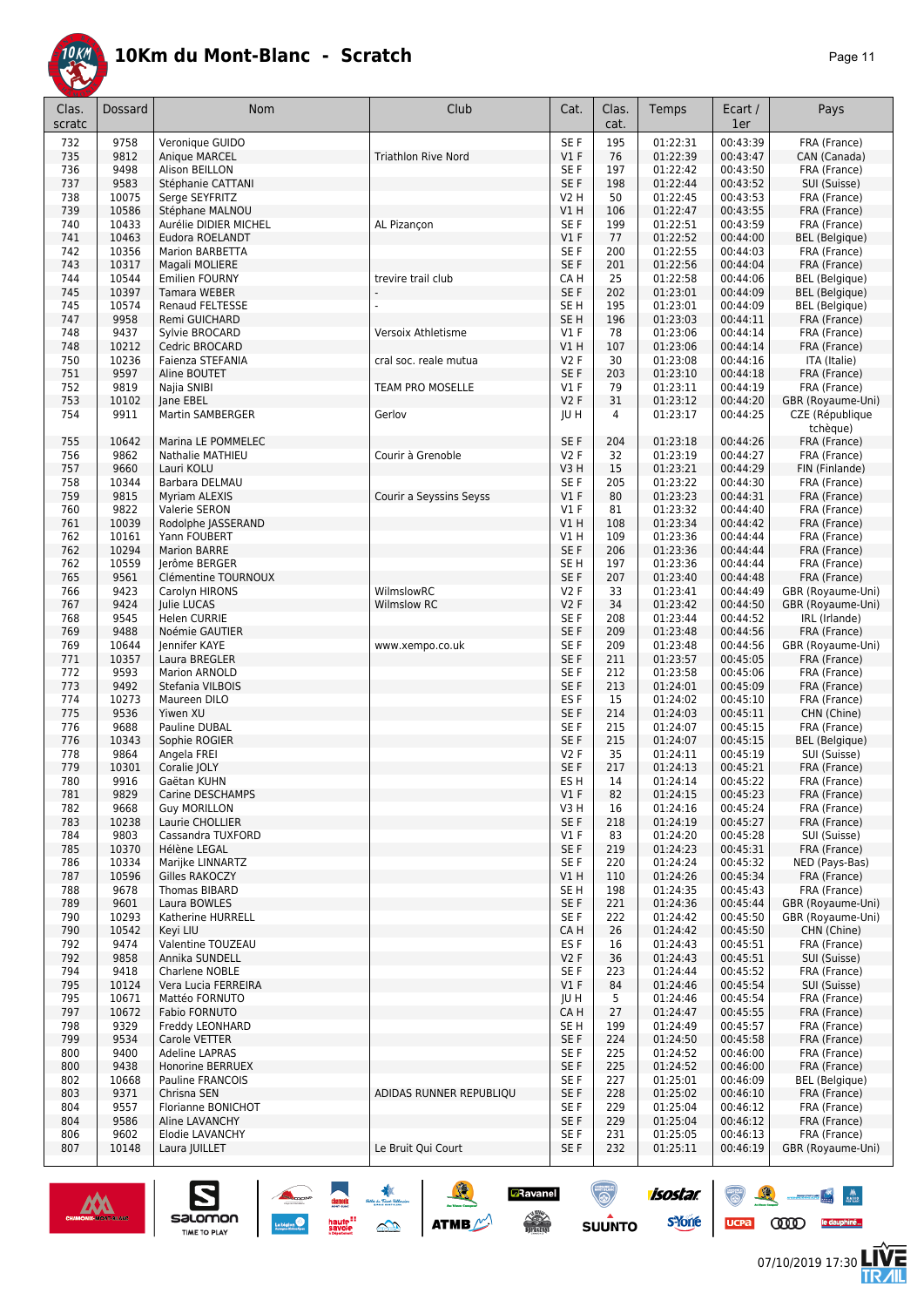

| Clas.<br>scratc | <b>Dossard</b> | <b>Nom</b>                                 | Club                           | Cat.                      | Clas.<br>cat. | Temps                | Ecart /<br>1er       | Pays                                  |
|-----------------|----------------|--------------------------------------------|--------------------------------|---------------------------|---------------|----------------------|----------------------|---------------------------------------|
| 808             | 9888           | Isabelle LABROUSSE                         | SAM                            | V2F                       | 37            | 01:25:18             | 00:46:26             | FRA (France)                          |
| 809             | 9638           | Stéphanie PROVENT                          |                                | SE F                      | 233           | 01:25:21             | 00:46:29             | FRA (France)                          |
| 810             | 9848           | Valérie VUILLAUME                          |                                | $VI$ F                    | 85            | 01:25:25             | 00:46:33             | FRA (France)                          |
| 810<br>812      | 10255<br>10112 | Eric COUSIN<br>Laurence MORTUREUX BERTRAND | AFA feyzin                     | <b>V2 H</b><br>$VI$ F     | 51<br>86      | 01:25:25<br>01:25:27 | 00:46:33<br>00:46:35 | FRA (France)<br>FRA (France)          |
| 812             | 10386          | Anaïs LACROIX                              |                                | SE F                      | 234           | 01:25:27             | 00:46:35             | FRA (France)                          |
| 814             | 10411          | Sophie WURSTHORN                           |                                | SE F                      | 235           | 01:25:37             | 00:46:45             | FRA (France)                          |
| 815             | 10477          | <b>Nathalie MOREAU</b>                     | <b>DIJON RUNNING CLUB</b>      | V1F                       | 87            | 01:25:45             | 00:46:53             | FRA (France)                          |
| 816             | 10491          | <b>Celine MALACARNE</b>                    | <b>CASTRIES RUNNING CLUB</b>   | $VI$ F                    | 88            | 01:25:46             | 00:46:54             | FRA (France)                          |
| 817             | 10327          | Louise LIENARD                             |                                | SE F                      | 236           | 01:25:57             | 00:47:05             | <b>BEL</b> (Belgique)                 |
| 817<br>819      | 10630<br>10460 | Adrien ORBAN<br><b>Annick BRETON</b>       | Mat' trail coaching            | SE H<br>$VI$ F            | 200<br>89     | 01:25:57<br>01:26:07 | 00:47:05<br>00:47:15 | <b>BEL</b> (Belgique)<br>FRA (France) |
| 820             | 9503           | Lucile COCHE                               |                                | SE F                      | 237           | 01:26:10             | 00:47:18             | FRA (France)                          |
| 821             | 10072          | Francois CONQUET                           |                                | <b>V2 H</b>               | 52            | 01:26:11             | 00:47:19             | FRA (France)                          |
| 822             | 9211           | Moratalla SALVADOR                         | ISS L'Hospitalet               | V2 H                      | 53            | 01:26:13             | 00:47:21             | ESP (Espagne)                         |
| 823             | 10316          | <b>Barbara GIBERT</b>                      |                                | SE F                      | 238           | 01:26:18             | 00:47:26             | FRA (France)                          |
| 823             | 10438          | Catherine LEGET                            |                                | $VI$ F                    | 90            | 01:26:18             | 00:47:26             | FRA (France)                          |
| 825             | 10532          | Eleri WHITTAKER                            |                                | V2F                       | 38            | 01:26:26             | 00:47:34             | GBR (Royaume-Uni)<br>FRA (France)     |
| 826<br>827      | 9672<br>9393   | Audrey MACQUART<br>Michael HELAIN          | <b>Triathlon Club Carcasso</b> | $VI$ F<br>SE <sub>H</sub> | 91<br>201     | 01:26:31<br>01:26:33 | 00:47:39<br>00:47:41 | <b>BEL</b> (Belgique)                 |
| 828             | 10384          | Christelle VILLARET                        |                                | SE F                      | 239           | 01:26:36             | 00:47:44             | FRA (France)                          |
| 829             | 10669          | Karine BOLUT                               |                                | $VI$ F                    | 92            | 01:26:43             | 00:47:51             | FRA (France)                          |
| 830             | 10152          | Emma BARWELL                               |                                | $VI$ F                    | 93            | 01:26:44             | 00:47:52             | GBR (Royaume-Uni)                     |
| 831             | 9946           | Josselin LE HENANFF                        |                                | SE <sub>H</sub>           | 202           | 01:26:59             | 00:48:07             | FRA (France)                          |
| 832             | 9465           | Lou MARQUE                                 | ASJ 74                         | CA F                      | 9             | 01:27:00             | 00:48:08             | FRA (France)                          |
| 832<br>832      | 9754<br>10279  | Emilie VERRECKT<br><b>Istine JEANDEL</b>   | A2M                            | SE F<br>ES <sub>F</sub>   | 240<br>17     | 01:27:00<br>01:27:00 | 00:48:08<br>00:48:08 | <b>BEL</b> (Belgique)<br>FRA (France) |
| 835             | 9598           | <b>Stephanie MAHIAT</b>                    |                                | SE F                      | 241           | 01:27:01             | 00:48:09             | <b>BEL</b> (Belgique)                 |
| 836             | 10087          | Louis KOZLOW                               |                                | V3 H                      | 17            | 01:27:07             | 00:48:15             | FRA (France)                          |
| 836             | 10304          | Margaux DUVERNAY                           |                                | SE F                      | 242           | 01:27:07             | 00:48:15             | FRA (France)                          |
| 838             | 10282          | Sacha MARTINEZ                             |                                | ES <sub>F</sub>           | 18            | 01:27:09             | 00:48:17             | FRA (France)                          |
| 838             | 10656          | Anne OUDIN                                 |                                | V2F                       | 39            | 01:27:09             | 00:48:17             | FRA (France)                          |
| 840<br>841      | 9971<br>9768   | Thomas BASTIAN<br>Céline DECAUX            | <b>Team Matrat</b>             | SE <sub>H</sub><br>$VI$ F | 203<br>94     | 01:27:11<br>01:27:13 | 00:48:19<br>00:48:21 | FRA (France)<br>FRA (France)          |
| 842             | 10635          | Lidia APOSTOL                              |                                | SE F                      | 243           | 01:27:19             | 00:48:27             | FRA (France)                          |
| 843             | 9478           | Alison BOURQUIN                            |                                | ES <sub>F</sub>           | 19            | 01:27:22             | 00:48:30             | FRA (France)                          |
| 844             | 9856           | Christine VALLET                           | <b>ASSPR</b>                   | V2F                       | 40            | 01:27:23             | 00:48:31             | FRA (France)                          |
| 845             | 9432           | Francoise HERMOUET                         |                                | V2F                       | 41            | 01:27:24             | 00:48:32             | FRA (France)                          |
| 846             | 9433           | Carine GOUJON                              | Elan 91                        | V2F                       | 42            | 01:27:25             | 00:48:33             | FRA (France)                          |
| 846             | 9801<br>10089  | Angelique GILARDOT                         |                                | V1F                       | 95            | 01:27:25<br>01:27:27 | 00:48:33<br>00:48:35 | FRA (France)<br>FRA (France)          |
| 848<br>849      | 9456           | Dominique SEREUSE<br>Dominique LEBESSON    |                                | V3 H<br>V2F               | 18<br>43      | 01:27:28             | 00:48:36             | FRA (France)                          |
| 850             | 10073          | Patrice HERMOUET                           |                                | V2 H                      | 54            | 01:27:32             | 00:48:40             | FRA (France)                          |
| 851             | 9448           | Corinne AUBREE-COUASNON                    |                                | V1F                       | 96            | 01:27:33             | 00:48:41             | FRA (France)                          |
| 851             | 10000          | Pierick BERHUY                             |                                | SE <sub>H</sub>           | 204           | 01:27:33             | 00:48:41             | FRA (France)                          |
| 853             | 9761           | Alice KUBACKI                              |                                | SE F                      | 244           | 01:27:37             | 00:48:45             | FRA (France)                          |
| 854             | 9782           | <b>Gwenaelle EXCOFFIER</b>                 | Saleve Trail                   | $VI$ F                    | 97            | 01:27:42             | 00:48:50             | FRA (France)                          |
| 854<br>856      | 10311<br>10569 | Karine VERHAEGHE<br>Julien BOIREL          |                                | SE F<br>SE H              | 245<br>205    | 01:27:42<br>01:27:44 | 00:48:50<br>00:48:52 | FRA (France)<br>FRA (France)          |
| 857             | 9562           | Darina JANDOVA                             | Batunalegal                    | SE F                      | 246           | 01:27:48             | 00:48:56             | CZE (République                       |
|                 |                |                                            |                                |                           |               |                      |                      | tchèque)                              |
| 858             | 10041          | <b>Just VUILLAUME</b>                      |                                | V1H                       | 111           | 01:27:58             | 00:49:06             | FRA (France)                          |
| 859             | 10662          | Catherine TISSERAND                        |                                | V2F                       | 44            | 01:28:00             | 00:49:08             | FRA (France)                          |
| 860             | 10303          | Louise VINCENT                             |                                | SE F                      | 247           | 01:28:02             | 00:49:10             | FRA (France)                          |
| 860<br>862      | 10480<br>10509 | Valerie PORTE<br>Cathie LAMBERT            |                                | V1F<br>V2F                | 98<br>45      | 01:28:02<br>01:28:06 | 00:49:10<br>00:49:14 | FRA (France)<br>AUS (Australie)       |
| 863             | 9869           | <b>Betty ROHRBACH</b>                      | <b>ASI AVENIR</b>              | V2F                       | 46            | 01:28:10             | 00:49:18             | FRA (France)                          |
| 864             | 9806           | <b>Caroline BRUA</b>                       | <b>ASI AVENIR</b>              | $VI$ F                    | 99            | 01:28:11             | 00:49:19             | FRA (France)                          |
| 865             | 10455          | Stephanie RENEVIER                         |                                | $VI$ F                    | 100           | 01:28:14             | 00:49:22             | FRA (France)                          |
| 866             | 10262          | Alice MARTINEZ                             |                                | SE F                      | 248           | 01:28:15             | 00:49:23             | FRA (France)                          |
| 867             | 10606          | <b>Benoit LIENARD</b>                      |                                | V2 H                      | 55            | 01:28:16             | 00:49:24             | <b>BEL</b> (Belgique)                 |
| 868             | 10362          | Marie ALTHAUS                              |                                | SE F                      | 249           | 01:28:17             | 00:49:25             | FRA (France)                          |
| 869<br>870      | 10655<br>10391 | Agnès PERARDOT<br>Stéphanie ZEVENNE        |                                | V2F<br>SE F               | 47<br>250     | 01:28:23<br>01:28:27 | 00:49:31<br>00:49:35 | FRA (France)<br><b>BEL</b> (Belgique) |
| 871             | 9558           | Cattani ELAINE                             |                                | SE F                      | 251           | 01:28:30             | 00:49:38             | SUI (Suisse)                          |
| 872             | 9614           | Sophie KESSEL                              |                                | SE F                      | 252           | 01:28:31             | 00:49:39             | FRA (France)                          |
| 873             | 10552          | Antoine LAINE                              |                                | SE <sub>H</sub>           | 206           | 01:28:35             | 00:49:43             | FRA (France)                          |
| 874             | 9837           | Valerie JEANNERET                          |                                | V1F                       | 101           | 01:28:37             | 00:49:45             | FRA (France)                          |
| 875             | 10288          | Hanna BENDJADOR                            |                                | SE F                      | 253           | 01:28:39             | 00:49:47             | FRA (France)                          |
| 876<br>877      | 10539<br>10516 | Enzo BELOTTI<br>Annie THIERRY              |                                | CA H<br>V2F               | 28<br>48      | 01:28:41<br>01:28:44 | 00:49:49<br>00:49:52 | FRA (France)<br>FRA (France)          |
| 878             | 9081           | Fany LAZZARANO                             |                                | SE F                      | 254           | 01:28:51             | 00:49:59             | FRA (France)                          |
| 878             | 9594           | Nathalie TULLIEZ                           | Pays de Fontainebleau A        | SE F                      | 254           | 01:28:51             | 00:49:59             | FRA (France)                          |
| 880             | 9412           | Caroline CERCEAU                           | Pays de Fontainebleau          | SE F                      | 256           | 01:28:52             | 00:50:00             | FRA (France)                          |
| 880             | 9564           | Celine DIETRICH                            | Pays de Fontainebleau          | SE F                      | 256           | 01:28:52             | 00:50:00             | FRA (France)                          |





怎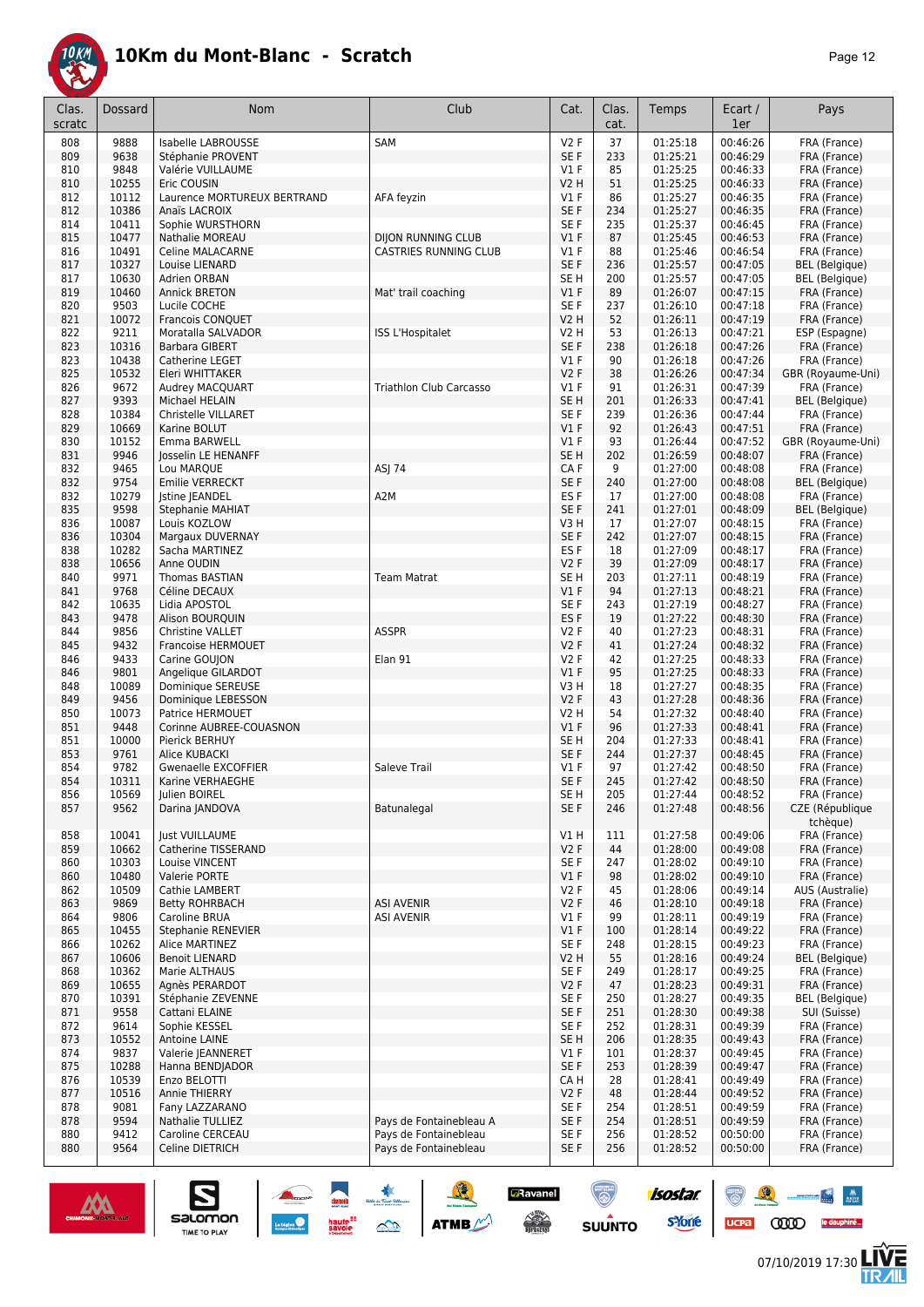

| Clas.<br>scratc | Dossard        | Nom                                    | Club                      | Cat.                     | Clas.<br>cat.  | Temps                | Ecart /<br>1er       | Pays                                           |
|-----------------|----------------|----------------------------------------|---------------------------|--------------------------|----------------|----------------------|----------------------|------------------------------------------------|
| 880             | 9565           | Mélanie BORDAIS                        | Pays de Fontainebleau A   | SE F                     | 256            | 01:28:52             | 00:50:00             | FRA (France)                                   |
| 880             | 10247          | Monique MEYER                          |                           | V3F                      | 3              | 01:28:52             | 00:50:00             | FRA (France)                                   |
| 884             | 10592          | Jonathan SEAL                          |                           | V1 H                     | 112            | 01:28:53             | 00:50:01             | GBR (Royaume-Uni)                              |
| 885             | 10248          | Alexis QUEFFEULOU                      |                           | SE <sub>H</sub>          | 207            | 01:28:58             | 00:50:06             | FRA (France)                                   |
| 885             | 10291<br>9482  | Céline FANTIN                          |                           | SE F<br>ES <sub>F</sub>  | 259            | 01:28:58             | 00:50:06             | FRA (France)<br>FRA (France)                   |
| 887<br>887      | 10651          | Claire LEPAGE<br>Malika DAOUD          | <b>ASAD Aubenas</b>       | V3F                      | 20<br>4        | 01:29:00<br>01:29:00 | 00:50:08<br>00:50:08 | FRA (France)                                   |
| 889             | 9779           | Céline DUNAND                          |                           | $VI$ F                   | 102            | 01:29:05             | 00:50:13             | FRA (France)                                   |
| 889             | 9852           | Emilie COTTAIN                         | Les papillons de Chamon   | $VI$ F                   | 102            | 01:29:05             | 00:50:13             | FRA (France)                                   |
| 891             | 9865           | Nathalie PERRODO                       | Les ptits moteurs         | V2F                      | 49             | 01:29:09             | 00:50:17             | FRA (France)                                   |
| 891             | 10046          | <b>Pierre MELAET</b>                   | WHITE STAR AC             | V1 H                     | 113            | 01:29:09             | 00:50:17             | <b>BEL</b> (Belgique)                          |
| 893             | 10322          | Diane GRANBOULAN                       |                           | SE F                     | 260            | 01:29:10             | 00:50:18             | FRA (France)                                   |
| 894             | 9074           | Jennie FARMER                          | Fulham Running Club       | SE F                     | 261            | 01:29:15             | 00:50:23             | FRA (France)                                   |
| 895             | 10402          | Lucie GEIST                            |                           | SE F                     | 262            | 01:29:16             | 00:50:24             | FRA (France)                                   |
| 896             | 10435          | Sureyya ROBBINS                        |                           | $VI$ F                   | 104            | 01:29:17             | 00:50:25             | GBR (Royaume-Uni)                              |
| 897<br>898      | 10518<br>10266 | Françoise GOLLIER<br>Véronique LAVIGNE |                           | V2F<br>$VI$ F            | 50<br>105      | 01:29:25<br>01:29:26 | 00:50:33<br>00:50:34 | <b>BEL</b> (Belgique)<br><b>BEL</b> (Belgique) |
| 899             | 9453           | Corinne BOUR                           | <b>CAN Sarreguemines</b>  | $VI$ F                   | 106            | 01:29:28             | 00:50:36             | FRA (France)                                   |
| 900             | 10260          | Joseph GRULOIS                         | <b>ICBlandain</b>         | V3 H                     | 19             | 01:29:33             | 00:50:41             | <b>BEL</b> (Belgique)                          |
| 901             | 10649          | Cindy PIRNAY                           |                           | SE F                     | 263            | 01:29:34             | 00:50:42             | <b>BEL</b> (Belgique)                          |
| 902             | 10458          | Alejandra ALEJANDRA ALVAREZ ALONSO     |                           | $VI$ F                   | 107            | 01:29:39             | 00:50:47             | ESP (Espagne)                                  |
| 903             | 10461          | Christelle GIAT                        |                           | V1F                      | 108            | 01:29:47             | 00:50:55             | FRA (France)                                   |
| 904             | 9611           | <b>Melanie PINCH</b>                   |                           | SE F                     | 264            | 01:29:49             | 00:50:57             | GBR (Royaume-Uni)                              |
| 905             | 10565          | Raphael LEYDER                         |                           | SE <sub>H</sub>          | 208            | 01:29:54             | 00:51:02             | FRA (France)                                   |
| 905             | 10570          | Violaine BARRAY                        |                           | SE <sub>H</sub>          | 208            | 01:29:54             | 00:51:02             | FRA (France)                                   |
| 907<br>907      | 9092<br>10361  | Marine ENSUQUE<br>Amelia DOS SANTOS    | team VML OBJECTIF TERRA   | CA F<br>SE F             | 10<br>265      | 01:29:57<br>01:29:57 | 00:51:05<br>00:51:05 | FRA (France)<br>FRA (France)                   |
| 909             | 9877           | Claire BALDY                           |                           | V2F                      | 51             | 01:30:00             | 00:51:08             | FRA (France)                                   |
| 910             | 9851           | Florence ALBOUY                        |                           | $VI$ F                   | 109            | 01:30:01             | 00:51:09             | FRA (France)                                   |
| 911             | 10052          | Christophe ALBOUY                      |                           | V2 H                     | 56             | 01:30:03             | 00:51:11             | FRA (France)                                   |
| 912             | 10296          | Marie GOFFINET                         |                           | SE F                     | 266            | 01:30:07             | 00:51:15             | <b>BEL</b> (Belgique)                          |
| 913             | 9938           | <b>Guillaume BONMIER</b>               |                           | SE <sub>H</sub>          | 210            | 01:30:11             | 00:51:19             | FRA (France)                                   |
| 913             | 10549          | Steven SAUVAGEOT                       |                           | ES <sub>H</sub>          | 15             | 01:30:11             | 00:51:19             | FRA (France)                                   |
| 915             | 10551          | Yvan MORLOT                            |                           | SE <sub>H</sub>          | 211            | 01:30:15             | 00:51:23             | FRA (France)                                   |
| 916             | 10627          | <b>Beatrice GAMBINO</b>                | beaujolais runners        | V2F                      | 52             | 01:30:18             | 00:51:26             | FRA (France)                                   |
| 917<br>918      | 10326<br>9554  | Justine ROBIN<br>Ziyu GUO              | zxtour                    | SE F<br>SE F             | 267<br>268     | 01:30:22<br>01:30:25 | 00:51:30<br>00:51:33 | FRA (France)<br>CHN (Chine)                    |
| 919             | 9310           | Thierry TCHONG                         |                           | V1 H                     | 114            | 01:30:29             | 00:51:37             | FRA (France)                                   |
| 919             | 9775           | Sarah BOUMEDIENE                       | <b>ES MONTGERON</b>       | $VI$ F                   | 110            | 01:30:29             | 00:51:37             | FRA (France)                                   |
| 921             | 10298          | Kathleen COEYMANS                      |                           | SE F                     | 269            | 01:30:31             | 00:51:39             | <b>BEL</b> (Belgique)                          |
| 922             | 10631          | Sabrina DELBARRE                       |                           | SE F                     | 270            | 01:30:37             | 00:51:45             | FRA (France)                                   |
| 923             | 10107          | Pascal COMBES                          |                           | V2 H                     | 57             | 01:30:39             | 00:51:47             | FRA (France)                                   |
| 924             | 10517          | Nathalie ALESSI                        | natation chamonix         | V2F                      | 53             | 01:30:52             | 00:52:00             | FRA (France)                                   |
| 925             | 10374          | Anissa ROUSSE                          |                           | SE F                     | 271            | 01:30:54             | 00:52:02             | FRA (France)                                   |
| 925<br>927      | 10650<br>9795  | Sylvie LOURENCO                        |                           | $VI$ F<br>V1F            | 111            | 01:30:54<br>01:30:57 | 00:52:02<br>00:52:05 | FRA (France)<br>FRA (France)                   |
| 928             | 9805           | Stéphanie TCHONG<br>Linn ZENONI        |                           | $VI$ F                   | 112<br>113     | 01:30:58             | 00:52:06             | SUI (Suisse)                                   |
| 928             | 10158          | Julie CLUZAUD                          | <b>SPTRI</b>              | SE F                     | 272            | 01:30:58             | 00:52:06             | FRA (France)                                   |
| 930             | 9399           | Roselyne REMY                          | <b>Happy Running Crew</b> | SE F                     | 273            | 01:30:59             | 00:52:07             | FRA (France)                                   |
| 931             | 10284          | Albane GRANBOULAN                      |                           | SE F                     | 274            | 01:31:11             | 00:52:19             | FRA (France)                                   |
| 931             | 10364          | <b>Emilie ROCHETTE</b>                 |                           | SE F                     | 274            | 01:31:11             | 00:52:19             | FRA (France)                                   |
| 933             | 9687           | Peggy LAVAL                            |                           | $VI$ F                   | 114            | 01:31:18             | 00:52:26             | FRA (France)                                   |
| 934             | 10449          | Nathalie MICHALLET                     |                           | $VI$ F                   | 115            | 01:31:21             | 00:52:29             | FRA (France)                                   |
| 935             | 10632          | Anne-Laure PROVENT                     |                           | SE F<br>SE F             | 276            | 01:31:22             | 00:52:30             | FRA (France)                                   |
| 936<br>937      | 10626<br>9658  | Marie CHATELLARD<br>Laurence GASPARD   | Co3 Leglise               | SE F                     | 277<br>278     | 01:31:23<br>01:31:24 | 00:52:31<br>00:52:32 | FRA (France)<br><b>BEL</b> (Belgique)          |
| 938             | 9666           | Sophie PAILLET                         |                           | $VI$ F                   | 116            | 01:31:25             | 00:52:33             | FRA (France)                                   |
| 939             | 10471          | Anne PERRIER-CORNET                    |                           | V1F                      | 117            | 01:31:27             | 00:52:35             | FRA (France)                                   |
| 940             | 9757           | Sylvie SALENTIN                        |                           | SE F                     | 279            | 01:31:31             | 00:52:39             | FRA (France)                                   |
| 941             | 10617          | Alain DA ROCHA                         | les Foulées Muizonnaise   | <b>V4 H</b>              | $\overline{4}$ | 01:31:32             | 00:52:40             | FRA (France)                                   |
| 942             | 10074          | Marc VASSE                             |                           | V2 H                     | 58             | 01:31:36             | 00:52:44             | FRA (France)                                   |
| 943             | 9653           | Yee Hua LEE                            | S.I.C.K. Racing           | SE F                     | 280            | 01:31:38             | 00:52:46             | SGP (Singapour)                                |
| 944             | 10416          | Milena VLAHOVIC                        | <b>BURT</b>               | SE F                     | 281            | 01:31:45             | 00:52:53             | SRB (Serbie)                                   |
| 945<br>946      | 9838<br>10064  | Christelle MUZEAU<br>Eric RENAULDON    | <b>BERRY-SPORT</b>        | $VI$ F<br>V2 H           | 118<br>59      | 01:31:49<br>01:31:50 | 00:52:57<br>00:52:58 | FRA (France)<br>FRA (France)                   |
| 946             | 10420          | Anne-Sophie BOUDESSEUL                 |                           | SE F                     | 282            | 01:31:50             | 00:52:58             | FRA (France)                                   |
| 946             | 10590          | David BOUTARIN                         |                           | V1 H                     | 115            | 01:31:50             | 00:52:58             | FRA (France)                                   |
| 949             | 10520          | Lena KARLELID                          | Holmahult löparklubb      | V2F                      | 54             | 01:31:53             | 00:53:01             | SWE (Suède)                                    |
| 950             | 9514           | Claire THARAUD                         |                           | SE F                     | 283            | 01:32:05             | 00:53:13             | FRA (France)                                   |
| 950             | 10422          | Rong WU                                |                           | SE F                     | 283            | 01:32:05             | 00:53:13             | CHN (Chine)                                    |
| 952             | 10352          | Olivia SANTER                          |                           | SE F                     | 285            | 01:32:12             | 00:53:20             | FRA (France)                                   |
| 953             | 10414          | Valérie LOGEL                          | <b>ECKBO TEAM</b>         | SE F                     | 286            | 01:32:23             | 00:53:31             | FRA (France)                                   |
| 954             | 9405           | Pascal PASQUIS                         | TRIATHLON PAYS GRASSOIS   | V2 H                     | 60             | 01:32:26             | 00:53:34             | FRA (France)                                   |
| 954<br>956      | 10261<br>9101  | Chantal LEENKNEGT<br>Megan GASPER      | TRIATHLON PAYS GRASSOIS   | V <sub>3</sub> F<br>SE F | 5<br>287       | 01:32:26<br>01:32:27 | 00:53:34<br>00:53:35 | FRA (France)<br>USA (Etats-Unis)               |
|                 |                |                                        |                           |                          |                |                      |                      |                                                |

**A MERICAN ATME** 



 $\sum_{\text{SALOMOM}}$ 

 $\mathcal{R}$ 

ucpa

 $\begin{array}{|c|c|c|c|}\hline \textbf{A} & \textbf{B} & \textbf{B} \\ \hline \textbf{A} & \textbf{B} & \textbf{B} \\ \hline \textbf{A} & \textbf{B} & \textbf{B} \\ \hline \end{array}$ 

怎

**CODO** le dauphiné...

isostar.

**s**Yone

**D**Ravanel

 $\begin{picture}(180,10) \put(0,0){\line(1,0){15}} \put(10,0){\line(1,0){15}} \put(10,0){\line(1,0){15}} \put(10,0){\line(1,0){15}} \put(10,0){\line(1,0){15}} \put(10,0){\line(1,0){15}} \put(10,0){\line(1,0){15}} \put(10,0){\line(1,0){15}} \put(10,0){\line(1,0){15}} \put(10,0){\line(1,0){15}} \put(10,0){\line(1,0){15}} \put(10,0){\line($ 

 $\bigcirc$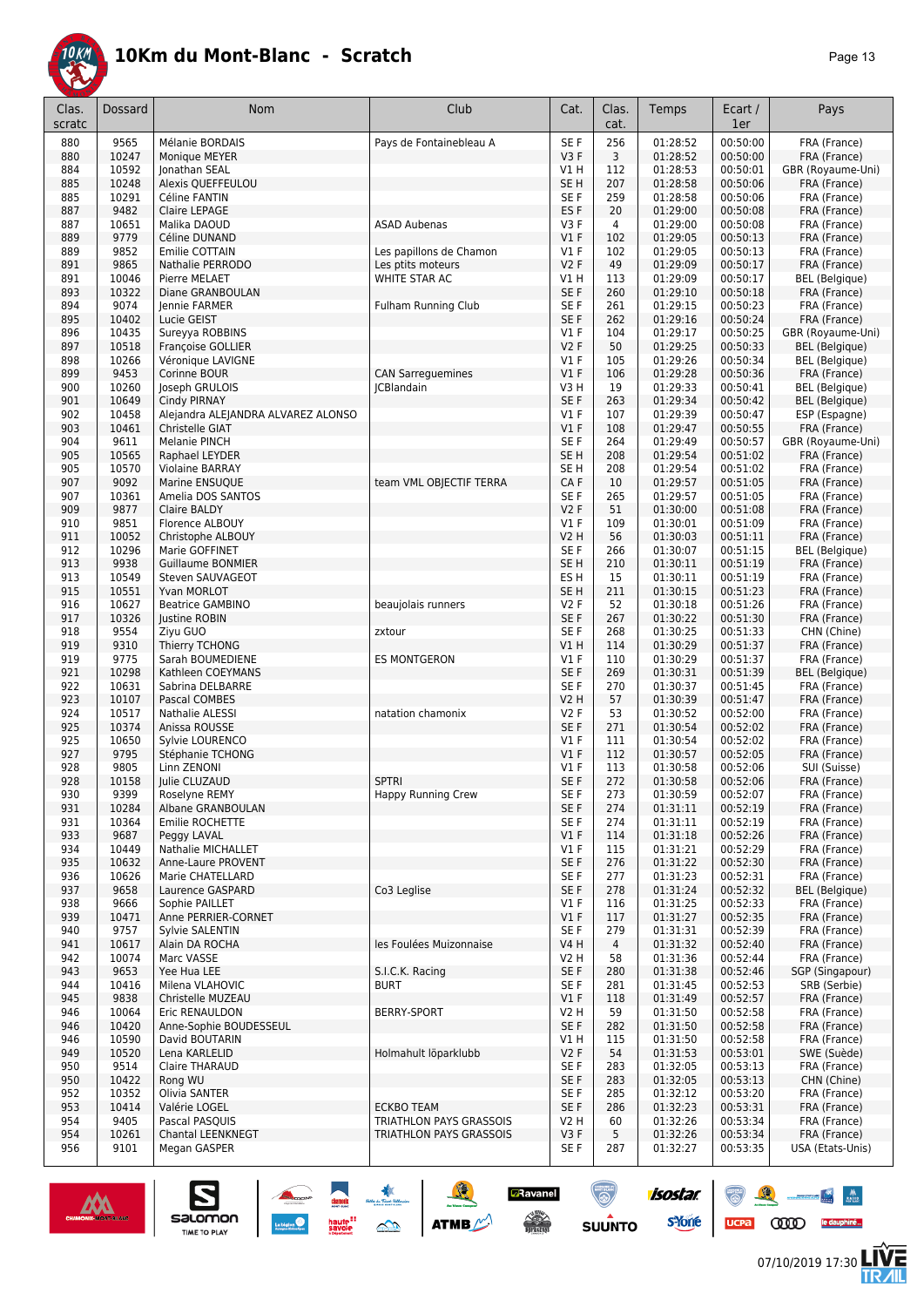

| Clas.<br>scratc | Dossard        | <b>Nom</b>                                     | Club                           | Cat.                    | Clas.<br>cat. | Temps                | Ecart /<br>1er       | Pays                         |
|-----------------|----------------|------------------------------------------------|--------------------------------|-------------------------|---------------|----------------------|----------------------|------------------------------|
| 957             | 9968           | Michael TRAPPE                                 | SV 1893 Niederorschel e        | SE <sub>H</sub>         | 212           | 01:32:29             | 00:53:37             | GER (Allemagne)              |
| 958             | 9885           | Sonia Vanetti A. DE FREITAS                    | None                           | <b>V2F</b>              | 55            | 01:32:34             | 00:53:42             | BRA (Brésil)                 |
| 959             | 9577           | Agnieszka KAMYSZ                               |                                | SE F                    | 288           | 01:32:35             | 00:53:43             | POL (Pologne)                |
| 960             | 9484           | Veronica CAPELA                                | Kaninos                        | SE F                    | 289           | 01:32:36             | 00:53:44             | POR (Portugal)               |
| 960             | 9578           | Roxane SOIA                                    | <b>Dassault Aviation</b>       | SE F                    | 289           | 01:32:36             | 00:53:44             | FRA (France)                 |
| 962             | 10467          | Veronique LEONARD                              | trevire trail club             | $VI$ F                  | 119           | 01:32:39             | 00:53:47             | <b>BEL</b> (Belgique)        |
| 963             | 10426          | Karine BAUD                                    |                                | SE <sub>F</sub>         | 291           | 01:32:41             | 00:53:49             | FRA (France)                 |
| 964             | 9843           | Gail LAIDLER                                   | Buckingham & Stowe RC          | $VI$ F                  | 120           | 01:32:43             | 00:53:51             | GBR (Royaume-Uni)            |
| 964             | 9876           | Veronique AZZANO                               |                                | V2F                     | 56            | 01:32:43             | 00:53:51             | FRA (France)                 |
| 966             | 10365          | Lauriane MADER                                 |                                | SE <sub>F</sub>         | 292           | 01:32:47             | 00:53:55             | FRA (France)                 |
| 967             | 10431<br>9626  | Sarah MALIK                                    |                                | SE <sub>F</sub><br>SE F | 293           | 01:32:59<br>01:33:00 | 00:54:07<br>00:54:08 | <b>BEL</b> (Belgique)        |
| 968<br>968      | 9847           | Amandine LE BERRE<br>Caroline ROUSSEL MAUPETIT |                                | $VI$ F                  | 294<br>121    | 01:33:00             | 00:54:08             | FRA (France)<br>FRA (France) |
| 968             | 10478          | Sandrine LECONTE                               |                                | $VI$ F                  | 121           | 01:33:00             | 00:54:08             | FRA (France)                 |
| 971             | 9879           | Lynne EVANS                                    |                                | V2F                     | 57            | 01:33:03             | 00:54:11             | GBR (Royaume-Uni)            |
| 972             | 10225          | Vincent OTTINGER                               | CourirEnsemble                 | SE <sub>H</sub>         | 213           | 01:33:04             | 00:54:12             | SUI (Suisse)                 |
| 973             | 9419           | Estelle BENEDIC                                |                                | SE F                    | 295           | 01:33:05             | 00:54:13             | FRA (France)                 |
| 973             | 10226          | Philippe LAFARGE                               | CourirEnsemble                 | V1H                     | 116           | 01:33:05             | 00:54:13             | FRA (France)                 |
| 975             | 10202          | Dimitri BEETSCHEN                              | CourirEnsemble                 | V1 H                    | 117           | 01:33:06             | 00:54:14             | SUI (Suisse)                 |
| 976             | 10201          | Johan FERNANDEZ                                | CourirEnsemble                 | SE H                    | 214           | 01:33:08             | 00:54:16             | FRA (France)                 |
| 976             | 10214          | Anthony BUISSON                                | CourirEnsemble                 | SE <sub>H</sub>         | 214           | 01:33:08             | 00:54:16             | FRA (France)                 |
| 976             | 10223          | Sandrine CADUFF                                | CourirEnsemble                 | $VI$ F                  | 123           | 01:33:08             | 00:54:16             | SUI (Suisse)                 |
| 979             | 10208          | Moïse GERSON                                   | CourirEnsemble                 | V1 H                    | 118           | 01:33:09             | 00:54:17             | SUI (Suisse)                 |
| 979             | 10219          | <b>Guillaume DUFOUR</b>                        | CourirEnsemble                 | SE <sub>H</sub>         | 216           | 01:33:09             | 00:54:17             | FRA (France)                 |
| 981             | 10203          | Frédéric MIOLLANY                              | CourirEnsemble                 | V1 H                    | 119           | 01:33:10             | 00:54:18             | FRA (France)                 |
| 981             | 10211          | Alicia FOUCART                                 | CourirEnsemble                 | V1F                     | 124           | 01:33:10             | 00:54:18             | SUI (Suisse)                 |
| 981             | 10561          | <b>Bruce DUBOURGEAL</b>                        | CourirEnsemble                 | SE H                    | 217           | 01:33:10             | 00:54:18             | SUI (Suisse)                 |
| 984<br>984      | 10210<br>10577 | Eric MONNEY                                    | CourirEnsemble                 | V1 H<br>SE H            | 120<br>218    | 01:33:11             | 00:54:19             | FRA (France)                 |
| 986             | 9522           | Jovan BURKHARD<br>Camille TASSONE              | CourirEnsemble                 | SE F                    | 296           | 01:33:11<br>01:33:12 | 00:54:19<br>00:54:20 | SUI (Suisse)<br>FRA (France) |
| 987             | 10604          | Jean-Pierre GARNIER                            | CourirEnsemble                 | <b>V2 H</b>             | 61            | 01:33:13             | 00:54:21             | SUI (Suisse)                 |
| 987             | 10634          | Catherine LOUCHET                              | envie2sportitude               | $VI$ F                  | 125           | 01:33:13             | 00:54:21             | FRA (France)                 |
| 989             | 9652           | Murielle GIRAULT                               | le trio qui en a               | SE F                    | 297           | 01:33:16             | 00:54:24             | FRA (France)                 |
| 990             | 10447          | Carine LE VIENNESSE                            | sport st clair                 | $VI$ F                  | 126           | 01:33:17             | 00:54:25             | FRA (France)                 |
| 991             | 9841           | Nathalie TORFS                                 | <b>AVC Bereau</b>              | $VI$ F                  | 127           | 01:33:28             | 00:54:36             | <b>BEL</b> (Belgique)        |
| 992             | 9671           | <b>Estle KOLLY</b>                             |                                | SE <sub>F</sub>         | 298           | 01:33:33             | 00:54:41             | FRA (France)                 |
| 993             | 10341          | <b>Helene CONTELLY</b>                         |                                | SE <sub>F</sub>         | 299           | 01:33:35             | 00:54:43             | FRA (France)                 |
| 994             | 9647           | Virginie OUVRY                                 |                                | SE F                    | 300           | 01:33:37             | 00:54:45             | FRA (France)                 |
| 995             | 9645           | Rebecca LOWE                                   |                                | SE F                    | 301           | 01:33:42             | 00:54:50             | GBR (Royaume-Uni)            |
| 995             | 10096          | Gianfranco COLAONE                             |                                | <b>V4 H</b>             | 5             | 01:33:42             | 00:54:50             | SUI (Suisse)                 |
| 997             | 10314          | Celine HEYSE                                   |                                | SE F                    | 302           | 01:33:43             | 00:54:51             | SUI (Suisse)                 |
| 998             | 10346          | <b>Charlotte REVEL</b>                         |                                | SE F                    | 303           | 01:33:44             | 00:54:52             | FRA (France)                 |
| 999             | 10413<br>9959  | Michele BOUTELOUP                              |                                | SE F                    | 304           | 01:33:47             | 00:54:55             | FRA (France)                 |
| 1000<br>1000    | 10081          | Mehdi NEURDIN<br>Pascal ROPARS                 | Stade Français                 | SE H<br>V3H             | 219<br>20     | 01:33:51<br>01:33:51 | 00:54:59<br>00:54:59 | FRA (France)<br>FRA (France) |
| 1002            | 10409          | Vanessa ALLARD                                 |                                | SE F                    | 305           | 01:33:52             | 00:55:00             | FRA (France)                 |
| 1003            | 10597          | <b>Franck MAGRIT</b>                           | foulées muizonnaises           | V1 H                    | 121           | 01:33:53             | 00:55:01             | FRA (France)                 |
| 1004            | 10579          | Yann CROTTET                                   |                                | VIH                     | 122           | 01:33:56             | 00:55:04             | FRA (France)                 |
| 1005            | 9766           | Elena ALEKSANDROVA                             |                                | V1F                     | 128           | 01:34:00             | 00:55:08             | RUS (Russie)                 |
| 1006            | 9550           | Maria CARRASCO FERNANDEZ                       | independent                    | SE F                    | 306           | 01:34:06             | 00:55:14             | ESP (Espagne)                |
| 1007            | 9446           | <b>Amandine CHARRON</b>                        |                                | SE F                    | 307           | 01:34:10             | 00:55:18             | FRA (France)                 |
| 1008            | 9451           | Laurent DESSIRIER                              | OEP                            | <b>V2 H</b>             | 62            | 01:34:12             | 00:55:20             | FRA (France)                 |
| 1009            | 10602          | Alan BENTLEY                                   |                                | V2 H                    | 63            | 01:34:15             | 00:55:23             | AUS (Australie)              |
| 1010            | 9625           | Phawinee SAE-UNG                               |                                | SE F                    | 308           | 01:34:18             | 00:55:26             | THA (Thaïlande)              |
| 1011            | 10083          | Alain LECATRE                                  |                                | V3H                     | 21            | 01:34:24             | 00:55:32             | FRA (France)                 |
| 1011            | 10427          | Delphine SENECLAUZE                            |                                | SE F                    | 309           | 01:34:24             | 00:55:32             | FRA (France)                 |
| 1013<br>1014    | 10265<br>10388 | loel PONCET                                    | SPAC                           | V1 H<br>SE F            | 123<br>310    | 01:34:35<br>01:34:36 | 00:55:43<br>00:55:44 | FRA (France)                 |
| 1015            | 10246          | Cici ROUSSEAU<br>Alexandre VIENNOT             | <b>SWAT</b>                    | SE H                    | 220           | 01:35:02             | 00:56:10             | FRA (France)<br>FRA (France) |
| 1016            | 10476          | Olivia NIESS                                   | <b>LANDAU RUNNING COMPANY</b>  | V1F                     | 129           | 01:35:04             | 00:56:12             | FRA (France)                 |
| 1017            | 10090          | <b>Guy AUSSEMS</b>                             |                                | V3H                     | 22            | 01:35:06             | 00:56:14             | <b>BEL</b> (Belgique)        |
| 1018            | 9082           | Estelle JEAN                                   | La Run Fam South West          | SE F                    | 311           | 01:35:11             | 00:56:19             | FRA (France)                 |
| 1019            | 10405          | Ludivine BELLENGE                              |                                | SE F                    | 312           | 01:35:18             | 00:56:26             | FRA (France)                 |
| 1020            | 10319          | Hélène DEBES                                   |                                | SE F                    | 313           | 01:35:20             | 00:56:28             | LUX (Luxembourg)             |
| 1021            | 9519           | Océane LAPLACE                                 |                                | SE F                    | 314           | 01:35:27             | 00:56:35             | FRA (France)                 |
| 1022            | 10309          | Justine QUERNE                                 | LHSA                           | SE F                    | 315           | 01:35:29             | 00:56:37             | FRA (France)                 |
| 1023            | 10533          | Deborah HEIGHES                                | <b>Blackwater Valley Runne</b> | V3 F                    | 6             | 01:35:36             | 00:56:44             | GBR (Royaume-Uni)            |
| 1024            | 10646          | Alice CLARKE                                   | Wakefield Triathlon Clu        | SE F                    | 316           | 01:35:37             | 00:56:45             | GBR (Royaume-Uni)            |
| 1025            | 10328          | Emilie CIZAIRE                                 | <b>CMBM</b>                    | SE F                    | 317           | 01:35:38             | 00:56:46             | FRA (France)                 |
| 1025            | 10605          | Patrice MUROVEC                                |                                | V2 H                    | 64            | 01:35:38             | 00:56:46             | <b>BEL</b> (Belgique)        |
| 1027            | 10350          | <b>Beatrix NAGY</b>                            |                                | SE F                    | 318           | 01:35:39             | 00:56:47             | HUN (Hongrie)                |
| 1028            | 10464          | Marinella GRASSI                               |                                | $VI$ F                  | 130           | 01:35:46             | 00:56:54             | ITA (Italie)                 |
| 1029            | 9791<br>10670  | Karelle DIOT<br>Nathalie DA SILVA              | Orteil en pointes              | V1 F<br>V1F             | 131           | 01:35:55             | 00:57:03<br>00:57:05 | FRA (France)<br>FRA (France) |
| 1030<br>1031    | 10354          | Alejandra ROSSO                                |                                | SE F                    | 132<br>319    | 01:35:57<br>01:36:16 | 00:57:24             | COL (Colombie)               |
|                 |                |                                                |                                |                         |               |                      |                      |                              |



 $\sum_{\text{SALOMOM}}$ 

SOLUTION



**CODO** le dauphiné...

 $\mathcal{R}$ 

 $ucpa$ 

 $\frac{1}{2} \frac{1}{2} \frac{1}{2} \frac{1}{2} \frac{1}{2} \frac{1}{2} \frac{1}{2} \frac{1}{2} \frac{1}{2} \frac{1}{2} \frac{1}{2} \frac{1}{2} \frac{1}{2} \frac{1}{2} \frac{1}{2} \frac{1}{2} \frac{1}{2} \frac{1}{2} \frac{1}{2} \frac{1}{2} \frac{1}{2} \frac{1}{2} \frac{1}{2} \frac{1}{2} \frac{1}{2} \frac{1}{2} \frac{1}{2} \frac{1}{2} \frac{1}{2} \frac{1}{2} \frac{1}{2} \frac{$ 

左<br>孤

isostar.

**s**Yone

**D**Ravanel

 $\begin{array}{c} \mathcal{N}^{\text{obs}} \\ \hline \text{Liplicity} \end{array}$ 

 $\bigcirc$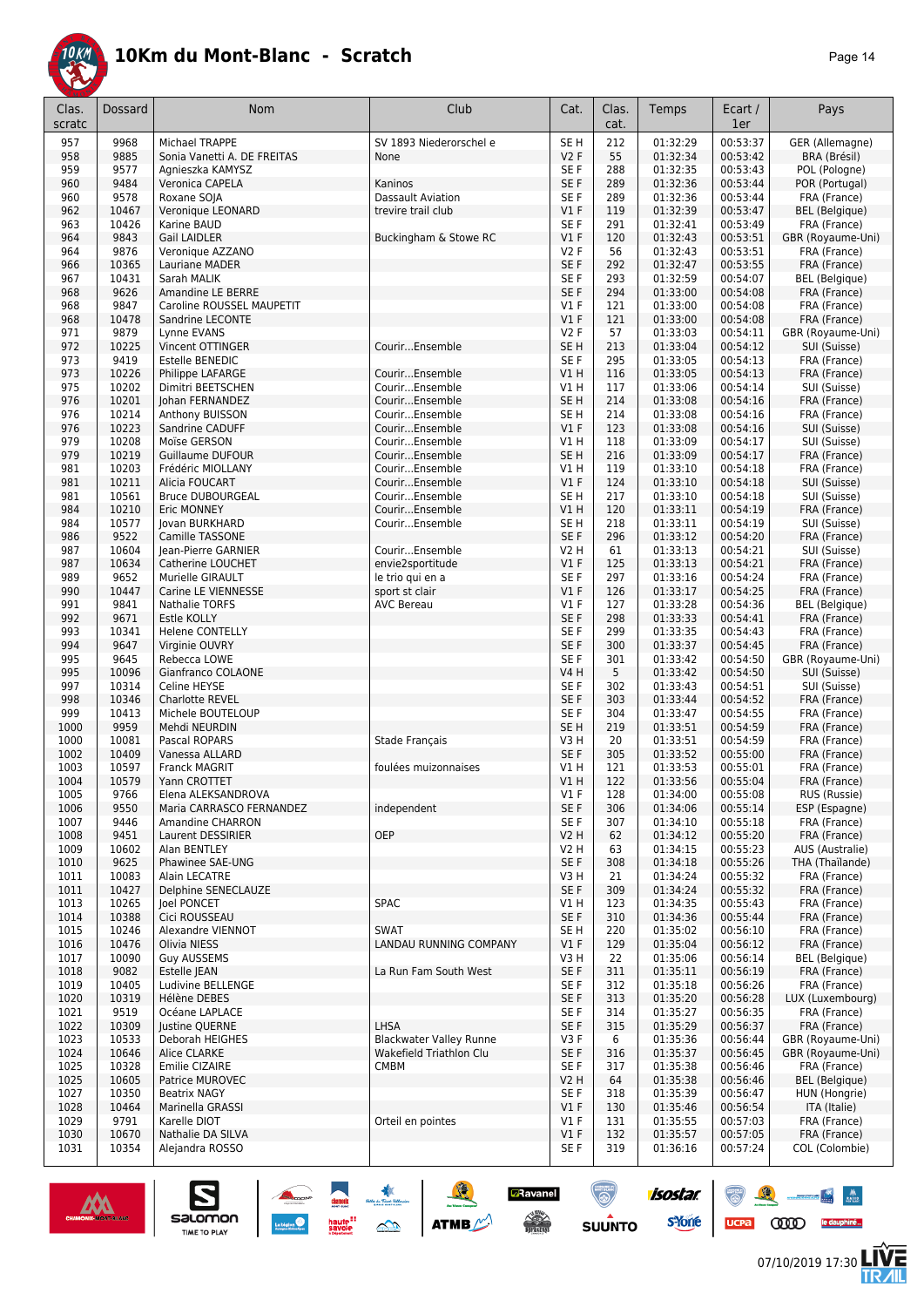

| 'age |  | 5 |
|------|--|---|
|------|--|---|

| Clas.<br>scratc | Dossard        | <b>Nom</b>                                       | Club                                 | Cat.                      | Clas.<br>cat.         | Temps                | Ecart /<br>1er       | Pays                                  |
|-----------------|----------------|--------------------------------------------------|--------------------------------------|---------------------------|-----------------------|----------------------|----------------------|---------------------------------------|
| 1032            | 9814           | Jaina FERNANDEZ GONZALEZ                         |                                      | V1F                       | 133                   | 01:36:18             | 00:57:26             | ESP (Espagne)                         |
| 1033            | 10078          | <b>Bernard ASHPOLE</b>                           | <b>Wimpole Runners</b>               | <b>V2 H</b>               | 65                    | 01:36:23             | 00:57:31             | GBR (Royaume-Uni)                     |
| 1034            | 9891           | Janet ASHPOLE                                    | <b>Wimpole Runners</b>               | V2F                       | 58                    | 01:36:24             | 00:57:32             | GBR (Royaume-Uni)                     |
| 1035            | 10267          | Laurence SENNAT                                  |                                      | V1F                       | 134                   | 01:36:26             | 00:57:34             | FRA (France)                          |
| 1036            | 10445<br>9637  | Maryline CONVERSET                               |                                      | $VI$ F<br>SE F            | 135                   | 01:36:30             | 00:57:38             | FRA (France)                          |
| 1037<br>1038    | 10281          | Fabienne CUZIN<br>Charlotte HAROU                | <b>TEMMOS</b>                        | ES F                      | 320<br>21             | 01:36:34<br>01:36:41 | 00:57:42<br>00:57:49 | FRA (France)<br><b>BEL</b> (Belgique) |
| 1038            | 10446          | Laure MUNIER                                     |                                      | $VI$ F                    | 136                   | 01:36:41             | 00:57:49             | FRA (France)                          |
| 1040            | 9487           | Pauline SCOYEZ                                   |                                      | SE F                      | 321                   | 01:36:42             | 00:57:50             | FRA (France)                          |
| 1041            | 9364           | <b>Laurent GRAS</b>                              |                                      | V1H                       | 124                   | 01:36:44             | 00:57:52             | FRA (France)                          |
| 1042            | 10661          | <b>Emilie MARTINA</b>                            |                                      | SE F                      | 322                   | 01:36:46             | 00:57:54             | FRA (France)                          |
| 1043            | 10591          | Gérard JAUBERT                                   |                                      | VIH                       | 125                   | 01:36:47             | 00:57:55             | FRA (France)                          |
| 1043            | 10659          | François ROBERT                                  |                                      | V1H                       | 125                   | 01:36:47             | 00:57:55             | FRA (France)                          |
| 1043<br>1046    | 10667<br>9547  | <b>Malek GAHER</b><br>Marie BORELLO              |                                      | V1H<br>SE F               | 125<br>323            | 01:36:47<br>01:36:51 | 00:57:55<br>00:57:59 | FRA (France)<br>FRA (France)          |
| 1046            | 9997           | Duncan BOYD                                      |                                      | SE <sub>H</sub>           | 221                   | 01:36:51             | 00:57:59             | GBR (Royaume-Uni)                     |
| 1048            | 9123           | Philippa WATKEYS                                 |                                      | $VI$ F                    | 137                   | 01:36:53             | 00:58:01             | GBR (Royaume-Uni)                     |
| 1048            | 9449           | Segolene SCHMIDT                                 |                                      | $VI$ F                    | 137                   | 01:36:53             | 00:58:01             | FRA (France)                          |
| 1048            | 9659           | Tiara WREKSOATMODJO                              |                                      | SE F                      | 324                   | 01:36:53             | 00:58:01             | INA (Indonésie)                       |
| 1051            | 10393          | Céline CATTACIN                                  | CAWALTAG                             | SE F                      | 325                   | 01:36:59             | 00:58:07             | FRA (France)                          |
| 1052            | 9913           | <b>Valentin ANIORTE</b>                          |                                      | JU H                      | 6                     | 01:37:04             | 00:58:12             | FRA (France)                          |
| 1053            | 10119          | Cynthia MUNCH                                    |                                      | SE F                      | 326                   | 01:37:15             | 00:58:23             | FRA (France)                          |
| 1054<br>1055    | 9889<br>10270  | Agneta SCHARP<br>Kayla BENTLEY                   | Trosa Stadshotell                    | V2F<br>JU F               | 59<br>5               | 01:37:37<br>01:37:39 | 00:58:45<br>00:58:47 | SWE (Suède)<br>AUS (Australie)        |
| 1056            | 9844           | Angelique RUFFENACH                              |                                      | $VI$ F                    | 139                   | 01:37:41             | 00:58:49             | FRA (France)                          |
| 1057            | 10423          | Corine DYKMANS                                   | Standard de Liège                    | SE F                      | 327                   | 01:37:44             | 00:58:52             | BEL (Belgique)                        |
| 1058            | 9530           | Anne-Sophie HULLAR                               |                                      | SE F                      | 328                   | 01:37:49             | 00:58:57             | FRA (France)                          |
| 1059            | 10489          | <b>Barbara FALKINER</b>                          |                                      | V1F                       | 140                   | 01:37:55             | 00:59:03             | RSA (Afrique du Sud)                  |
| 1060            | 10040          | Stefan MACOVSCHI                                 |                                      | V1 H                      | 128                   | 01:37:59             | 00:59:07             | FRA (France)                          |
| 1061            | 9872           | <b>Caroline DEVILLERE</b>                        |                                      | V2F                       | 60                    | 01:38:05             | 00:59:13             | FRA (France)                          |
| 1062            | 10515          | Khadija AYRAL                                    |                                      | V2F                       | 61                    | 01:38:07             | 00:59:15             | FRA (France)                          |
| 1063<br>1064    | 9632<br>10508  | Klaudia CANOVA<br>Pascale HERMANT                | <b>CS Natation</b><br>p'tits moteurs | SE F<br>V2F               | 329<br>62             | 01:38:09<br>01:38:16 | 00:59:17<br>00:59:24 | POL (Pologne)<br>FRA (France)         |
| 1065            | 10514          | Danielle EYL                                     |                                      | V2F                       | 63                    | 01:38:17             | 00:59:25             | FRA (France)                          |
| 1066            | 10531          | Joelle RAUSCHER                                  |                                      | V2F                       | 64                    | 01:38:23             | 00:59:31             | FRA (France)                          |
| 1067            | 9794           | Sonia BERTRAND                                   | Saint So Court                       | V1F                       | 141                   | 01:38:26             | 00:59:34             | FRA (France)                          |
| 1068            | 9693           | Ali ABBAS                                        |                                      | SE H                      | 222                   | 01:38:45             | 00:59:53             | IRQ (Iraq)                            |
| 1068            | 10109          | Andrew FRAWLEY                                   |                                      | VIH                       | 129                   | 01:38:45             | 00:59:53             | AUS (Australie)                       |
| 1070            | 10263          | Pénélope MOYSET                                  |                                      | SE F                      | 330                   | 01:38:47             | 00:59:55             | FRA (France)                          |
| 1070<br>1072    | 10264<br>10251 | Elodie FOUGEYROLLAS<br>Nathalie GONTARD          |                                      | SE F<br>$VI$ F            | 330<br>142            | 01:38:47<br>01:38:52 | 00:59:55<br>01:00:00 | FRA (France)<br>FRA (France)          |
| 1073            | 10499          | Karen BENTLEY                                    |                                      | V1F                       | 143                   | 01:38:55             | 01:00:03             | <b>AUS (Australie)</b>                |
| 1074            | 10235          | <b>Elodie FOURNIER</b>                           |                                      | SE F                      | 332                   | 01:38:59             | 01:00:07             | FRA (France)                          |
| 1075            | 9454           | Marion KINTZINGER                                |                                      | SE F                      | 333                   | 01:39:00             | 01:00:08             | FRA (France)                          |
| 1075            | 9825           | Barbara MUSSI                                    |                                      | $VI$ F                    | 144                   | 01:39:00             | 01:00:08             | AUT (Autriche)                        |
| 1077            | 9830           | Claudia ABRANCHES DE MOURA DE<br><b>MEDEIROS</b> |                                      | $VI$ F                    | 145                   | 01:39:05             | 01:00:13             | BRA (Brésil)                          |
| 1078            | 10299          | <b>Emeline HINAUT</b>                            |                                      | SE F                      | 334                   | 01:39:17             | 01:00:25             | FRA (France)                          |
| 1079<br>1079    | 9457<br>10580  | Severine MAAG<br>Daniel VARONIER                 |                                      | $VI$ F<br>V1 H            | 146<br>130            | 01:39:26<br>01:39:26 | 01:00:34<br>01:00:34 | BEL (Beigique)<br>SUI (Suisse)        |
| 1081            | 9585           | Ajna ISLAMAJ                                     | Elton's running club                 | SE F                      | 335                   | 01:39:27             | 01:00:35             | SWE (Suède)                           |
| 1082            | 10093          | Jean-Louis DUMAS                                 | TEAM PRO MOSELLE                     | V3 H                      | 23                    | 01:39:28             | 01:00:36             | FRA (France)                          |
| 1083            | 9460           | Evelyne MEUDEC                                   |                                      | V2F                       | 65                    | 01:39:37             | 01:00:45             | FRA (France)                          |
| 1084            | 10206          | Mathieu STEINER                                  |                                      | SE H                      | 223                   | 01:39:40             | 01:00:48             | FRA (France)                          |
| 1084            | 10321          | Camille OTT                                      |                                      | SE F                      | 336                   | 01:39:40             | 01:00:48             | FRA (France)                          |
| 1086            | 10616          | Luc VAN IMPE                                     | Vétérans Belges                      | V3 H                      | 24                    | 01:39:44             | 01:00:52             | <b>BEL</b> (Belgique)                 |
| 1087<br>1088    | 10474<br>10067 | Severine NOYER<br>Xavier HULLAR                  |                                      | $VI$ F<br>V2 H            | 147<br>66             | 01:39:49<br>01:39:55 | 01:00:57<br>01:01:03 | FRA (France)<br>FRA (France)          |
| 1089            | 9322           | <b>Nick CORK</b>                                 |                                      | V1 H                      | 131                   | 01:40:05             | 01:01:13             | GBR (Royaume-Uni)                     |
| 1090            | 10496          | Melanie CORK                                     |                                      | $VI$ F                    | 148                   | 01:40:08             | 01:01:16             | GBR (Royaume-Uni)                     |
| 1091            | 10428          | Sandra FOREL                                     |                                      | SE F                      | 337                   | 01:40:26             | 01:01:34             | FRA (France)                          |
| 1092            | 10497          | Marie-Pierre GUILLET                             |                                      | V1F                       | 149                   | 01:40:28             | 01:01:36             | FRA (France)                          |
| 1093            | 10252          | Olivier BISIAUX                                  |                                      | SE <sub>H</sub>           | 224                   | 01:40:29             | 01:01:37             | FRA (France)                          |
| 1094            | 10548          | Quentin ARCHER                                   |                                      | ES H                      | 16                    | 01:40:34             | 01:01:42             | FRA (France)                          |
| 1095<br>1096    | 10276<br>10485 | Estelle LECLERC<br>Anne GUIVARC'H                |                                      | ES <sub>F</sub><br>$VI$ F | 22<br>150             | 01:40:36<br>01:40:40 | 01:01:44<br>01:01:48 | FRA (France)<br>FRA (France)          |
| 1097            | 10487          | Constance KIRAL                                  |                                      | $VI$ F                    | 151                   | 01:40:43             | 01:01:51             | FRA (France)                          |
| 1098            | 10585          | Raphael SALENTIN                                 |                                      | V1 H                      | 132                   | 01:40:58             | 01:02:06             | FRA (France)                          |
| 1099            | 10482          | Alexandra BAUDEWYNS                              |                                      | $VI$ F                    | 152                   | 01:41:01             | 01:02:09             | FRA (France)                          |
| 1100            | 10369          | Amandine CHATAIN                                 |                                      | SE F                      | 338                   | 01:41:03             | 01:02:11             | FRA (France)                          |
| 1101            | 9441           | Irene GAUTHIER                                   |                                      | V2F                       | 66                    | 01:41:05             | 01:02:13             | FRA (France)                          |
| 1102            | 10403          | Amandine LECONTE                                 |                                      | SE F                      | 339                   | 01:41:12             | 01:02:20             | FRA (France)                          |
| 1103            | 10652          | Helene DE MARI                                   |                                      | SE F                      | 340                   | 01:41:15             | 01:02:23             | FRA (France)                          |
| 1104<br>1105    | 10387<br>9896  | Elyse CHAUVET<br><b>Brigitte BERNARD</b>         |                                      | SE F<br>V3F               | 341<br>$\overline{7}$ | 01:41:24<br>01:41:48 | 01:02:32<br>01:02:56 | FRA (France)<br>FRA (France)          |
|                 |                |                                                  |                                      |                           |                       |                      |                      |                                       |

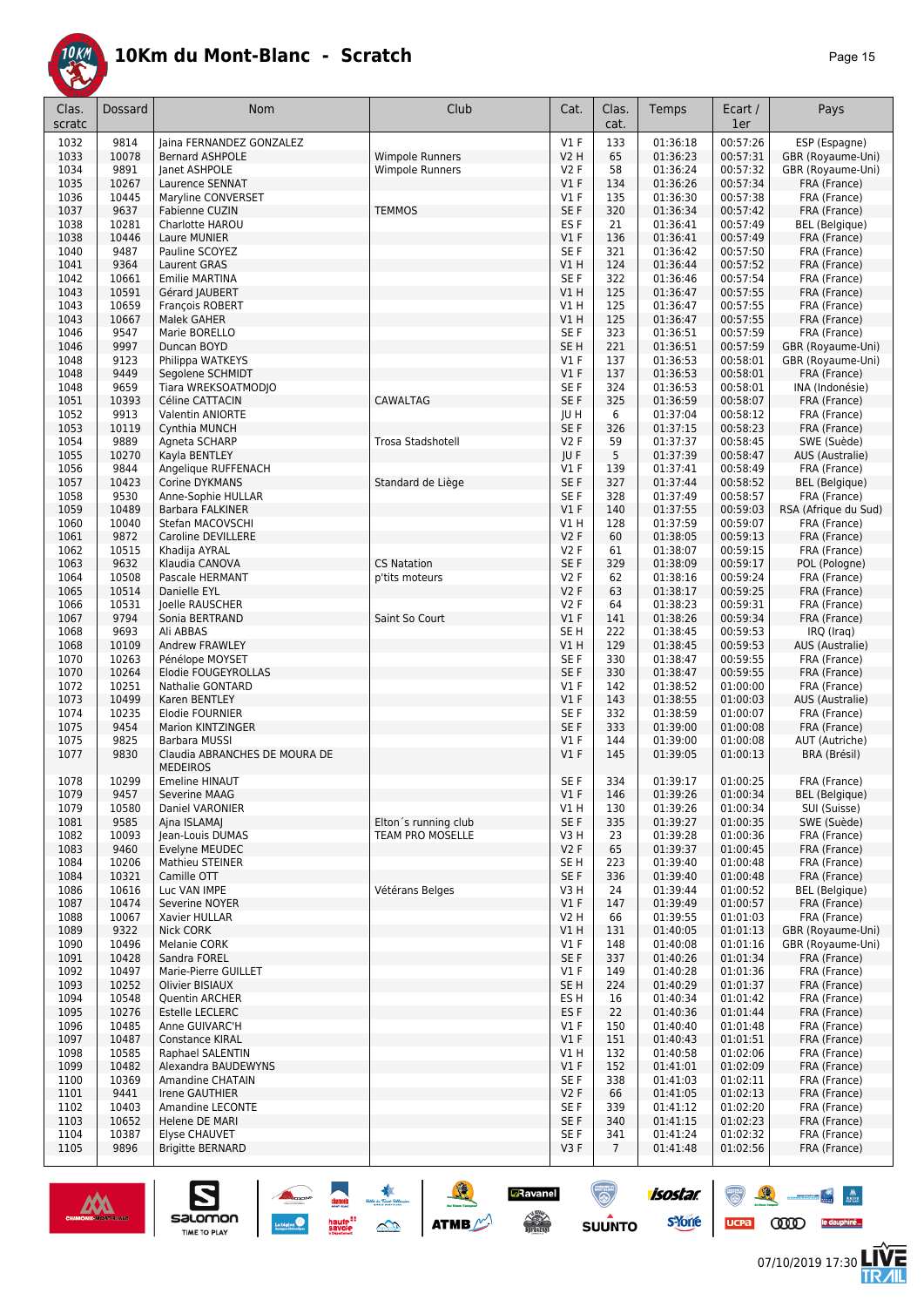

| Clas.        | Dossard        | Nom                                                     | Club                                      | Cat.                    | Clas.                  | Temps                | Ecart /              | Pays                                     |
|--------------|----------------|---------------------------------------------------------|-------------------------------------------|-------------------------|------------------------|----------------------|----------------------|------------------------------------------|
| scratc       |                |                                                         |                                           |                         | cat.                   |                      | 1er                  |                                          |
| 1106         | 10513          | <b>Genevieve BAUFAYS</b>                                |                                           | V2F                     | 67                     | 01:41:49             | 01:02:57             | <b>BEL</b> (Belgique)                    |
| 1107<br>1108 | 10454<br>9697  | Vanessa CANOVA<br><b>Bernard PAIRE</b>                  |                                           | V1F<br>V3H              | 153<br>25              | 01:41:57<br>01:42:04 | 01:03:05<br>01:03:12 | FRA (France)<br>FRA (France)             |
| 1108         | 10504          | Marja-Leena HAAVISTO                                    |                                           | V2F                     | 68                     | 01:42:04             | 01:03:12             | FIN (Finlande)                           |
| 1110         | 9698           | Michele PAIRE                                           |                                           | V3F                     | 8                      | 01:42:05             | 01:03:13             | FRA (France)                             |
| 1111         | 10125          | Clarinda CAIADO                                         |                                           | V2F                     | 69                     | 01:42:07             | 01:03:15             | POR (Portugal)                           |
| 1112         | 10432          | Dorothee GEENS                                          |                                           | SE F                    | 342                    | 01:42:12             | 01:03:20             | <b>BEL</b> (Belgique)                    |
| 1113         | 10401          | Elodie MULHEIM                                          |                                           | SE F                    | 343                    | 01:42:17             | 01:03:25             | FRA (France)                             |
| 1113         | 10452          | Cecile SIMONIN                                          |                                           | $VI$ F                  | 154                    | 01:42:17             | 01:03:25             | FRA (France)                             |
| 1115         | 10036          | Paolo CIOTTI                                            |                                           | V1 H                    | 133                    | 01:42:20             | 01:03:28             | ITA (Italie)                             |
| 1116<br>1116 | 9414<br>9705   | Michel GIEN<br>Laurence GUFFOND                         |                                           | V4 H<br>$VI$ F          | 6<br>155               | 01:42:25<br>01:42:25 | 01:03:33<br>01:03:33 | FRA (France)<br>FRA (France)             |
| 1118         | 10536          | Marie JEAN                                              | La Run Fam                                | V3F                     | 9                      | 01:42:26             | 01:03:34             | FRA (France)                             |
| 1119         | 10305          | <b>Adeline RICHARD</b>                                  |                                           | SE F                    | 344                    | 01:42:27             | 01:03:35             | FRA (France)                             |
| 1120         | 9840           | Marine CHATILLON                                        | <b>CAF Annecy</b>                         | $VI$ F                  | 156                    | 01:42:28             | 01:03:36             | FRA (France)                             |
| 1121         | 10034          | Patrice LATESSA                                         |                                           | VIH                     | 134                    | 01:42:31             | 01:03:39             | FRA (France)                             |
| 1122         | 9833           | Sandra LEBLONDELJOLY                                    | <b>CAF Annecy</b>                         | $VI$ F                  | 157                    | 01:42:32             | 01:03:40             | FRA (France)                             |
| 1123         | 9604           | Karlien PAAS                                            |                                           | SE F                    | 345                    | 01:42:41             | 01:03:49             | NED (Pays-Bas)                           |
| 1124<br>1125 | 10484<br>9807  | Marie ENJOLRAS<br>Charlotte BLANDIN                     |                                           | $VI$ F<br>V1F           | 158<br>159             | 01:42:43<br>01:43:01 | 01:03:51<br>01:04:09 | FRA (France)<br>FRA (France)             |
| 1126         | 10529          | Martine BRIATA                                          | <b>MARCO</b>                              | V2F                     | 70                     | 01:43:11             | 01:04:19             | FRA (France)                             |
| 1127         | 10342          | Sabrina BAUER                                           | TEAM BOULET'S 57                          | SE F                    | 346                    | 01:43:16             | 01:04:24             | FRA (France)                             |
| 1128         | 10488          | Réagi BOOYSEN                                           |                                           | $VI$ F                  | 160                    | 01:43:28             | 01:04:36             | GBR (Royaume-Uni)                        |
| 1129         | 10392          | Aurelie BOSSY                                           |                                           | SE F                    | 347                    | 01:43:37             | 01:04:45             | FRA (France)                             |
| 1130         | 10600          | John THOMSON                                            |                                           | V2 H                    | 67                     | 01:43:39             | 01:04:47             | GBR (Royaume-Uni)                        |
| 1131         | 10360<br>9861  | Stéphanie MALACORD                                      |                                           | SE F<br>V2F             | 348                    | 01:43:46             | 01:04:54             | <b>BEL</b> (Belgique)                    |
| 1132<br>1132 | 10502          | Caroline BARDIN<br>Veronique LOPEZ                      |                                           | V2F                     | 71<br>71               | 01:43:50<br>01:43:50 | 01:04:58<br>01:04:58 | FRA (France)<br>FRA (France)             |
| 1134         | 10258          | Elisabeth HIBON BOUSQUET                                |                                           | V2F                     | 73                     | 01:43:52             | 01:05:00             | FRA (France)                             |
| 1135         | 10098          | Gérard MEURANT                                          | <b>Foulmees Muizonnaises</b>              | V4 H                    | $\overline{7}$         | 01:44:09             | 01:05:17             | FRA (France)                             |
| 1136         | 10623          | Nadine MAGRIT                                           | Foulées muizonnaises                      | $VI$ F                  | 161                    | 01:44:10             | 01:05:18             | FRA (France)                             |
| 1137         | 10638          | Delphine EVEN                                           |                                           | SE F                    | 349                    | 01:44:33             | 01:05:41             | FRA (France)                             |
| 1138         | 10385          | Céline PERINET                                          |                                           | SE F                    | 350                    | 01:44:40             | 01:05:48             | FRA (France)                             |
| 1139         | 9197           | Zachary VERES                                           |                                           | V1 H                    | 135                    | 01:44:52             | 01:06:00             | USA (Etats-Unis)                         |
| 1140<br>1141 | 10534<br>10625 | Belinda MOCKFORD<br>Magali BASQUIN                      | can sarreguemines                         | V3F<br>V2F              | 10<br>74               | 01:44:59<br>01:45:01 | 01:06:07<br>01:06:09 | GBR (Royaume-Uni)<br>FRA (France)        |
| 1142         | 10099          | Jean-Marie MATHIEU                                      | Cap Dinsheim                              | V4 H                    | 8                      | 01:45:06             | 01:06:14             | FRA (France)                             |
| 1142         | 10492          | Armelle GUILLARD                                        |                                           | $VI$ F                  | 162                    | 01:45:06             | 01:06:14             | FRA (France)                             |
| 1144         | 9886           | Magali OZIL                                             |                                           | V2F                     | 75                     | 01:45:08             | 01:06:16             | FRA (France)                             |
| 1145         | 10355          | Celine GODIN                                            |                                           | SE F                    | 351                    | 01:45:14             | 01:06:22             | FRA (France)                             |
| 1146         | 10598          | Eric BELOTTI                                            |                                           | V1 H                    | 136                    | 01:45:20             | 01:06:28             | FRA (France)                             |
| 1147<br>1147 | 10233<br>10368 | <b>Iulien BOUVET</b><br>Lydia DJEFAFLIA                 |                                           | SE <sub>H</sub><br>SE F | 225<br>352             | 01:45:35<br>01:45:35 | 01:06:43<br>01:06:43 | FRA (France)<br>FRA (France)             |
| 1149         | 9846           | Fabienne BACQUE                                         | ORTEIL EN POINTES                         | V1F                     | 163                    | 01:45:36             | 01:06:44             | FRA (France)                             |
| 1150         | 10376          | Maeva PESENTI                                           |                                           | SE F                    | 353                    | 01:45:37             | 01:06:45             | FRA (France)                             |
| 1151         | 9073           | Jean Benoit BADOZ                                       |                                           | SE <sub>H</sub>         | 226                    | 01:45:38             | 01:06:46             | FRA (France)                             |
| 1151         | 10333          | Camille LOUYS                                           |                                           | SE F                    | 354                    | 01:45:38             | 01:06:46             | FRA (France)                             |
| 1151         | 10349          | <b>Emmanuelle LAFONTAINE</b>                            |                                           | SE F                    | 354                    | 01:45:38             | 01:06:46             | FRA (France)                             |
| 1151<br>1155 | 10437<br>10512 | Magdalena SIEMASZKIEWICZ TOUZALIN<br>Michelle GUILLEMIN | Orteils en Pointe<br>Trailers du saulnois | V1F<br>V2F              | 164<br>76              | 01:45:38<br>01:45:57 | 01:06:46<br>01:07:05 | POL (Pologne)<br>FRA (France)            |
| 1156         | 10465          | Sandra FIETTE                                           |                                           | $VI$ F                  | 165                    | 01:46:54             | 01:08:02             | FRA (France)                             |
| 1157         | 10613          | John GODSIL                                             | Pichet Michel                             | V3H                     | 26                     | 01:46:56             | 01:08:04             | GBR (Royaume-Uni)                        |
| 1158         | 10348          | Laureline MEYNET                                        |                                           | SE F                    | 356                    | 01:47:08             | 01:08:16             | FRA (France)                             |
| 1159         | 10313          | Charline COULET                                         |                                           | SE F                    | 357                    | 01:47:10             | 01:08:18             | FRA (France)                             |
| 1159         | 10557          | Pierre LALUBIN                                          |                                           | SE H                    | 227                    | 01:47:10             | 01:08:18             | FRA (France)                             |
| 1161         | 10366<br>9912  | <b>Marion PIETRI</b>                                    |                                           | SE F                    | 358                    | 01:47:15             | 01:08:23<br>01:08:26 | FRA (France)                             |
| 1162<br>1162 | 10033          | Stephane SIMON<br>Thierry SIMON                         | Entente Athlétique Mâco                   | JU H<br>V1 H            | $7\overline{ }$<br>137 | 01:47:18<br>01:47:18 | 01:08:26             | FRA (France)<br>FRA (France)             |
| 1164         | 10440          | Muriel AUCLAIR                                          |                                           | $VI$ F                  | 166                    | 01:47:19             | 01:08:27             | FRA (France)                             |
| 1165         | 9646           | <b>Christy PORCK</b>                                    | Running Junkies                           | SE F                    | 359                    | 01:47:25             | 01:08:33             | NED (Pays-Bas)                           |
| 1166         | 10456          | Zengrong ZHANG                                          |                                           | V1 F                    | 167                    | 01:48:29             | 01:09:37             | CHN (Chine)                              |
| 1167         | 10353          | Regina ULEJOVA                                          | M.R.C.I.N.A.                              | SE F                    | 360                    | 01:48:30             | 01:09:38             | SVK (Slovaquie)                          |
| 1168         | 9855           | Sophie FOURNIER                                         | STADE FRANCAIS (PARIS)                    | V2 F                    | 77                     | 01:48:53             | 01:10:01             | FRA (France)                             |
| 1168<br>1170 | 9873<br>10116  | Claire GUEZOU<br>Sabrina LOSCAUX                        | Joie de Vivre                             | V2F<br>$VI$ F           | 77<br>168              | 01:48:53<br>01:49:12 | 01:10:01<br>01:10:20 | FRA (France)<br><b>BEL</b> (Belgique)    |
| 1171         | 10147          | Maude FORESTIER                                         | team CE leman-industrie                   | $VI$ F                  | 169                    | 01:49:39             | 01:10:47             | FRA (France)                             |
| 1171         | 10453          | Adeline MONTAGNON                                       |                                           | $VI$ F                  | 169                    | 01:49:39             | 01:10:47             | FRA (France)                             |
| 1173         | 10614          | David KANDIN                                            |                                           | V3H                     | 27                     | 01:50:12             | 01:11:20             | FRA (France)                             |
| 1174         | 9605           | Aurelie NISOL                                           |                                           | SE F                    | 361                    | 01:50:16             | 01:11:24             | FRA (France)                             |
| 1175         | 10338          | Karine BONHOMME                                         |                                           | SE F                    | 362                    | 01:50:22             | 01:11:30             | FRA (France)                             |
| 1175         | 10351          | Anaïs BONHOMME                                          |                                           | SE F                    | 362                    | 01:50:22             | 01:11:30             | FRA (France)                             |
| 1177<br>1178 | 10407<br>9845  | Caroline RAEDEMAEKER<br>Joann TODHUNTER                 | <b>Operation Move</b>                     | SE F<br>$VI$ F          | 364<br>171             | 01:50:37<br>01:50:48 | 01:11:45<br>01:11:56 | <b>BEL</b> (Belgique)<br>AUS (Australie) |
| 1179         | 10229          | Alice RACADOT                                           |                                           | $VI$ F                  | 172                    | 01:50:51             | 01:11:59             | FRA (France)                             |
| 1180         | 10619          | Jean Jacques DESQUAIRES                                 |                                           | V4 H                    | 9                      | 01:50:52             | 01:12:00             | FRA (France)                             |
|              |                |                                                         |                                           |                         |                        |                      |                      |                                          |





UCPa **COOD** le dauphiné...

 $\mathbb{R}$